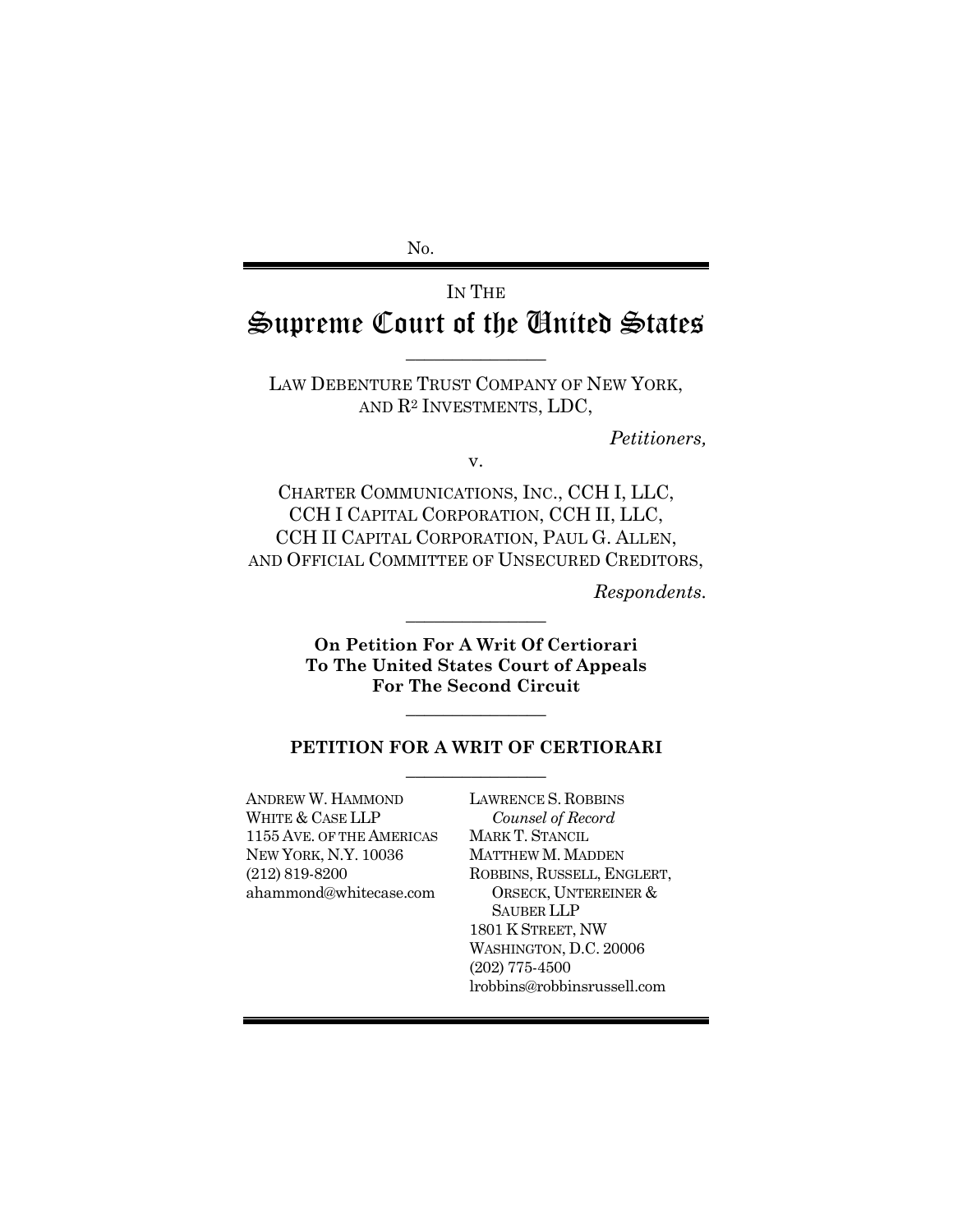#### **QUESTION PRESENTED**

This case concerns a judge-made doctrine called "equitable mootness." As part of the multi-billiondollar Chapter 11 reorganization plan for the nation's fourth-largest cable provider, the bankruptcy court granted a select group of insiders payouts worth hundreds of millions of dollars, at the expense of other stakeholders, including petitioners. But the legality of that plan has not been reviewed by a single Article III court because the lower courts held that the appeals from the bankruptcy court were equitably moot. The equitable-mootness doctrine—which this Court has never endorsed—has no basis in the Bankruptcy Code and, as one Member of this Court has observed, has been "extended well beyond" any conceivable legitimate foundation. In re Cont'l Airlines, 91 F.3d 553, 570 (3d Cir. 1996) (en banc) (Alito, J., dissenting).

The question presented is:

Whether the court of appeals correctly dismissed these bankruptcy appeals as "equitably moot" despite acknowledging the availability of effective relief and, in conflict with other circuits, by applying a presumption of mootness and reviewing the district court's mootness determination only for abuse of discretion.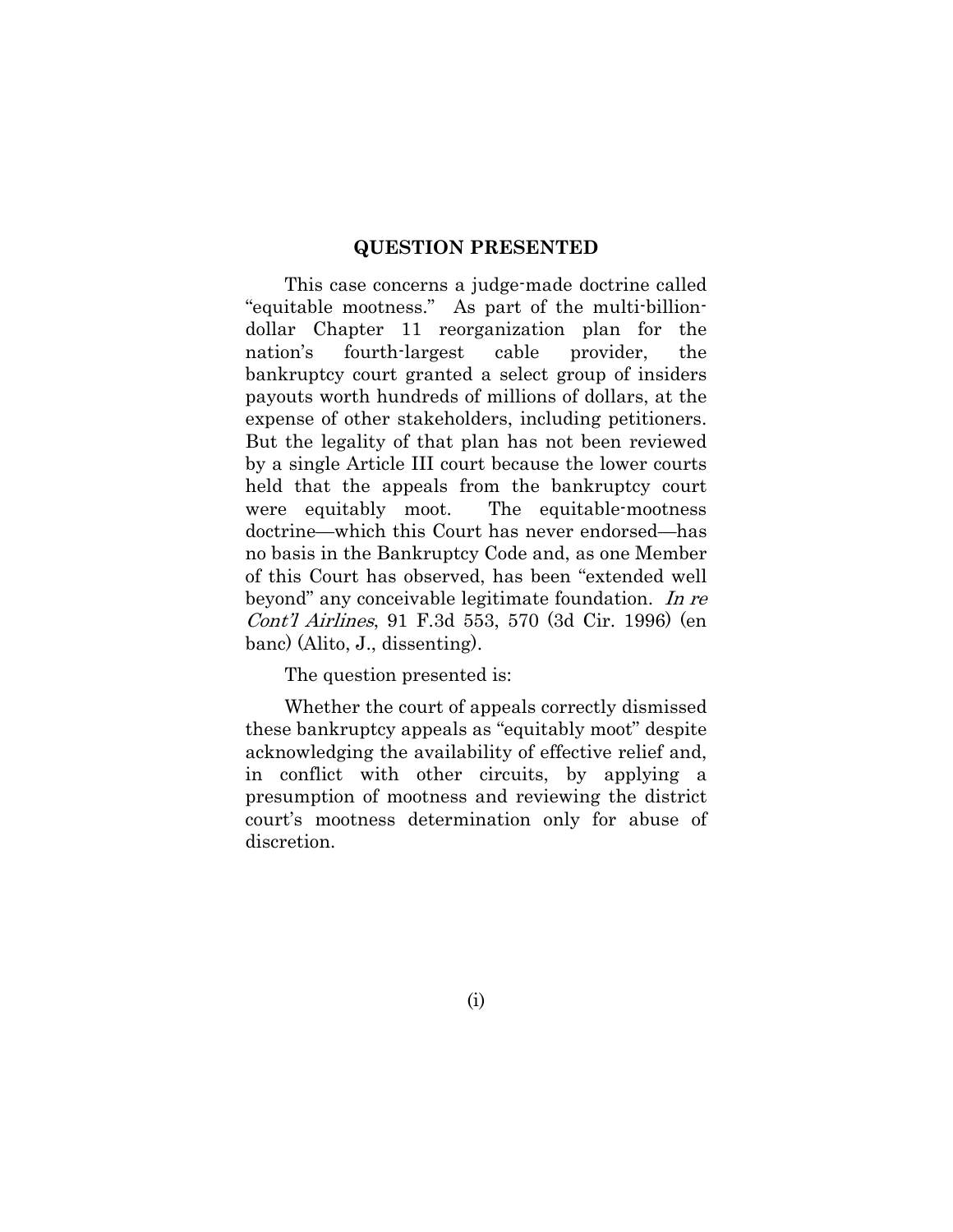#### **RULE 29.6 STATEMENT**

Law Debenture Trust Company of New York is 100% owned by LDC Trust Management Limited, which in turn is 100% owned by Law Debenture Corporation plc, a publicly held corporation.

R2 Investments, LDC, is an investment fund whose investment manager is Amalgamated Gadget, L.P. No publicly held corporation owns 10% or more of the stock of either entity.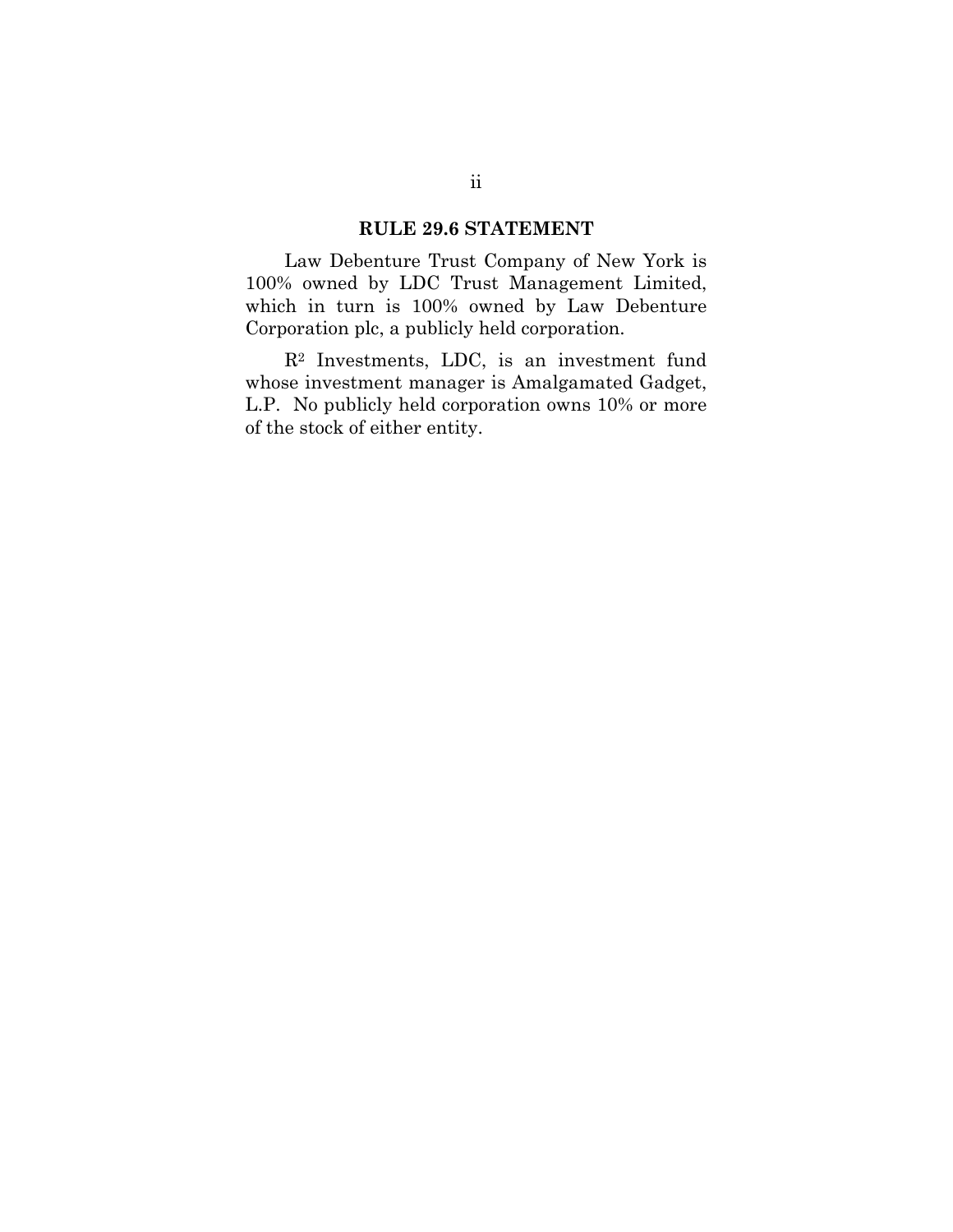# **TABLE OF CONTENTS**

| STATUTORY PROVISION INVOLVED1                                                                                                                                   |
|-----------------------------------------------------------------------------------------------------------------------------------------------------------------|
|                                                                                                                                                                 |
| Charter's Prearranged Bankruptcy<br>$A_{1}$<br>And The Bankruptcy Court                                                                                         |
|                                                                                                                                                                 |
| $\mathbf{B}$                                                                                                                                                    |
| $C_{\cdot}$                                                                                                                                                     |
| REASONS FOR GRANTING THE PETITION 12                                                                                                                            |
| The Circuits Are Divided Over Whether<br>I.<br>There Is A Presumption Of Equitable<br>Mootness Whenever A Reorganization<br>Plan Has Been Substantially Consum- |
| The Circuits Are Divided On The<br>$\Pi$ .<br>Standard For Reviewing A District<br>Court's Decision To Dismiss An Appeal As                                     |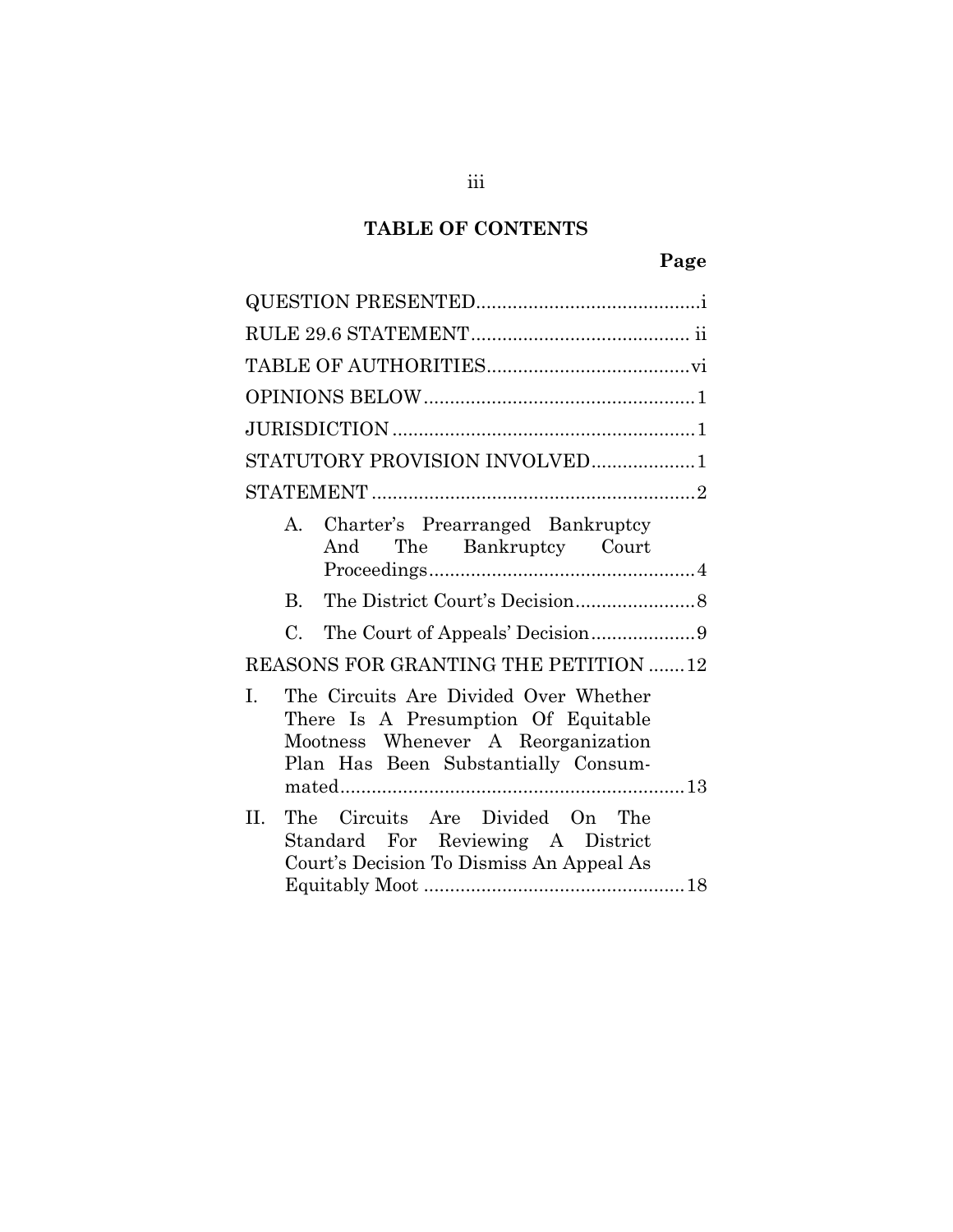### **TABLE OF CONTENTS—continued**

# **Page**

| III. This Court's Review Is Necessary To<br>Determine Whether Article III Courts<br>Can Decline To Review Live Bankruptcy<br>Appeals Where Effective Relief Is                                                                                                                       |
|--------------------------------------------------------------------------------------------------------------------------------------------------------------------------------------------------------------------------------------------------------------------------------------|
|                                                                                                                                                                                                                                                                                      |
| IV. These Issues Are Recurring And                                                                                                                                                                                                                                                   |
|                                                                                                                                                                                                                                                                                      |
| APPENDIX A: Opinion and Order of the<br>United States Court of Appeals for the<br>Second Circuit (August 31, 2012)1a                                                                                                                                                                 |
| APPENDIX B: Memorandum Decision and<br>Order of the United States District Court<br>for the Southern District of New York                                                                                                                                                            |
| APPENDIX C: Opinion on Confirmation of<br>Plan of Reorganization and Adjudication<br>of Related Adversary Proceeding of the<br>United States Bankruptcy Court for the<br>Southern District of New York (November                                                                     |
| APPENDIX D: Findings of Fact, Conclusions<br>of Law, and Order Confirming Debtors'<br>Joint Plan of Reorganization Pursuant to<br>Chapter 11 of the United States<br>Bankruptcy Code of the United States<br>Bankruptcy Court for the Southern<br>District of New York (November 17, |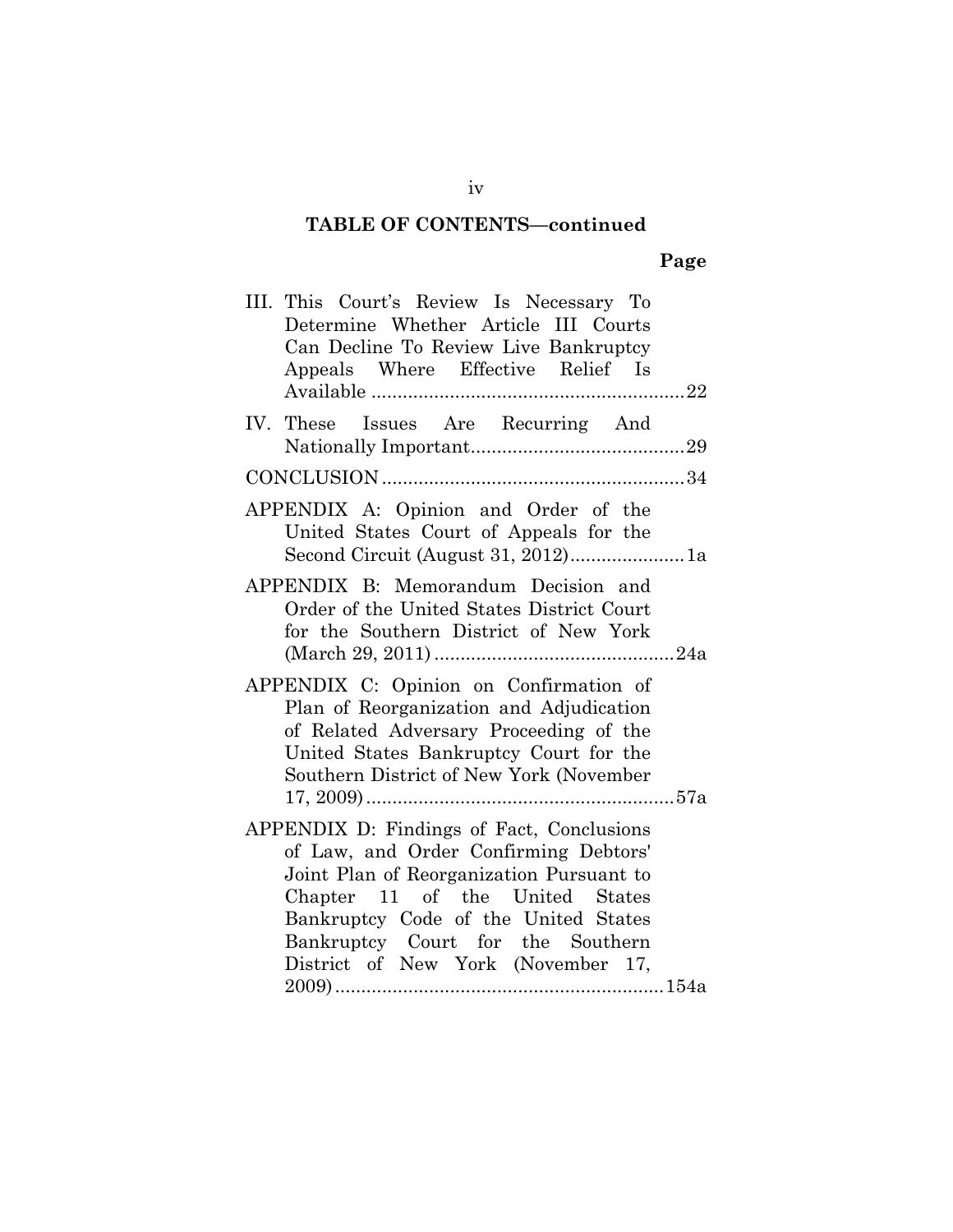### **TABLE OF CONTENTS—continued**

# **Page**

| APPENDIX E: Order of the United States                                                                                               |  |
|--------------------------------------------------------------------------------------------------------------------------------------|--|
| Court of Appeals for the Second Circuit on                                                                                           |  |
| LDT's Petition for Rehearing (November)                                                                                              |  |
|                                                                                                                                      |  |
| APPENDIX F: Order of the United States<br>Court of Appeals for the Second Circuit on<br>$R^2$ 's Petition for Rehearing (October 18, |  |
|                                                                                                                                      |  |

v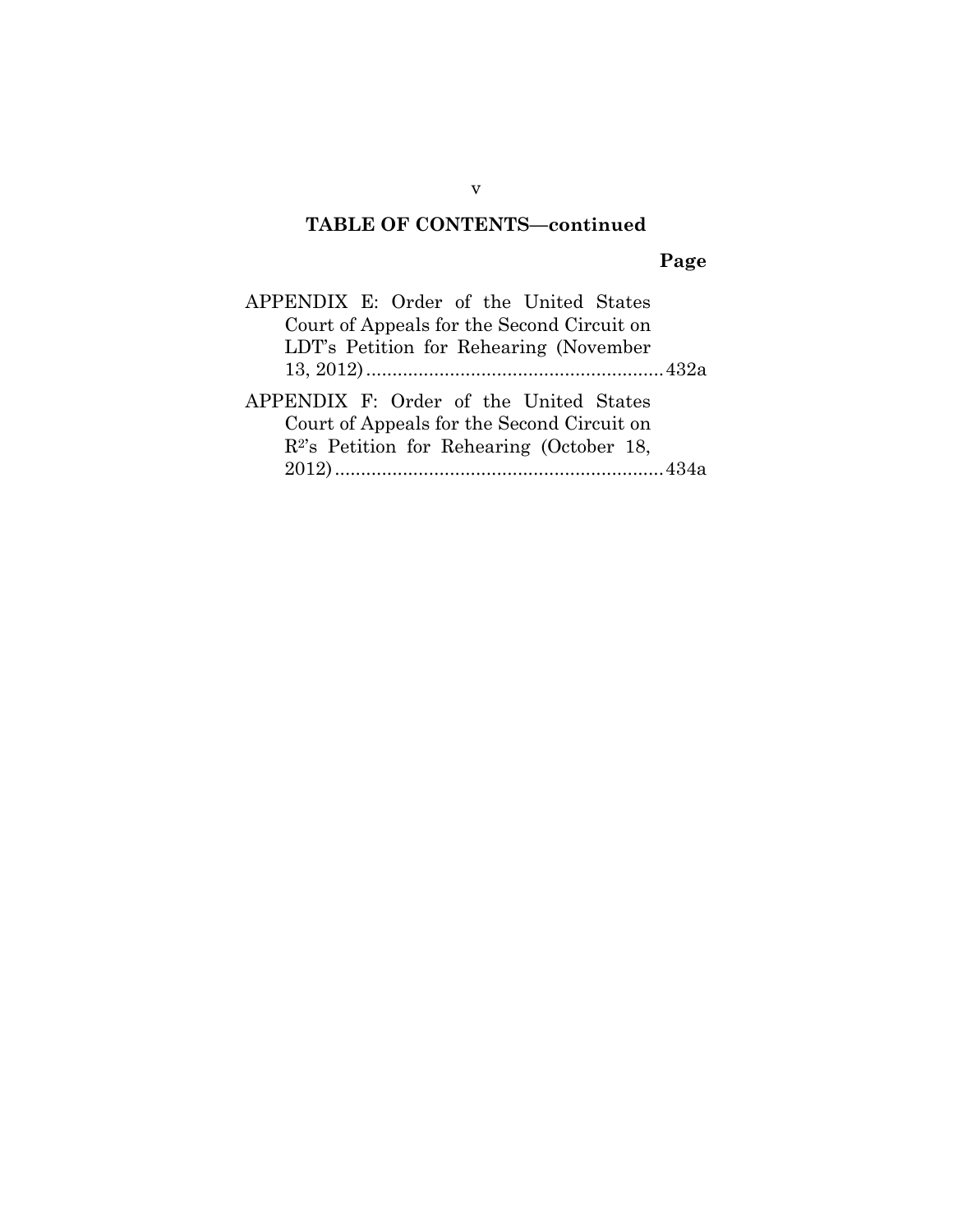## **TABLE OF AUTHORITIES**

# **Page(s)**

### **CASES**

| ACC Bondholder Grp. v. Adelphia Commc'ns<br>Corp. (In re Adelphia Commc'ns Corp.),         |
|--------------------------------------------------------------------------------------------|
| ACC Comme'ns Grp. v. Adelphia Comme'ns<br>Corp. (In re Adelphia Commc'ns Corp.),           |
| Aetna Cas. & Sur. Co. v. LTV Steel Co.<br>(In re Chateaugay Corp.),                        |
| Ala. Dep't of Econ. and Cmty. Affairs v. Ball                                              |
| Healthcare-Dallas, LLC (In re Lett),<br>632 F.3d 1216 (11th Cir. 2011)15, 16, 29           |
| Alberta Energy Partners v. Blast Energy<br>Servs., Inc. (In re Blast Energy Servs., Inc.), |
| Already, LLC v. Nike, Inc.,<br>___ S. Ct. ___, No. 11-982 (Jan. 9, 2013) 18                |
| Baker & Drake, Inc. v. Pub. Serv.<br>Comm'n of Nev.,                                       |
| Bank of Am. Nat'l Trust & Sav.                                                             |
| Ass'n v. 203 N. LaSalle St. P'ship,                                                        |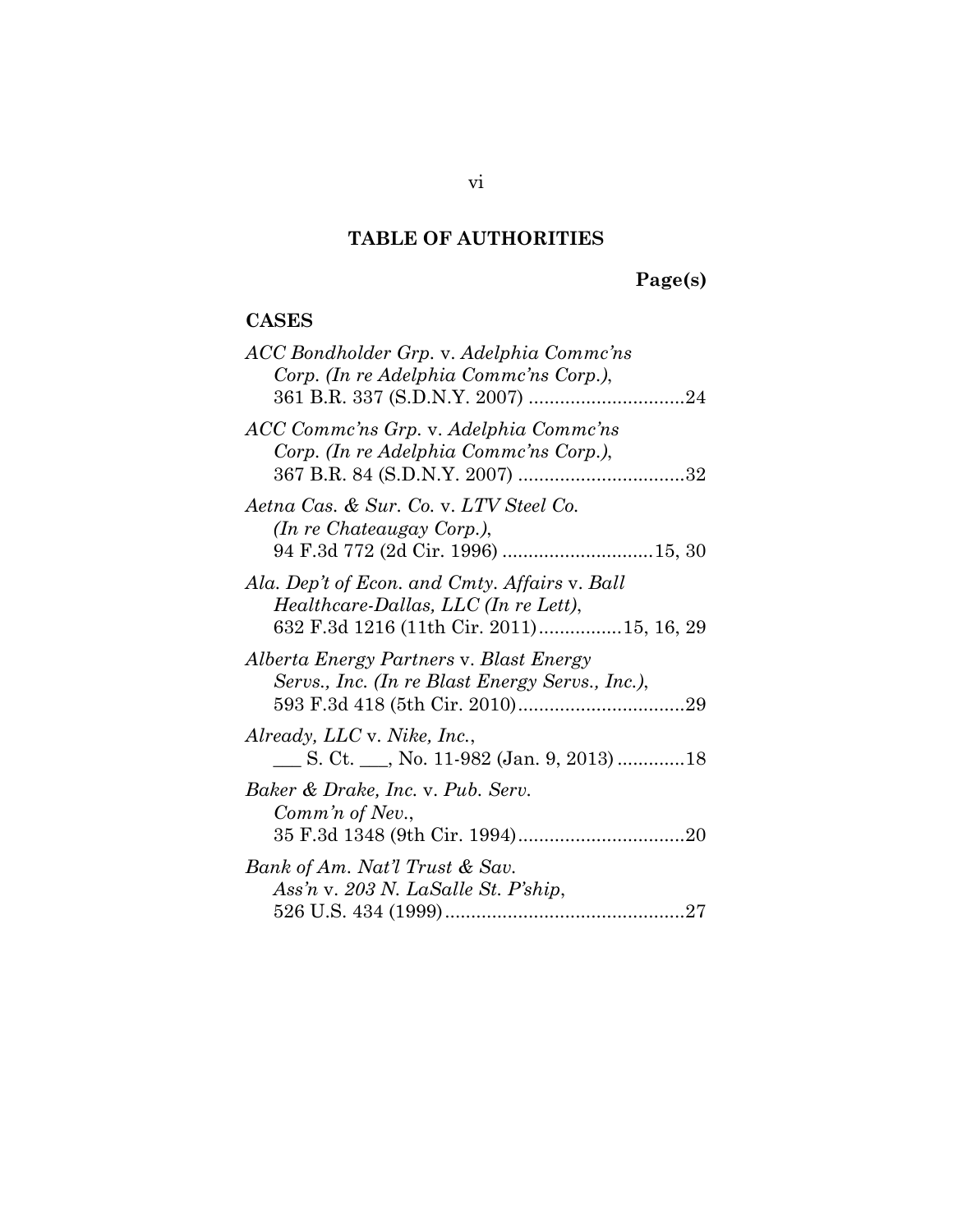# **Page(s)**

| Bank of Montreal v. Official Comm. of<br>Unsecured Creditors (In re Am.<br>Homepatient, Inc.), |
|------------------------------------------------------------------------------------------------|
| Bank of N.Y. Trust Co. v. Official Unsecured<br>Creditors' Comm. (In re Pac. Lumber Co.),      |
| Bank of N.Y. Trust Co. v. Pac. Lumber Co.<br>(In re Scopac),                                   |
| Behrmann v. Nat'l Heritage Found.,<br>663 F.3d 704 (4th Cir. 2011)16, 26                       |
| Bernardez v. Pawlowski<br>(In re Pawlowski),                                                   |
| County of L.A. v. Davis,                                                                       |
| Colo. River Water Conservation Dist.<br>v. United States,                                      |
| Commodity Futures Trading Comm'n v. Schor,                                                     |
| Compania Internacional Financiera S.A. v.<br>Calpine Corp. (In re Calpine Corp.),              |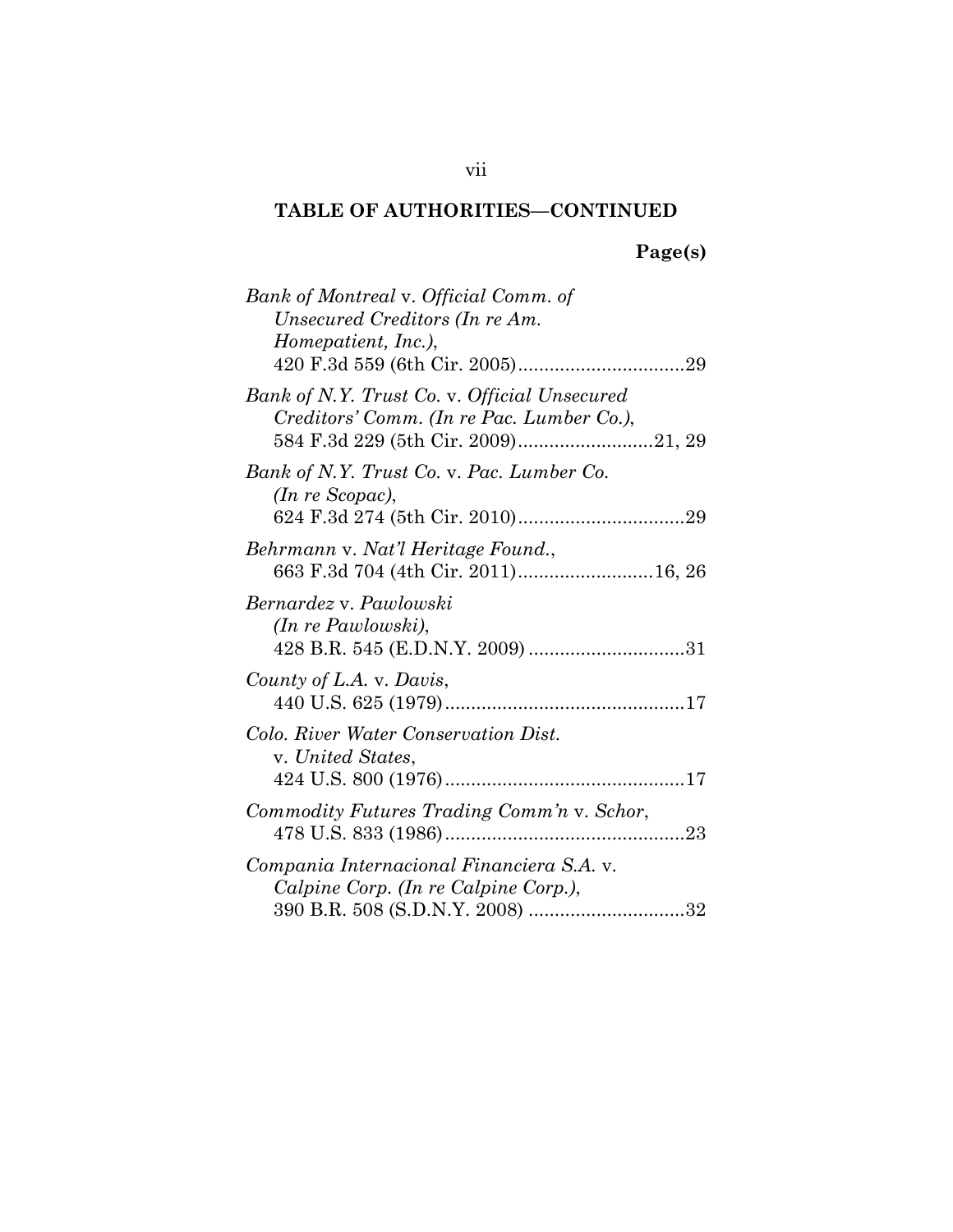# **Page(s)**

| Curreys of Nebraska, Inc. v.<br>United Producers, Inc.<br>(In re United Producers, Inc.),<br>526 F.3d 942 (6th Cir. 2007) 19, 20, 29                        |
|-------------------------------------------------------------------------------------------------------------------------------------------------------------|
| Cyrus Select Opportunities Master Fund,<br>Ltd. v. Ion Media Networks, Inc.<br>(In re Ion Media Networks, Inc.),                                            |
| Deloitte & Touche LLP v. Aquila<br>Biopharmaceuticals, Inc.<br>(In re Cambridge Biotech Corp.),                                                             |
| Deutsche Bank AG v. Metromedia Fiber<br>Network, Inc. (In re Metromedia Fiber<br>Network, Inc.),                                                            |
| First Century Bank, NA v. Sovereign<br>Pocahontas Co. (In re HNRC Dissolution<br>$Co.$ ), No. 0:05-CV-79-HRW,<br>2006 WL 782837 (E.D. Ky. Mar. 28, 2006) 14 |
| <b>First Union Real Estate Equity</b><br>& Mortg. Invs. v. Club Assocs.<br>(In re Club Assocs.),                                                            |
| Focus Media, Inc. v. Nat'l Broad. Co.<br>(In re Focus Media, Inc.),<br>378 F.3d 916 (9th Cir. 2004)16, 30                                                   |
| Freeman v. Journal Register Co.,                                                                                                                            |

### viii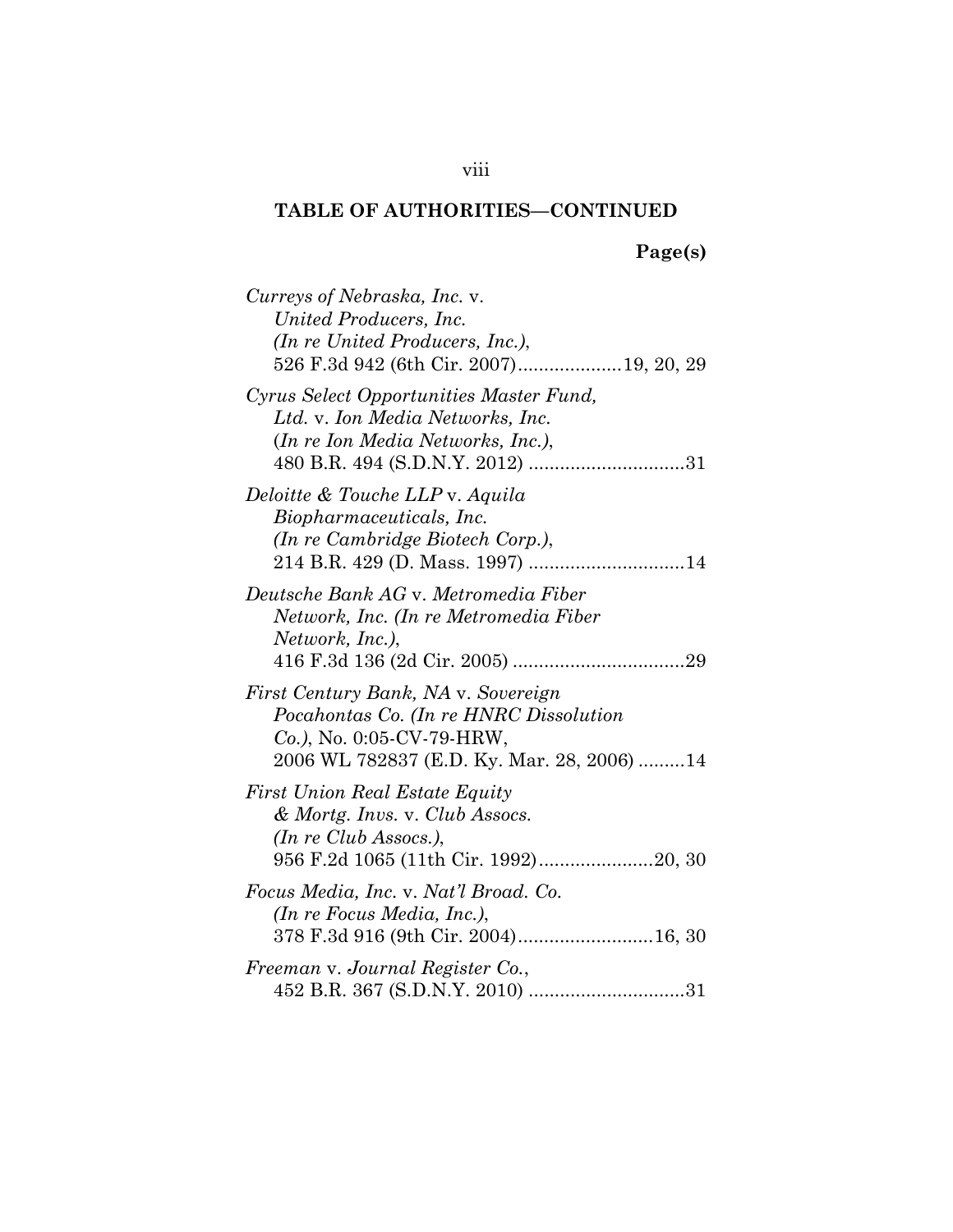# **Page(s)**

| Friends of the Earth, Inc. v.<br>Laidlaw Envtl. Servs. (TOC), Inc.,                           |
|-----------------------------------------------------------------------------------------------|
| Friesen v. Seacoast Capital<br>Partners II, L.P. (In re QuVIS, Inc.),                         |
| Frito-Lay, Inc. v. LTV Steel Co.<br><i>(In re Chateaugay Corp.),</i>                          |
| Gillman v. Cont'l Airlines<br>(In re Cont'l Airlines),<br>203 F.3d 203 (3d Cir. 2000)  16, 30 |
| Haliburton Serv. v. Crystal Oil Co.<br>(In re Crystal Oil Co.),                               |
| Hilal v. Williams (In re Hilal),                                                              |
| In re Anderson,                                                                               |
| In re AOV Indus., Inc.,<br>792 F.2d 1140 (D.C. Cir. 1986) 14, 30                              |
| In re Cont'l Airlines,                                                                        |
| In re Leslie Fay Cos.,<br>207 B.R. 764 (Bankr. S.D.N.Y. 1997)7                                |
| In re Motors Liquidation Co.,<br>No. 10 Civ. 9094 (RMB), 2011 WL 1842224                      |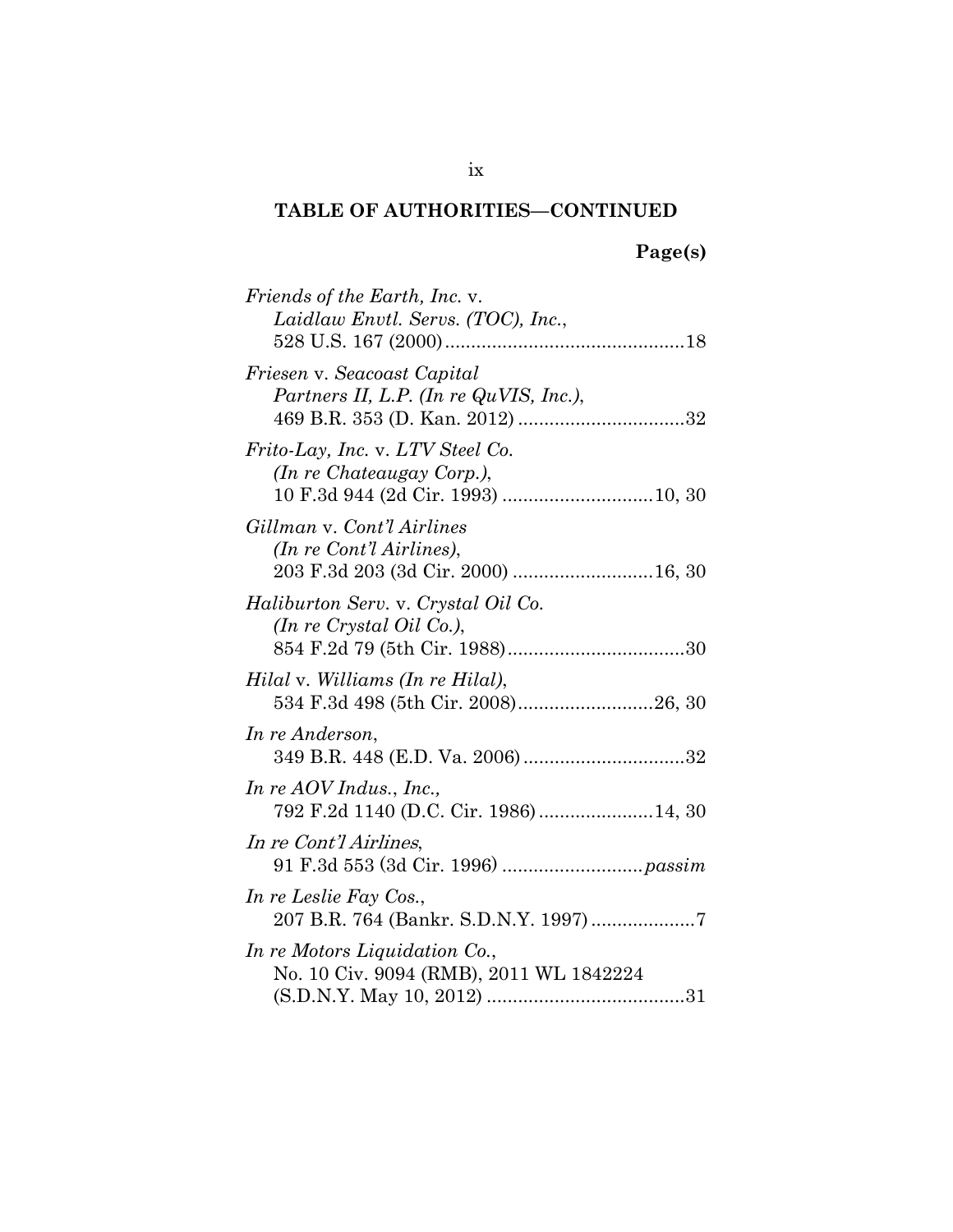| In re Owens Corning,                                                                                                    |
|-------------------------------------------------------------------------------------------------------------------------|
| In re Phila. Newspapers, LLC,                                                                                           |
| In re SemCrude, L.P.,<br>456 F. App'x 167 (3d Cir. 2012) 33                                                             |
| In re Specialty Equip. Cos.,                                                                                            |
| <i>In re UNR Indus.</i> , Inc.,                                                                                         |
| In re VOIP, Inc.,                                                                                                       |
| Ind. State Police Pension Trust v.<br>Chrysler LLC,                                                                     |
| Kenton County Bondholders Comm. v. Delta<br>Air Lines, Inc. (In re Delta Air Lines, Inc.),                              |
| Landsing Diversified Props. II v. First Nat'l<br>Bank & Trust Co. of Tulsa (In re W. Real<br><i>Estate Fund, Inc.),</i> |
| Liquidity Solutions, Inc. v. Winn-Dixie Store,<br>Inc. (In re Winn-Dixie Store, Inc.),                                  |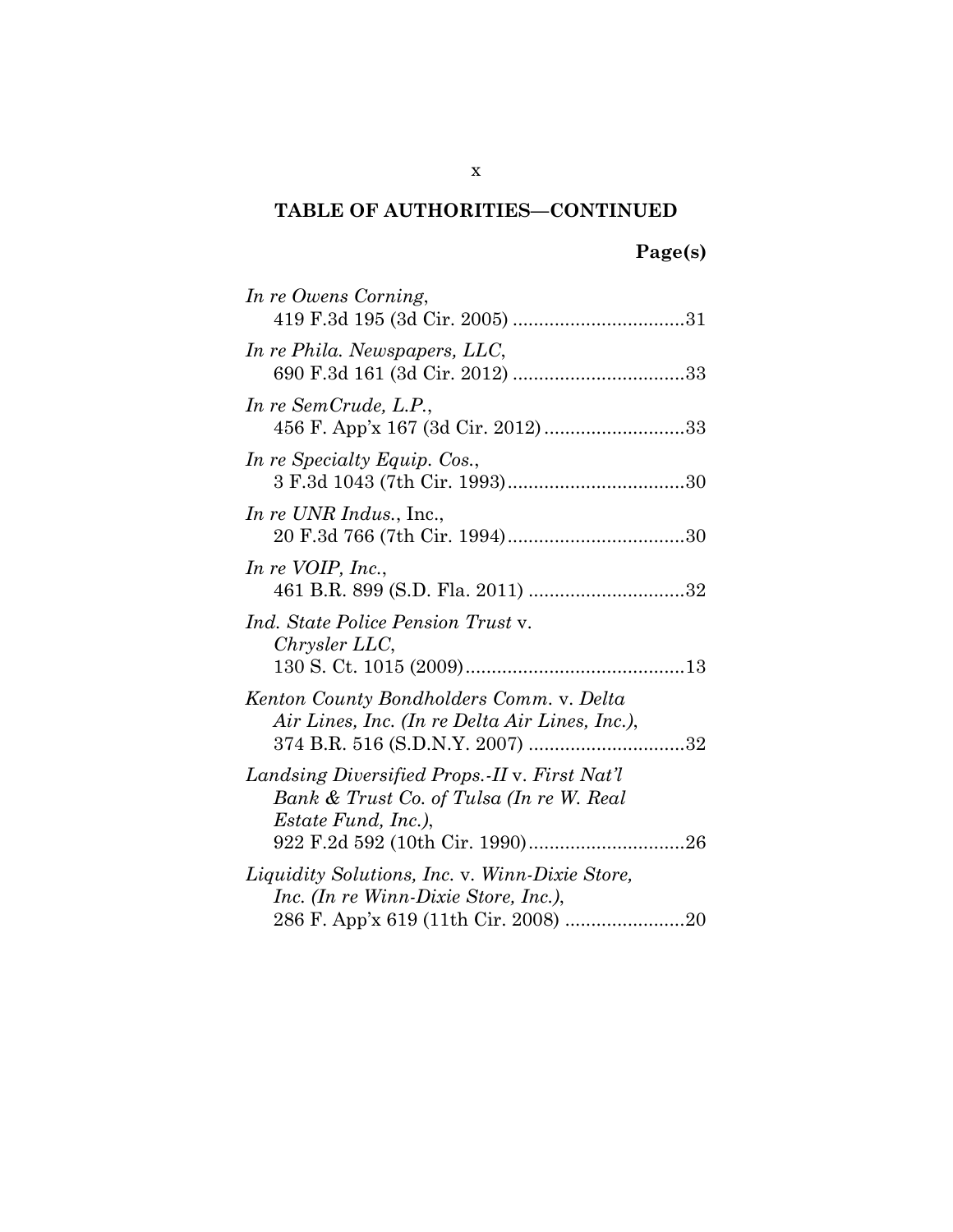# **Page(s)**

| Loral Stockholders Protective Comm. v.<br>Loral Space & Commc'ns Ltd.<br>(In re Loral Space & Commc'ns Ltd.),                 |
|-------------------------------------------------------------------------------------------------------------------------------|
|                                                                                                                               |
| MAC Panel Co. v. Va. Panel Corp.,                                                                                             |
| Manges v. Seattle-First Nat'l Bank<br>(In re Manges),                                                                         |
| Maxwell Techs., Inc. v. ISE Corp.<br>(In re ISE Corp.), No. 11 Civ. 2704 L(NLS),<br>2012 WL 4793068                           |
| Meritage Homes of Nev., Inc. v. JPMorgan<br>Chase Bank, N.A. (In re South Edge LLC),                                          |
| Miami Ctr. Ltd. P'ship v. Bank of N.Y.,                                                                                       |
| Motor Vehicle Cas. Co. v. Thorpe Insulation<br>$Co.$ (In re Thorpe Insulation $Co.$ ),<br>677 F.3d 869 (9th Cir. 2012) 16, 29 |
| Nationwide Mut. Ins. Prods. v. Berryman<br>Prods. Inc. (In re Berryman Prods., Inc.),                                         |
| Nordhoff Invs., Inc. v. Zenith Elecs. Corp.,                                                                                  |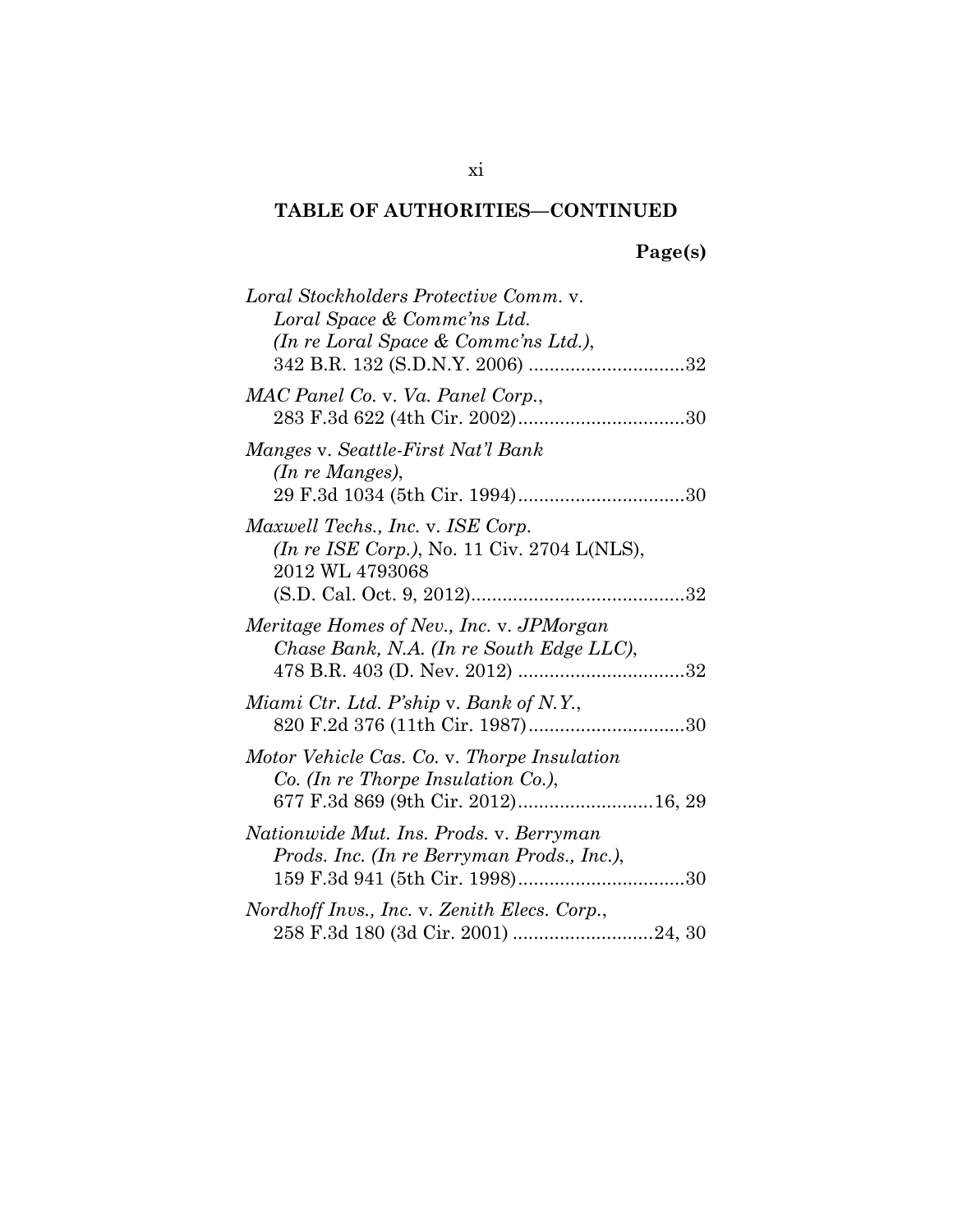# **Page(s)**

| <i>Official Comm. of Unsecured Creditors of LTV</i><br>Aerospace & Defense Co. v. Official Comm.<br>of Unsecured Creditors of LTV Steel Co.<br>(In re Chateaugay Corp.), |
|--------------------------------------------------------------------------------------------------------------------------------------------------------------------------|
| <i>Official Comm. of Unsecured Creditors v.</i><br>$SPGA$ , Inc. (In re SPGA, Inc.),                                                                                     |
| Olympic Coast Inv., Inc. v. Crum<br>$(In \, re \, Wright),$                                                                                                              |
| Pierce v. Underwood,                                                                                                                                                     |
| Premier Entm't Biloxi LLC v. Pacific Inv.<br>Mgmt. Co. LLC (In re Premier Entm't<br><i>Biloxi LLC</i> ), No. 08-60349,<br>2009 WL 1616681 (5th Cir. 2009) 33             |
| Resolution Trust Corp. v. Best Prods. Co.<br>$(In \, \mathit{re} \, \mathit{Best} \, \mathit{Prods}. \; Co.),$                                                           |
| Resorts Int'l, Inc. v. Lowenschuss<br>(In re Lowenschuss),                                                                                                               |
| <i>Retired Pilots Ass'n of U.S. Airways, Inc. v.</i><br>US Airways Grp., Inc.<br>(In re US Airways Grp., Inc.),<br>369 F.3d 806 (4th Cir. 2004)20, 30                    |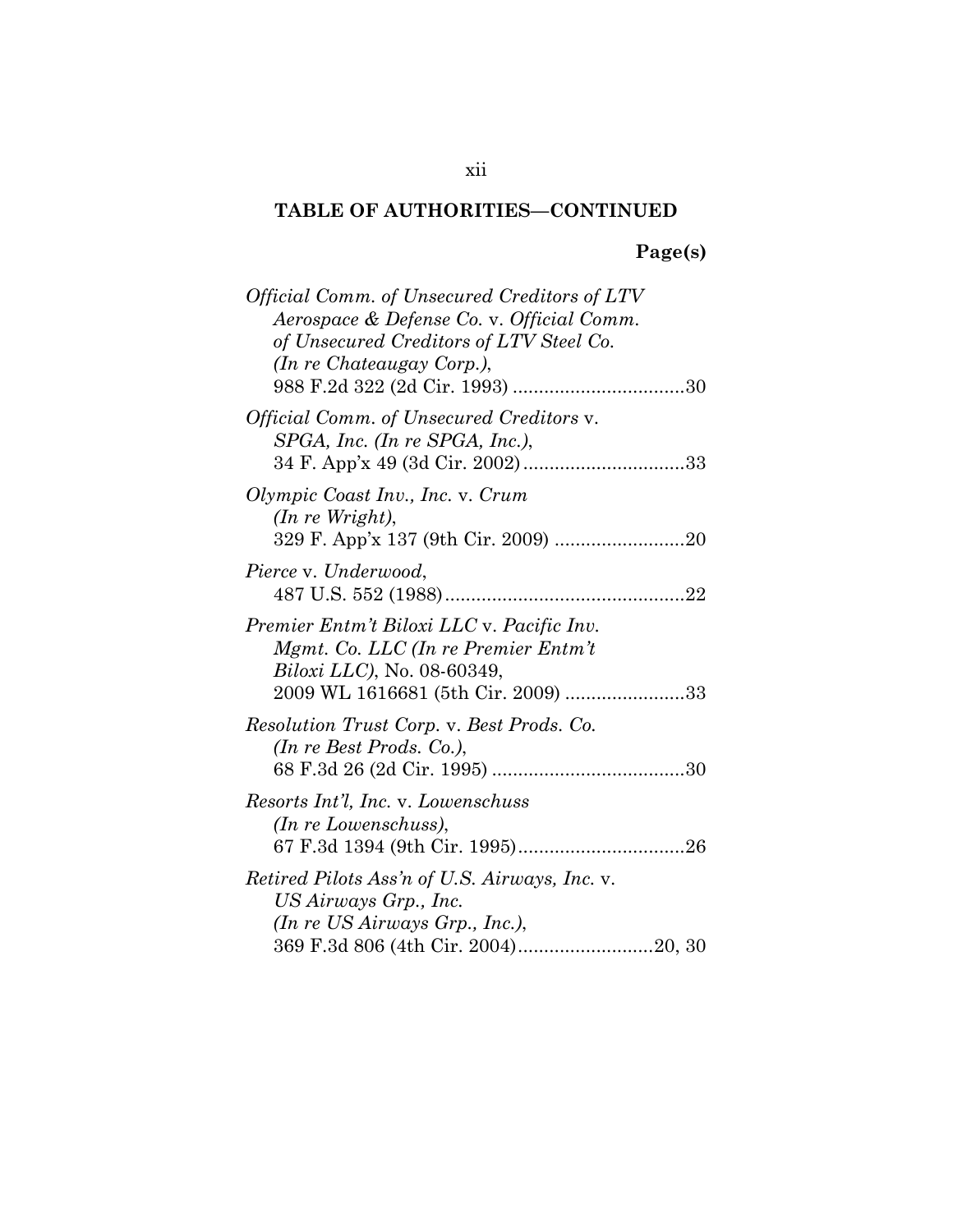# **Page(s)**

| Rochman v. Northeast Utils. Serv. Grp.<br>(In re Pub. Serv. Co. of N.H.),                             |
|-------------------------------------------------------------------------------------------------------|
| S.S. Retail Stores Corp. v. Ekstrom<br>(In re S.S. Retail Stores Corp.),                              |
| Schaefer v. Superior Offshore Int'l, Inc.<br>(In re Superior Offshore Int'l, Inc.),                   |
| Search Market Direct, Inc. v. Jubber<br>$(In re \, \textit{Paige}),$                                  |
| So. Pac. Transp. Co. v. Voluntary<br>Purchasing Grps., Inc.,                                          |
| South St. Seaport L.P. v. Burger Boys, Inc.<br>(In re Burger Boys, Inc.),                             |
| Spirtos v. Moreno (In re Spirtos),<br>992 F.2d 1004 (9th Cir. 1993)27, 30                             |
| Stern v. Marshall,                                                                                    |
| Stokes v. Gardner,<br>No. 11-35233, 2012 WL 1944552                                                   |
| Sutton v. Weinman,<br>$(In \, re \, Centrix \, Fin. \, LLC),$<br>394 F. App'x 485 (10th Cir. 2010) 33 |

### xiii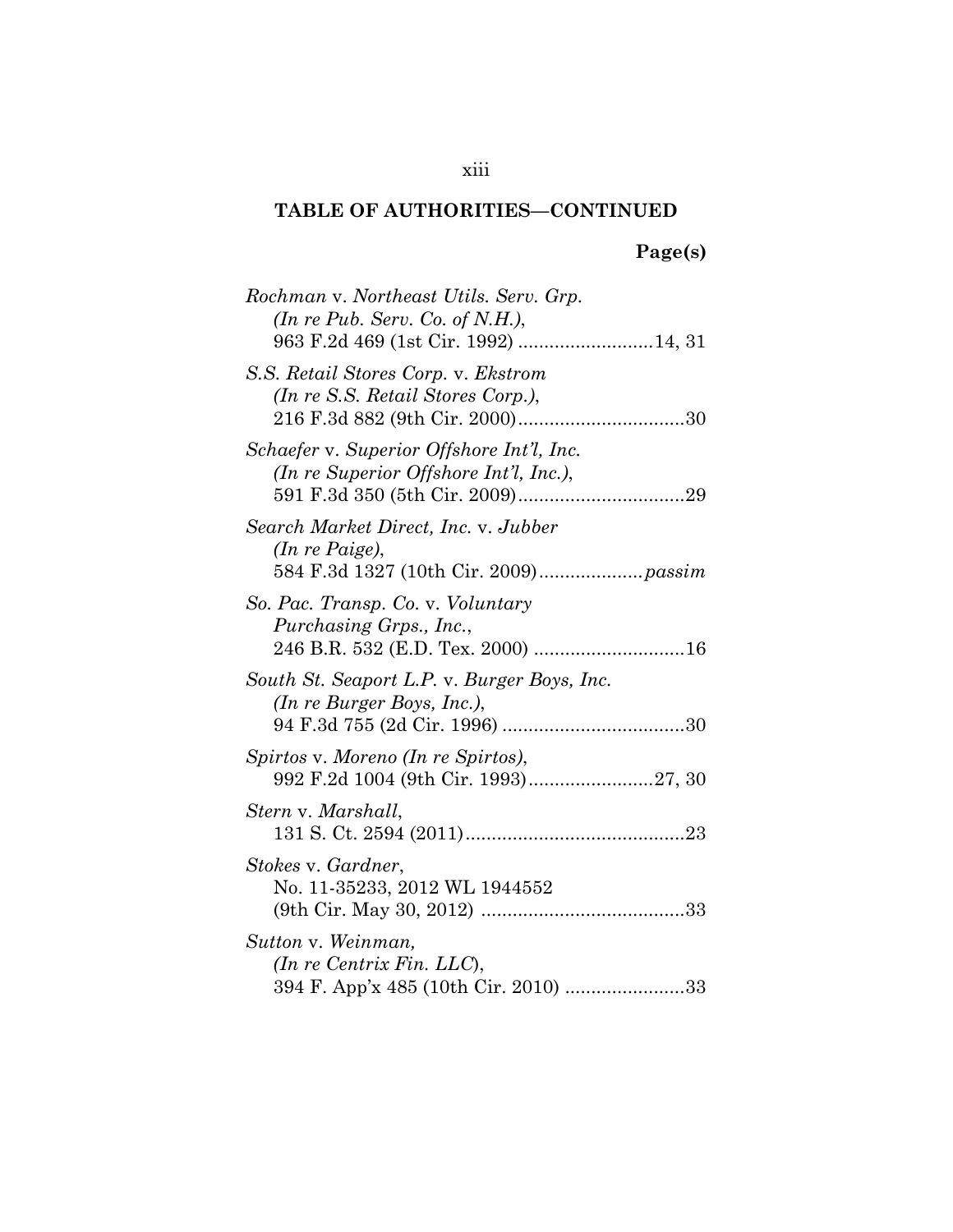# **Page(s)**

| Tech. Lending Partners LLC v. San Patricio<br>County Cmty. Action Agency (In re San<br>Patricio County Cmty. Action Agency), |
|------------------------------------------------------------------------------------------------------------------------------|
| Thomas v. Union Carbide Agric. Prods. Co.,<br>473 U.S. 568 (1985)<br>23                                                      |
| TNB Fin., Inc. v. James F. Parker Interests<br>(In reGrimland, Inc.),                                                        |
| Trone v. Roberts Farms, Inc.<br>(In re Roberts Farms, Inc.),                                                                 |
| United Artists Theatre Co. v. Walton<br>(In re United Artists Theatre Co.),<br>315 F.3d 217 (3d Cir. 2003) 26, 30            |
| United States v. GWI PCS 1 Inc.<br>(In re GWI PCS 1 Inc.),<br>230 F.3d 788 (5th Cir. 2000)19, 30                             |
| United States v. W.T. Grant Co.,                                                                                             |
| U.S. Trustee v. Unofficial Comm. of Equity<br>Sec. Holders (In re Zenith Elecs. Corp.),                                      |
| United Steelworkers of Am. v. Ormet Corp.<br>(In re Ormet Corp.),<br>No. 2:04-CV-1151, 2005 WL 2000704                       |

#### xiv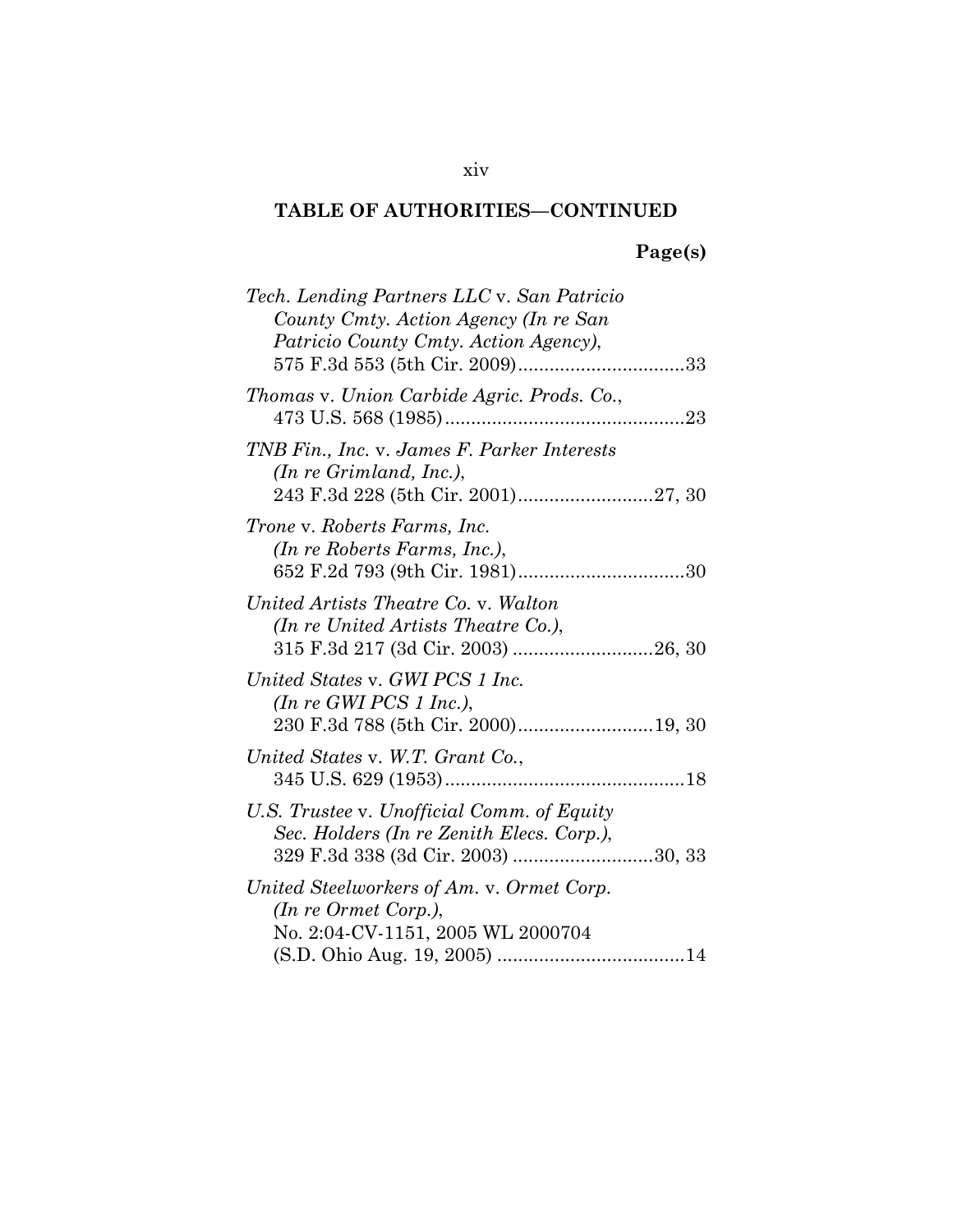# **Page(s)**

| Unofficial Comm. of Co-Defendants v. Eagle-<br>Picher Indus., Inc. (In re Eagle Picher<br><i>Indus., Inc.)</i> , Nos. 96-4309, 97-4260,<br>1998 WL 939869 (6th Cir. Dec. 21, 1998)14 |
|--------------------------------------------------------------------------------------------------------------------------------------------------------------------------------------|
| Vitro S.A.B. de CV v. Ad Hoc Group of Vitro<br>Noteholders (In re Vitro S.A.B. de CV),<br>No. 12-10542, 2012 WL 5935630                                                              |
| W.R. Huff Asset Mgmt. Co. v. HSBC Bank<br>USA (In re PWS Holding Corp.),                                                                                                             |
| Windels Marx Lane & Mittendorf LLP v.<br>Source Enters., Inc.<br>(In re Source Enters., Inc.),                                                                                       |
| Zegeer v. President Casinos, Inc.<br>(In re President Casinos, Inc.),                                                                                                                |
| <b>STATUTES</b>                                                                                                                                                                      |
|                                                                                                                                                                                      |
|                                                                                                                                                                                      |
|                                                                                                                                                                                      |
|                                                                                                                                                                                      |
|                                                                                                                                                                                      |
|                                                                                                                                                                                      |
|                                                                                                                                                                                      |
|                                                                                                                                                                                      |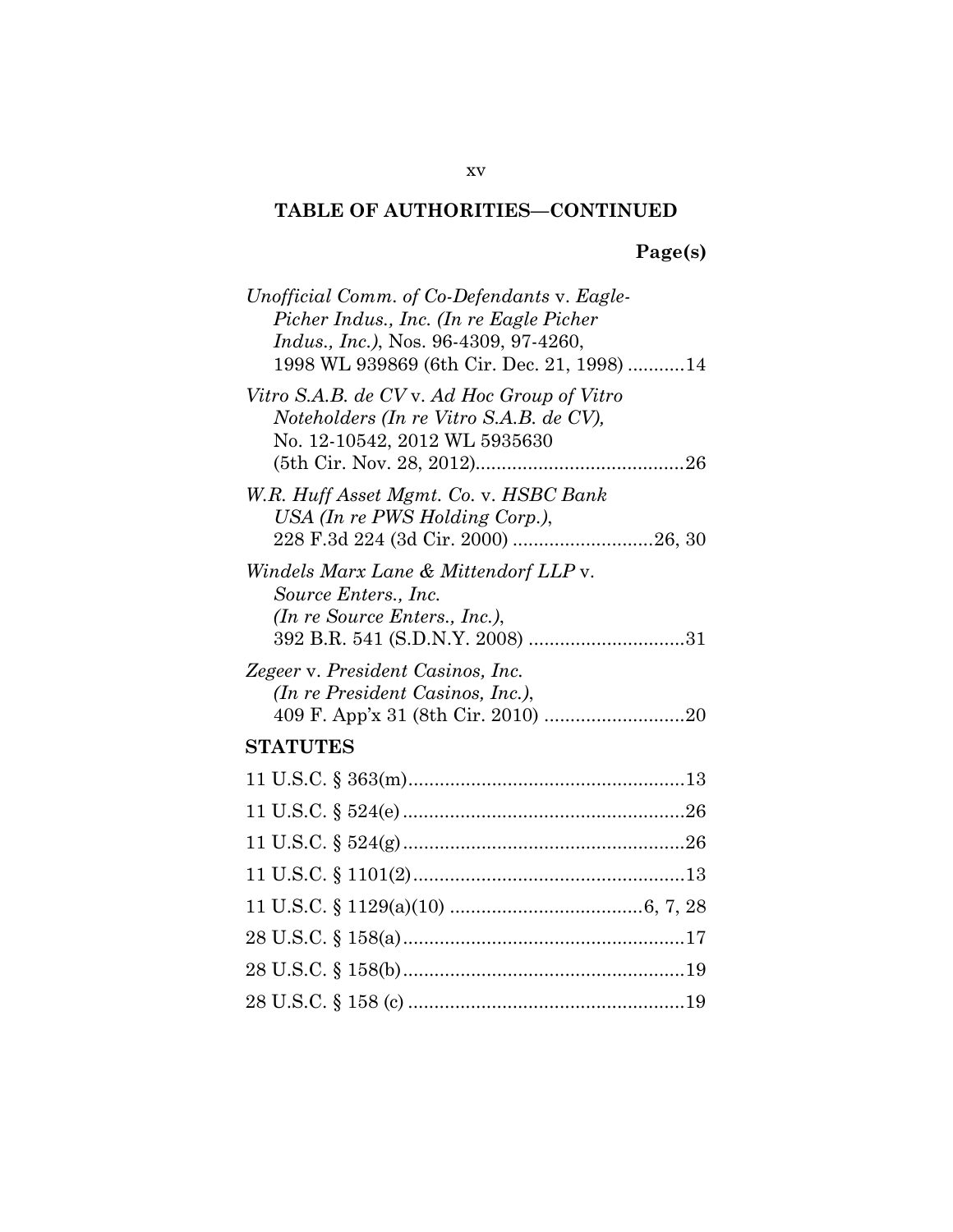# **Page(s)**

| <b>OTHER AUTHORITIES</b>                                                                                                            |
|-------------------------------------------------------------------------------------------------------------------------------------|
| David Gray Carlson, The Res Judicata Worth<br>of Illegal Bankruptcy Reorganization<br><i>Plans</i> , 82 TEMP. L. REV. 351 (2009) 33 |
| Richard H. Fallon, Jr., Of Legislative Courts,<br>Administrative Agencies, and Article III,                                         |
| Troy A. McKenzie, Judicial Independence,<br>Autonomy, and the Bankruptcy Courts,                                                    |
| Pet., United States v. GWI PCS 1, Inc.,                                                                                             |
| 13A Charles Alan Wright et al.,<br>FEDERAL PRACTICE AND PROCEDURE (1984)21                                                          |
| THE 2012 BANKRUPTCY YEARBOOK & ALMANAC<br>(Kerry A. Mastroianni ed., 22d ed. 2012)34                                                |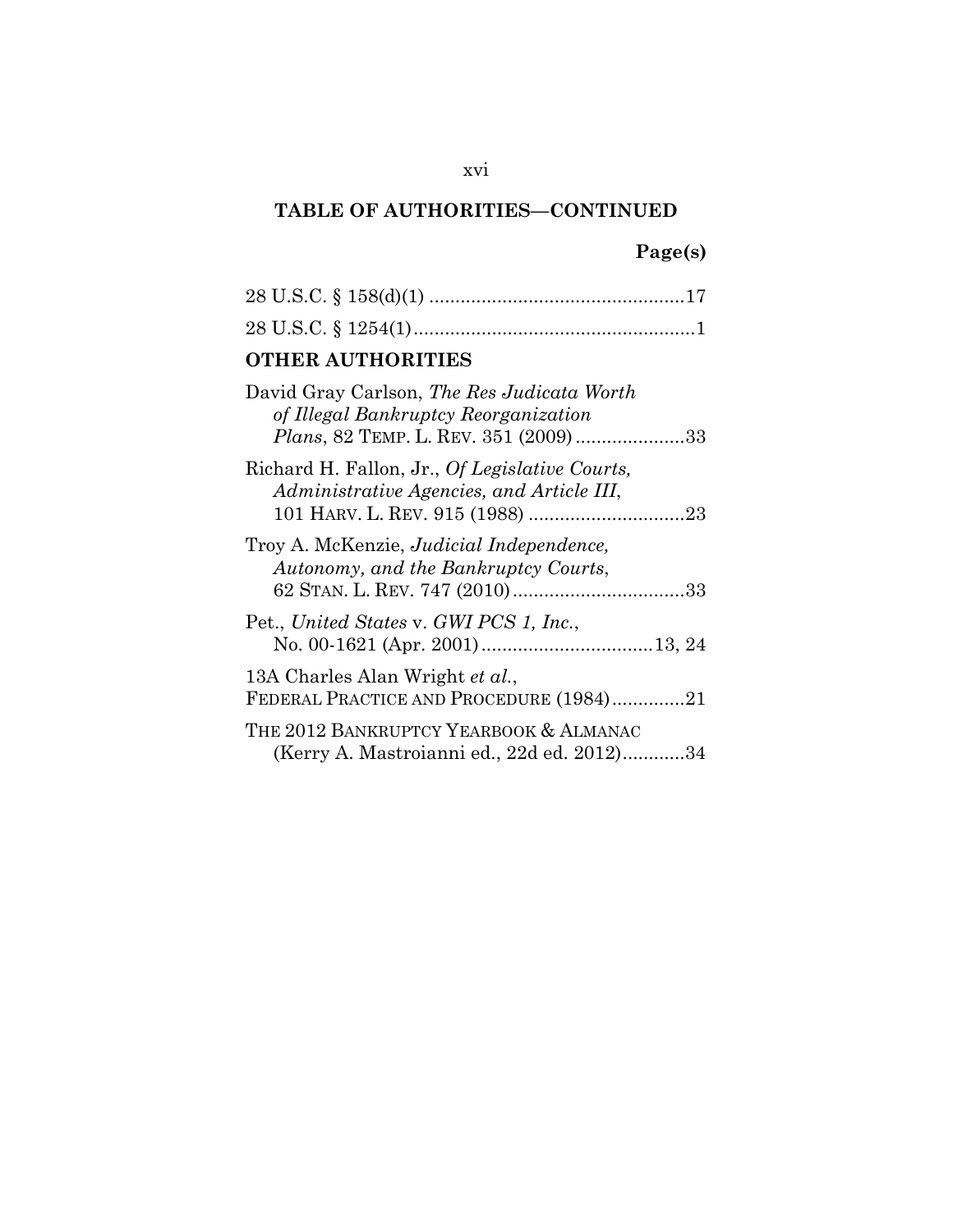#### **PETITION FOR A WRIT OF CERTIORARI**   $\overline{\phantom{a}}$  , where  $\overline{\phantom{a}}$

#### **OPINIONS BELOW**

The opinion of the Second Circuit (Pet. App. 1a– 23a) is reported at 691 F.3d 476. The district court's decision (Pet. App. 24a–56a) is reported at 449 B.R. 14. The bankruptcy court's opinion (Pet. App. 57a– 153a) is reported at 419 B.R. 221, and its findings and conclusions (Pet. App. 154a–431a) are unreported.

#### **JURISDICTION**

The Second Circuit issued its decision on August 31, 2012. Petitioners timely filed petitions for rehearing en banc, which were denied on November 13, 2012 (Pet. App. 432a–433a) and October 18, 2012 (*id.* at 434a–435a). This Court's jurisdiction is invoked under 28 U.S.C. § 1254(1).

#### **STATUTORY PROVISION INVOLVED**

In pertinent part, 28 U.S.C. § 158 provides:

(a) The district courts of the United States shall have jurisdiction to hear appeals (1) from final judgments, orders, and decrees \* \* \* of bankruptcy judges entered in cases and proceedings referred to the bankruptcy judges under section 157 of this title.

\* \* \* \* \*

 $(d)(1)$  The courts of appeals shall have jurisdiction of appeals from all final decisions, judgments, orders, and decrees entered under subsections (a) and (b) of this section.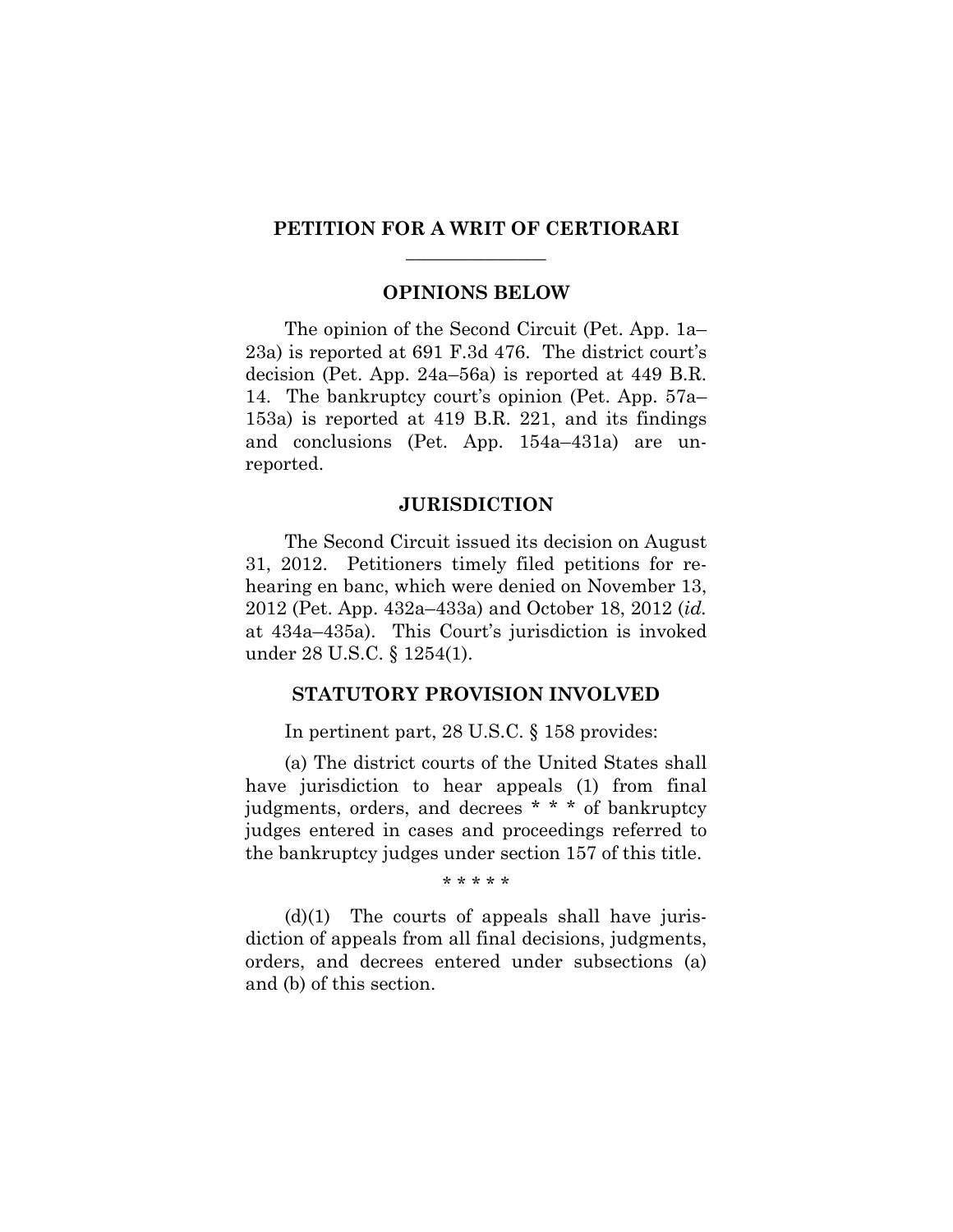#### **STATEMENT**

This case is about a doctrine that allows Article III courts to refuse to entertain the merits of indisputably live appeals from non-Article III bankruptcy courts. The doctrine is called "equitable mootness," but that moniker is highly misleading: There is nothing genuinely "moot" about live bankruptcy appeals, and there is nothing genuinely "equitable" about declaring a bankruptcy plan to be immune from Article III appellate review simply because its proponents raced to consummate the plan before that review could commence. What is more, the equitable-mootness doctrine is entirely judge-made, and in recent years it has morphed into a cudgel repeatedly wielded by the "winners" in bankruptcy court to deprive the "losers" of their statutory right to appeal.

This case presents two particularly troubling mutations of the equitable-mootness doctrine. The Second Circuit held that once a bankruptcy plan is substantially consummated, any appeal challenging the plan's confirmation is *presumed* to be equitably moot. That holding accords with decisions by the First, Sixth, and D.C. Circuits, but it directly conflicts with decisions by the Third, Fourth, Ninth, Tenth, and Eleventh Circuits. The Second Circuit further held that when a district court dismisses a bankruptcy appeal as equitably moot, a court of appeals reviews that dismissal only for abuse of discretion. That holding accords with decisions by the Third and Tenth Circuits but, as the decision below correctly acknowledged, is in direct conflict with decisions by the Fifth, Sixth, Eighth, Ninth, and Eleventh Circuits.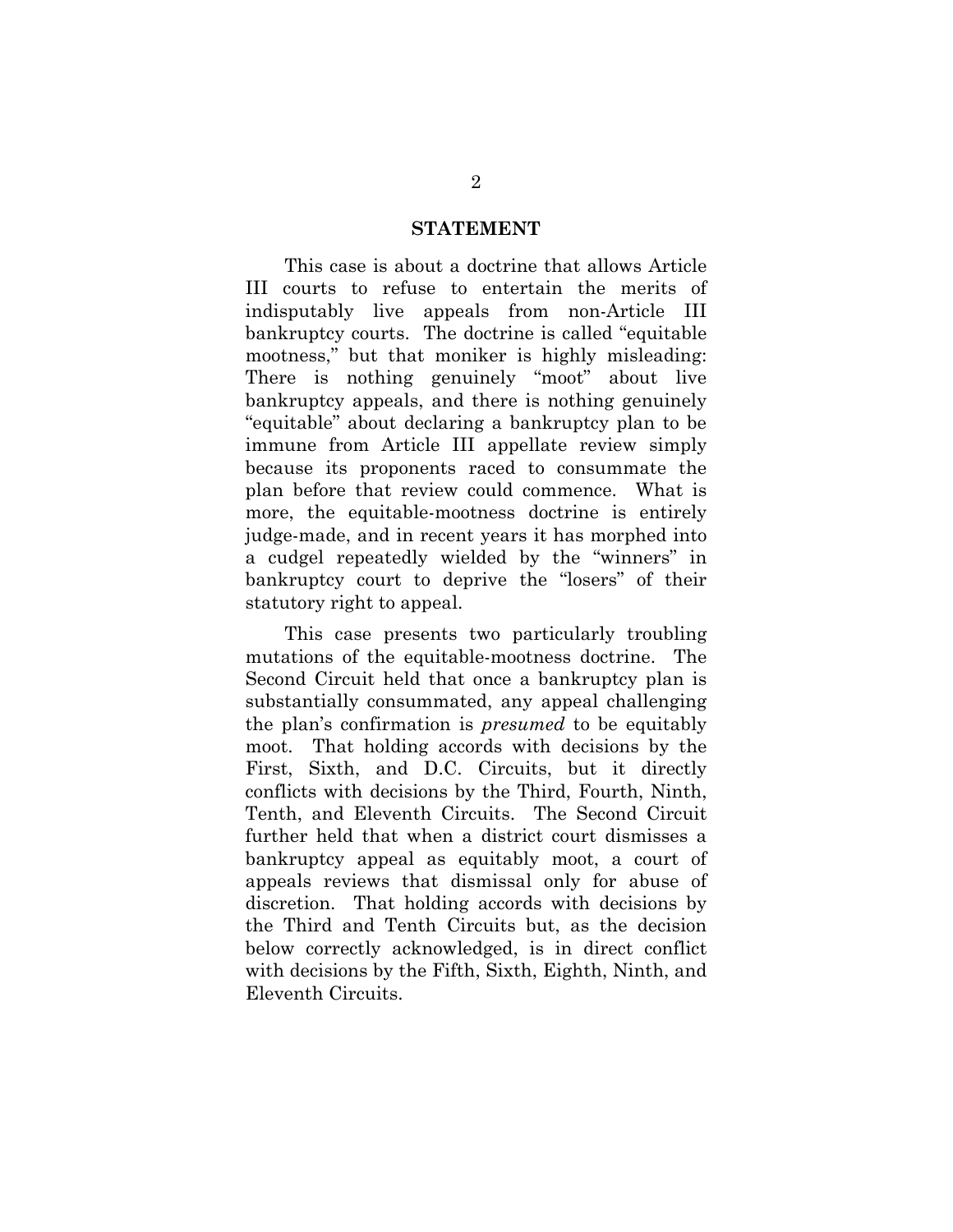More fundamentally, this case concerns whether the equitable-mootness doctrine is cognizable at all and, if so, under what circumstances. The Second Circuit acknowledged that petitioners had diligently pursued their legal rights to challenge the plan; that the merits of petitioners' appeal could be decided; and that effective relief could be fashioned without disturbing the reasonable expectations of any innocent third parties. Only those parties who proposed and profited from the disputed plan—or others who later invested in the new enterprise with full awareness of petitioners' legal challenge—would be affected. And yet the Second Circuit believed itself powerless to decide the merits of petitioners' (substantial) legal challenges simply because respondents had successfully rushed to consummate the plan and were unwilling to abandon the benefits of their illicit bargain. In any other context, a defendant's completion of an unlawful transaction and a desire to retain its rewards would pose no obstacle to judicial review. But in the bizarre world of equitable mootness, that is exactly what happens.

The time has come for this Court to rein in the "curious doctrine" of equitable mootness (*In re Cont'l Airlines*, 91 F.3d 553, 567 (3d Cir. 1996) (en banc) (Alito, J., dissenting)), and this case presents the ideal opportunity to do it.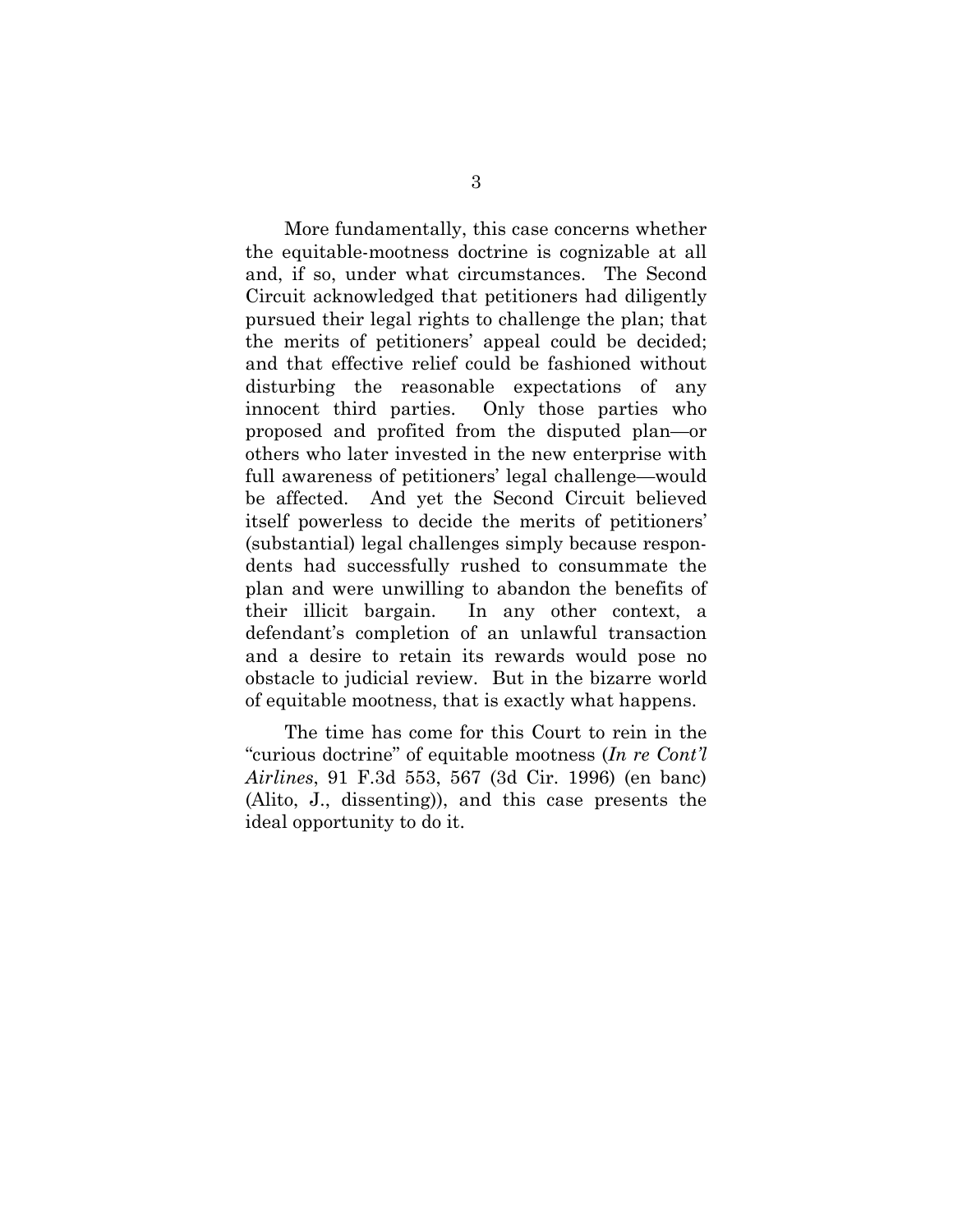#### **A. Charter's Prearranged Bankruptcy And The Bankruptcy Court Proceedings**

Respondents Charter Communications, Inc. (CCI) and its affiliates (collectively, Charter) comprise the nation's fourth-largest cable company. Pet. App. 4a. In 2009, Charter filed for—and promptly emerged from—Chapter 11 bankruptcy, shedding billions of dollars in debt and wiping out shareholder equity. As the bankruptcy court acknowledged, the Charter reorganization plan was an "ambitious and contentious" "gamble" that presented "unusually complex legal issues" subject to "differing interpretations." *Id.* at 63a, 66a, 72a. The bankruptcy court ultimately confirmed the plan over objections by petitioners, the SEC, the U.S. Trustee, and others, in an order that has never been reviewed by an Article III court.

1. CCI is Charter's parent company, and respondent Paul Allen effectively controlled the enterprise through his 91% equity voting share of CCI (and 7% ownership stake), his chairmanship of CCI's board of directors, and his authority to appoint several other board members. *Id.* at 5a, 25a n.1, 26a, 68a–69a. Petitioner Law Debenture Trust Company ("LDT") represents investors that held CCI's \$479 million in corporate bonds, and petitioner  $\mathbb{R}^2$  Investments, LDC held approximately 18,550,000 shares of CCI's common stock. *Id.* at 27a.

On March 27, 2009, Charter filed for Chapter 11 bankruptcy protection and simultaneously submitted a proposed reorganization plan to the bankruptcy court. *Id.* at 3a, 26a. That plan had been prearranged by Allen and an *ad hoc* group of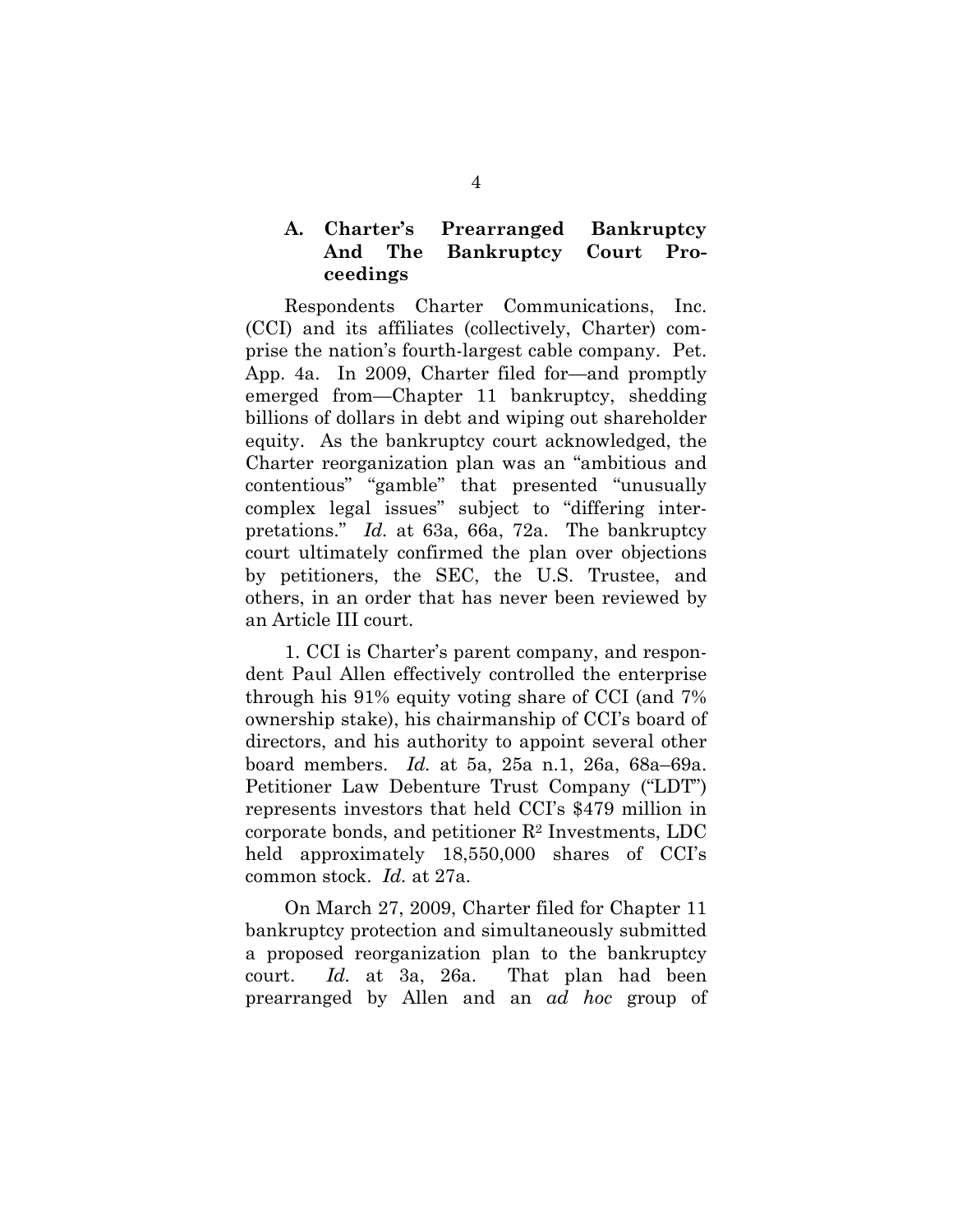lenders—known as the "Crossover Committee"—who were creditors of certain mid-level entities in Charter's capital structure. *Id.* at 5a. CCI's bondholders and shareholders (other than Paul Allen) were not invited to participate in the bankruptcy planning. *Ibid.*

Not surprisingly, the insiders reaped enormous rewards under their prearranged plan. The "cornerstone" was a \$200 million cash payment to respondent Allen to induce him to *continue* to wield substantial equity control over CCI. *Id.* at 6a–7a, 35a & n.13.<sup>1</sup> The plan also gave substantial benefits to members of the Crossover Committee, by swapping much of their debt for equity and allowing them to purchase additional shares in an exclusive rights offering, all at bargain-basement prices set by the plan.2 *Id.* at 7a, 335a–337a. In addition, the plan included sweeping releases absolving respondent Allen and other nondebtor third parties

<sup>1</sup> In particular, the "Allen Settlement" paid Allen *to retain* 35% voting control of CCI (permitting reinstatement of an affiliate's senior debt facility), and *to retain* an ownership interest in a subsidiary holding company (permitting CCI's valuable net operating losses, or "NOLs," to survive any cancellation-of-debt income generated by the reorganization). See Pet. App. 6a, 29a–30a.

<sup>2</sup> When the plan became effective, those shares *immediately* traded at nearly twice their acquisition price—a massive, overnight return. Compare CCI 2009 Form 10-K Annual Report F-13 (Feb. 26, 2010), and CCI S-1 Registration Statement, at item 15 (Dec. 31, 2009), with CCI 2010 Form 10-K Annual Report 31.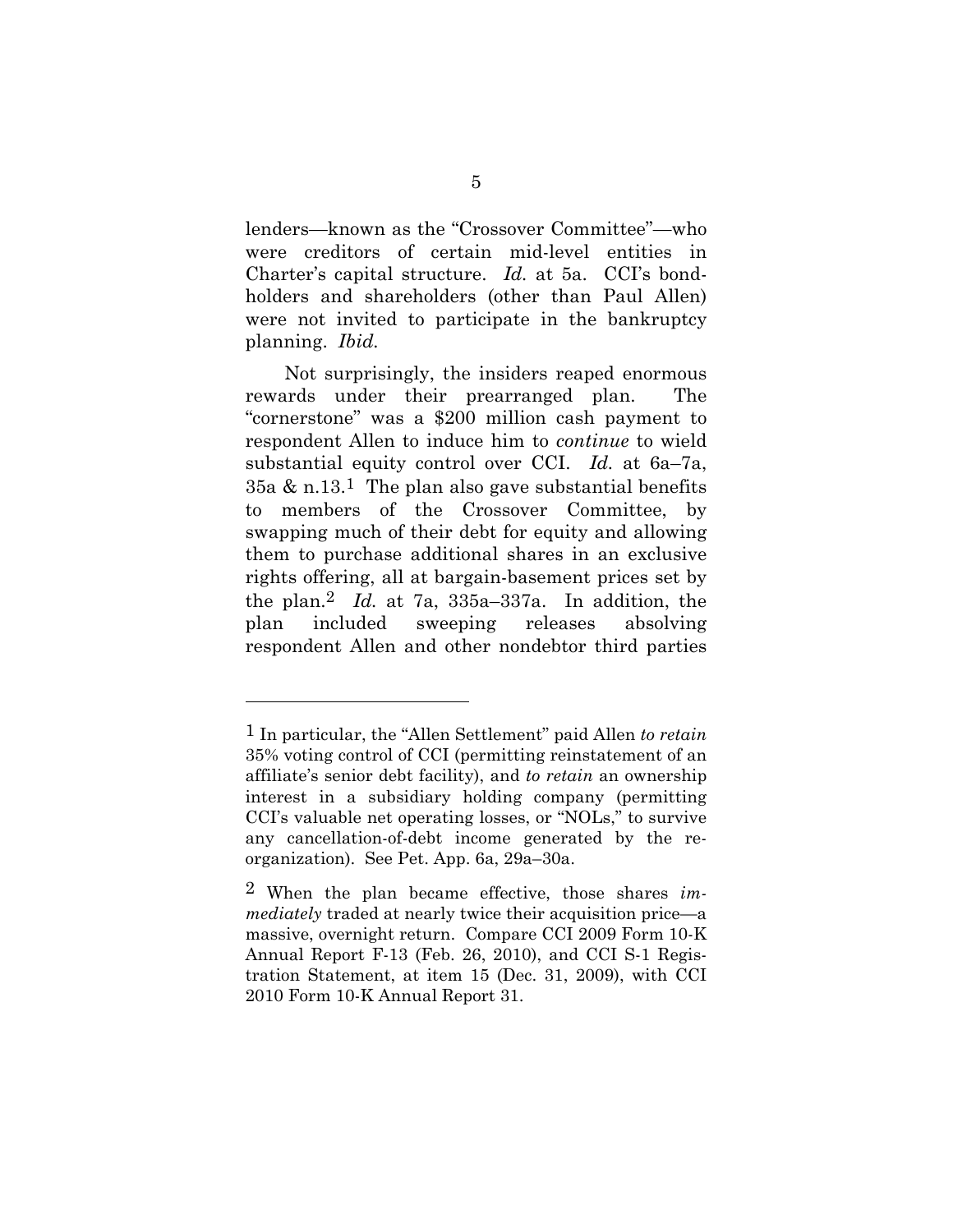from practically any liability relating to Charter. *Id.* at 7a, 30a–31a, 124a–126a.

By contrast, the plan was unkind to the outsiders like petitioners. CCI's bondholders received only 32.7 cents on the dollar and an allocation from a pending legal settlement, despite the seniority of their claims to respondent Allen's equity stake. *Id.* at 7a, 31a. The bondholders voted overwhelmingly to reject the prearranged plan. CCI's shareholders—other than Allen, who received the \$200 million payment described above—received no recovery at all and were deemed to reject the plan. *Ibid.*

Petitioners' objections to the plan should have been the end of it; the Bankruptcy Code forbids the approval of a plan unless there is an affirmative vote of at least one "impaired" class of a debtor's claimants. See 11 U.S.C.  $\S$  1129(a)(10). To engineer such approval at CCI, the plan carved out a separate class of unsecured creditors who together held a couple million dollars in claims against CCI principally a former CEO's severance package—at the same priority level as petitioner LDT's \$479 million. See *id.* at 138a–143a. Moreover, it artificially "impaired" that small class of unsecured creditors by paying their claims in full but without post-petition interest (their entitlement to which went undetermined). *Ibid.* Because these claimants received nearly a 100% payout, they understandably voted in favor of the plan. *Ibid.* The bankruptcy court then relied on that gerrymandered vote in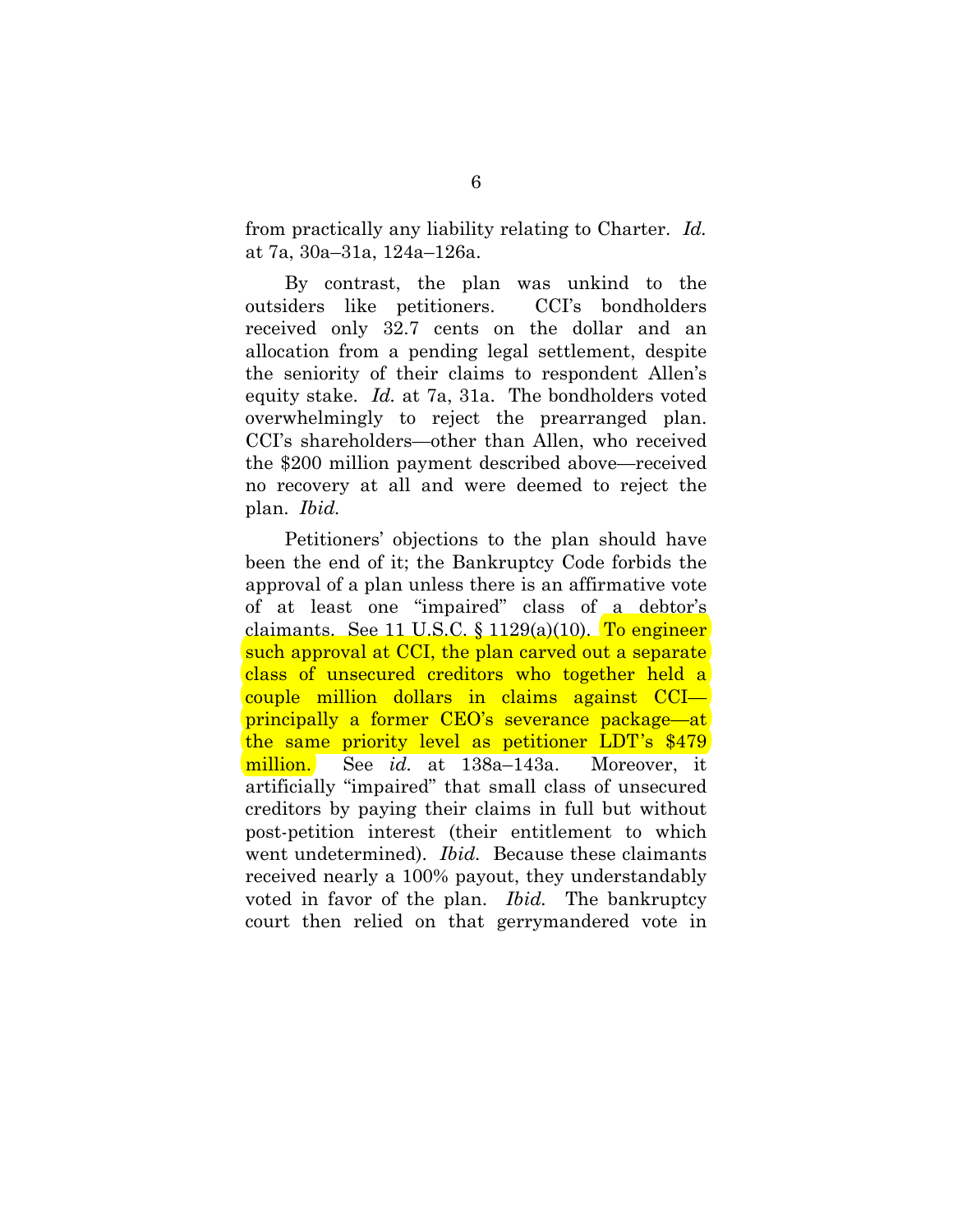deciding to confirm the plan over petitioners' dissent. *Ibid.*3

2. Petitioners objected to Charter's reorganization plan, as did the SEC, the U.S. Trustee, and others. *Id.* 7a–8a, 124a n.27. In particular, petitioners objected under 11 U.S.C. § 1129 to the plan's method of securing the requisite approval of an "impaired" class of claim holders, its \$200 million payment to Allen, its releases to Allen and other nondebtors, and its failure to value CCI's considerable assets and modest liabilities separately from its "enterprise" valuation of CCI's heavily encumbered affiliates. *Id.* at 8a.

Charter asked the bankruptcy court to "cram down" their prearranged plan by confirming it over petitioners' objections. The bankruptcy court did so on November 17, 2009. *Id.* at 7a. Petitioners promptly moved in the bankruptcy court for a stay of

<sup>3</sup> The bankruptcy court held in the alternative that 11 U.S.C. § 1129(a)(10) can be satisfied on a "per plan" basis rather than a "per debtor" basis. Pet. App. 143a. According to the bankruptcy court, therefore, an affirmative vote by an impaired class at any of Charter's 131 affiliated debtors would permit a reorganization plan to be crammed down on claimants of the other 130 debtors. *Ibid.* Petitioner LDT challenged that conclusion as amounting to an improper "substantive consolidation" of these jointly administered bankruptcies. *Id.* at 54a n.39; see also *In re Owens Corning*, 419 F.3d 195, 205–12 (3d Cir. 2005) ("Consolidation restructures (and thus revalues) rights of creditors and for certain creditors this may result in significantly less recovery."); *In re Leslie Fay Cos.*, 207 B.R. 764, 779 (Bankr. S.D.N.Y. 1997).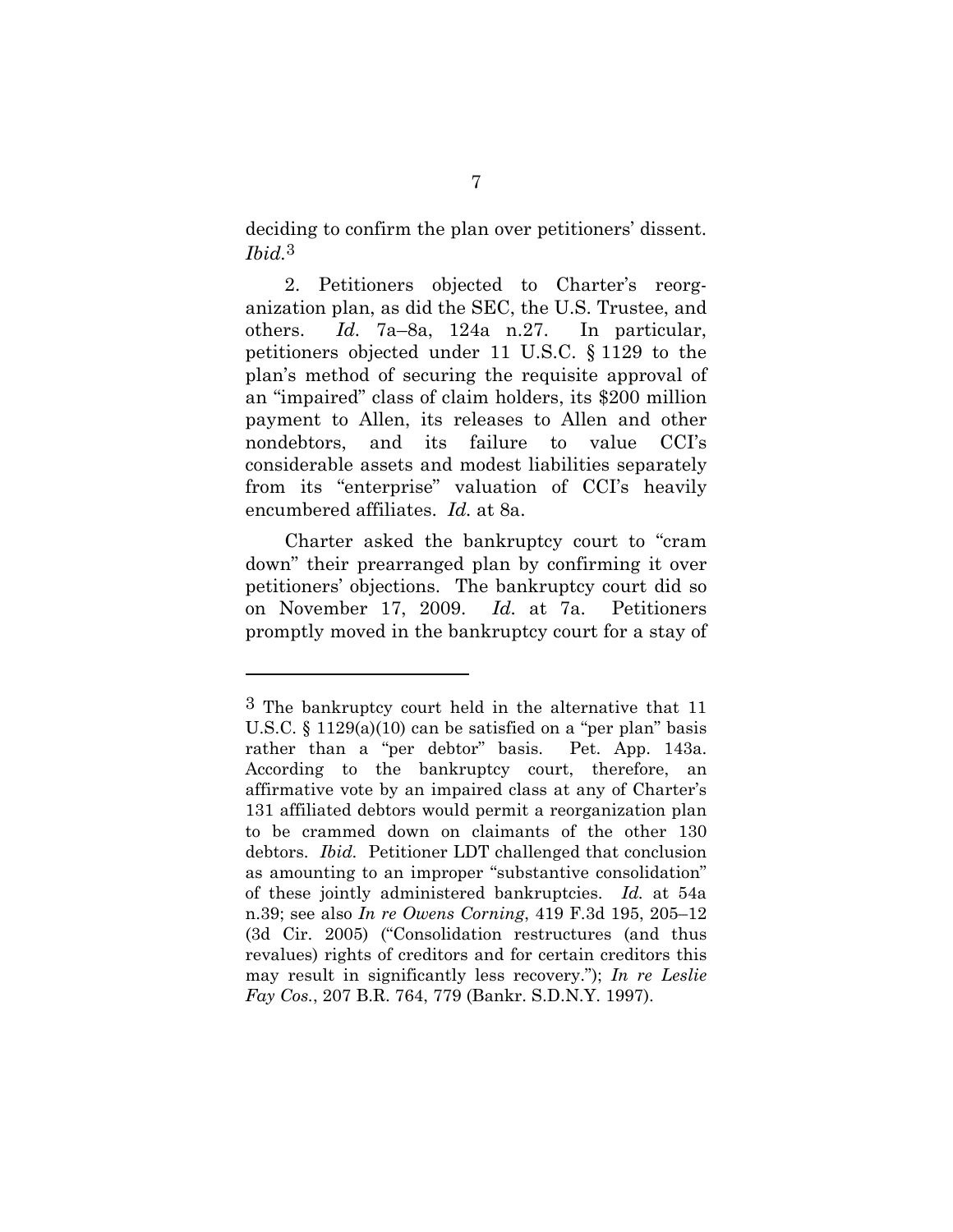the confirmed plan's implementation, and for certification of their appeals for expedited direct review by the Second Circuit under 28 U.S.C. § 158(d)(2). *Id.* at 7a, 14a & n.3. Debtors opposed the stay and certification requests, and the bankruptcy court denied both. *Ibid.* The next day, the district court likewise declined to stay plan implementation. *Ibid.* And on the following business day, debtors made their plan "effective" and engaged in a number of the transactions contemplated by the confirmed plan. *Id.* at 7a.

#### **B. The District Court's Decision**

Petitioners took separate appeals to the district court. Respondents opposed the appeals on the merits, but also moved to dismiss them as equitably moot. Although the district court acknowledged that petitioners were not seeking to "unravel current Plan" (Pet. App. 41a), it granted respondents' motions to dismiss in a joint opinion (*id.* at 34a–66a).

The district court began with the premise that "bankruptcy appeals are strongly presumed to be equitably moot where the reorganization plan has been 'substantially consummated.'" *Id.* at 37a–38a. Here, the debtors had substantially consummated their reorganization plan soon after its confirmation. The district court therefore placed the "burden" on petitioners to demonstrate that the relief sought on appeal would not "jeopardize the bankruptcy's finality or otherwise be inequitable." *Id.* at 42a; see also *id.* at 55a n.41.

The district court concluded that petitioners failed to carry that burden with respect to *any* of their challenges to the plan. The district court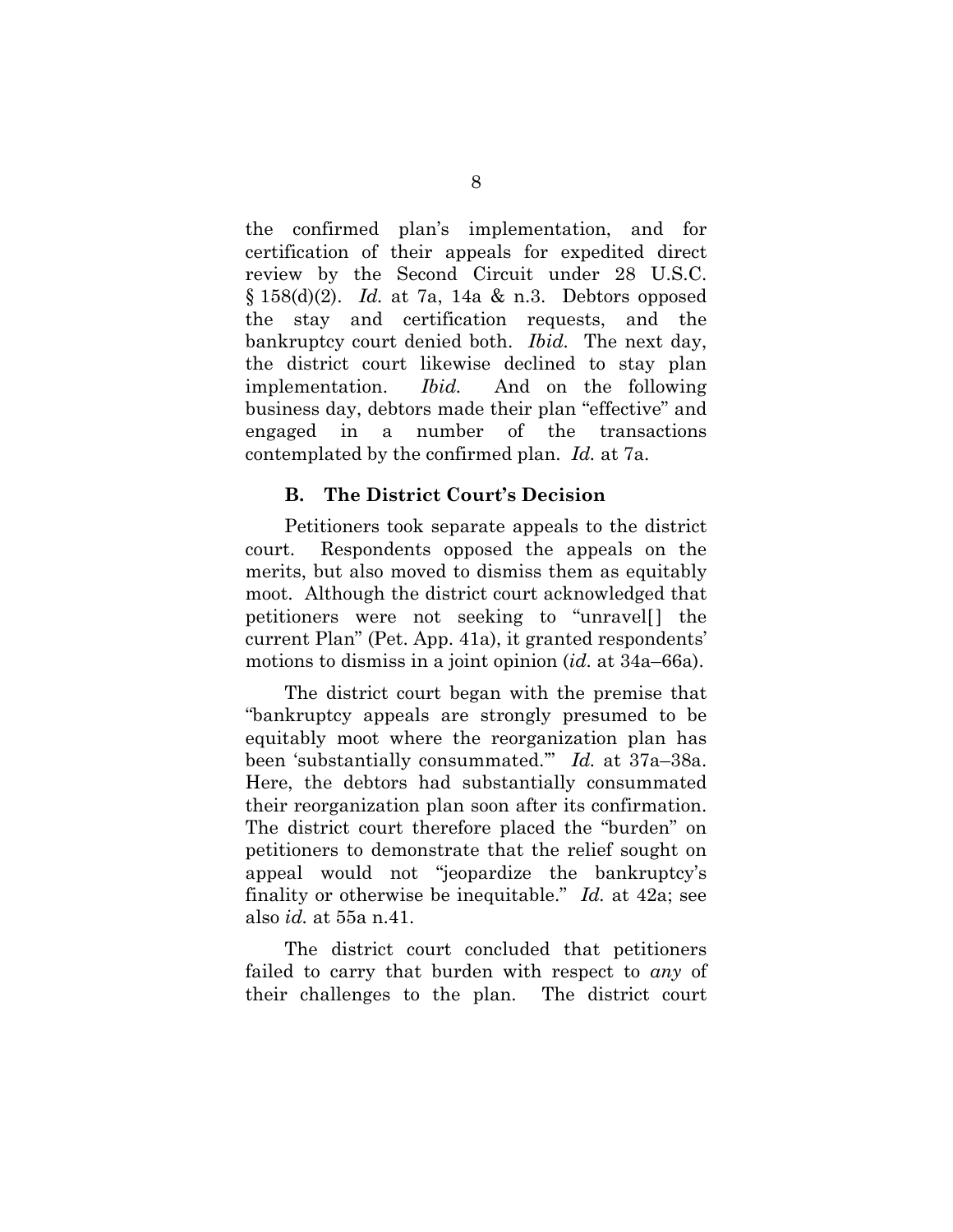observed that the reorganization plan contained a non-severability clause, according to which every plan provision was deemed "integral to the Plan." *Id.* at 33a; see also *id.* at 42a–43a & n.22. In the district court's view, this provision meant that the court could not "modify the Confirmation Order or the Plan to provide for the requested relief, *not even to grant effective relief*, without nullifying the Plan's authorization." *Id.* at 43a (emphasis added).

#### **C. The Court of Appeals' Decision**

The Second Circuit considered the cases in tandem and affirmed. Like the district court, the court of appeals began with the premise that "[i]n this circuit, an appeal is presumed to be equitably moot where the debtor's plan of reorganization has been substantially consummated." Pet. App. 9a. An appellant can rebut that presumption, the court explained, only by demonstrating "all" of "five factors":

(1) 'the court can still order some effective relief';

(2) 'such relief will not affect the re-emergence of the debtor as a revitalized corporate entity';

(3) 'such relief will not unravel intricate transactions so as to knock the props out from under the authorization for every transaction that has taken place and create an unmanageable, uncontrollable situation for the Bankruptcy Court';

(4) 'the parties who would be adversely affected by the modification have notice of the appeal and an opportunity to participate in the proceedings'; and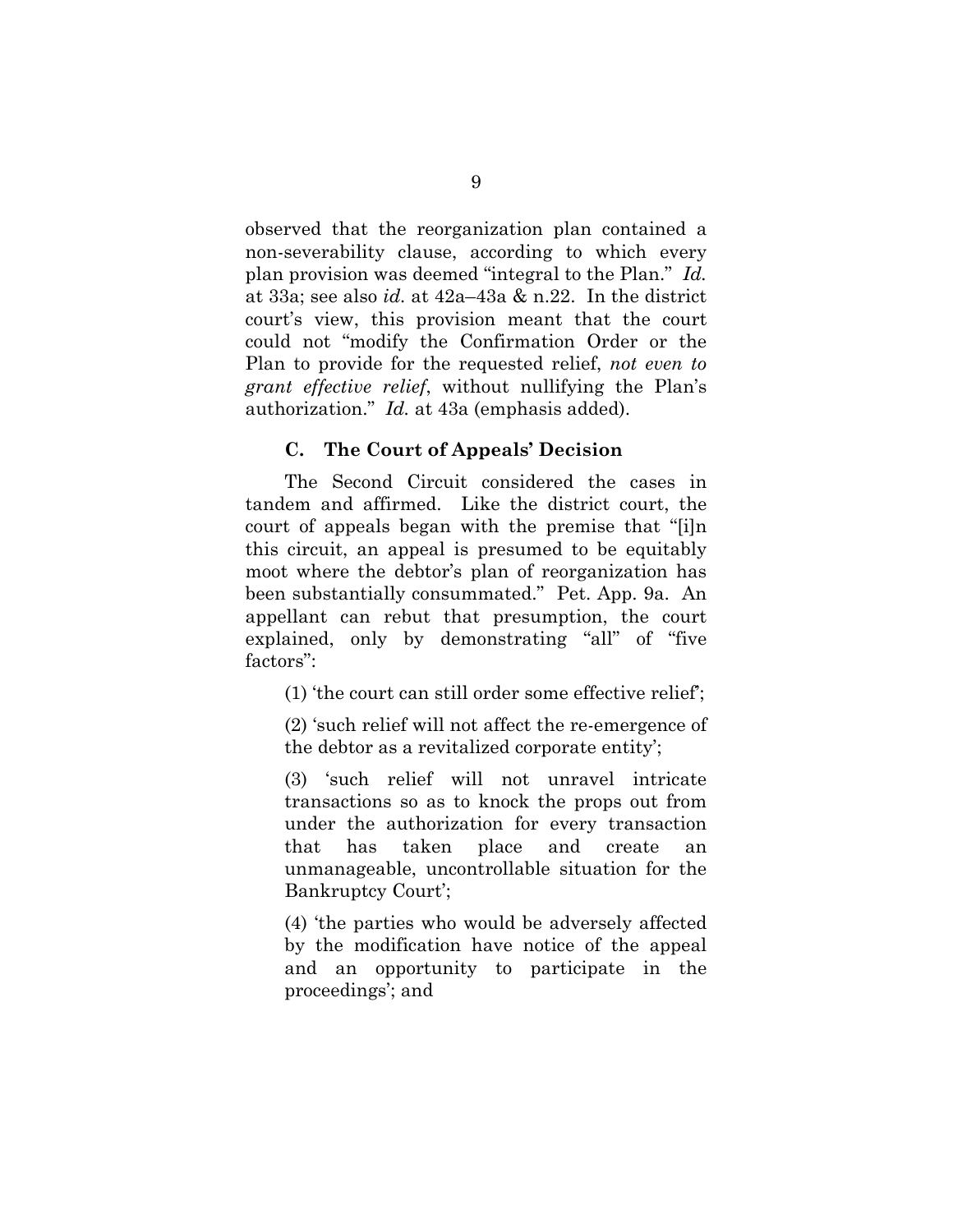(5) 'the appellant pursued with diligence all available remedies to obtain a stay of execution of the objectionable order if the failure to do so creates a situation rendering it inequitable to reverse the orders appealed from.'

*Id.* at 10a (quoting *Frito-Lay, Inc.* v. *LTV Steel Co. (In re Chateaugay Corp.)*, 10 F.3d 944, 952–53 (2d Cir. 1993) (*"Chateaugay II"*)).

 The court concluded that petitioners had satisfied *three* of those five factors on every claim raised by their appeals. See *id.* at 14a–16a, 20a, 22a. In particular, the court agreed that petitioners had been "diligent in seeking a stay of the confirmation order (factor 5)." *Id.* at 14a; see also *supra* pp. 7–8. The court further held that it *could* grant effective relief to petitioners on each claim (factor 1) specifically, monetary payments from respondents CCI or Allen, a standalone valuation of CCI and recovery of any misappropriated value, and the removal of the nondebtor releases. See Pet. App. 14a, 20a, 22a.

 The court also held that none of that effective relief would "adversely affect parties without an opportunity to participate in the appeal (factor 4)." *Id.* at 14a–15a; see also *id.* at 20a, 22a. "[T]he parties most affected [by the relief requested] would be Charter itself, Allen, and Charter's creditors, all of whom are either parties to this appeal or participated actively in the bankruptcy proceedings." Id. at 15a. With respect to any "Illess direct effects" that "may be felt by reorganized Charter's shareholders," the court concluded that it was sufficient that "Charter has regularly and fully disclosed the existence of this appeal and the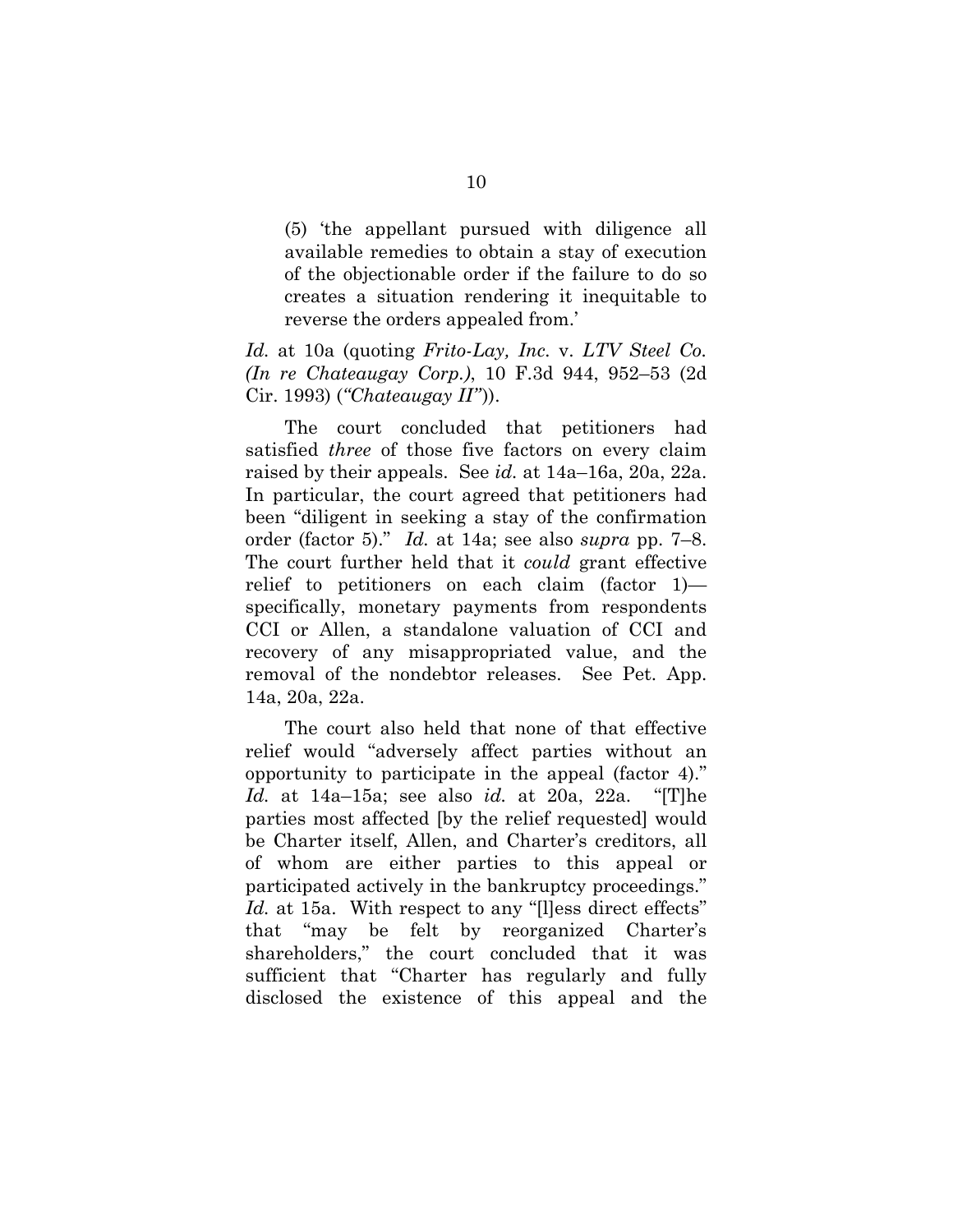possibility of an adverse ruling as a risk factor" in public financial reports. *Id.* at 15a–16a.

Applying abuse-of-discretion review, however, the court concluded that the district court had correctly dismissed petitioners' appeals. The court acknowledged that "the courts of appeals are split over whether a de novo or abuse of discretion standard of review applied." *Id.* at 12a. Casting its lot with the Third and Tenth Circuits (*id.* at 12a– 13a), the court held that the district court had not abused its discretion in concluding that petitioners failed to satisfy factors 2 and 3 (*id.* at 16a, 20a, 22a). The court stated that it would "cut the heart out of the reorganization" to deprive respondent Allen of his payment and nondebtor releases even if they "are legally unsupportable." *Id.* at 18a–19a.4 Similarly,  $R^2$ 's request for a standalone valuation of CCI, though "simple relief," would require "a significant revision of Charter's reorganization." *Id.* at 20a. And it was likewise a permissible "exercise of discretion" to dismiss petitioner LDT 's claim that the plan improperly gerrymandered CCI's stakeholders to achieve a "cram down" against dissenting bondholders. *Id.* at 22a–23a. The court of appeals acknowledged that those bondholders' claims would

<sup>4</sup> At the same time, the court recognized that a \$200 million remedy "would not impact reorganized Charter's financial health" because "reorganized Charter has been quite successful with substantial assets and cash flow." Pet. App. 16a. Likewise, the court recognized that the plan's nondebtor releases were *expressly severable* from the rest of the plan under a "term sheet" incorporated into the Allen Settlement. *Id.* at 17a n.4.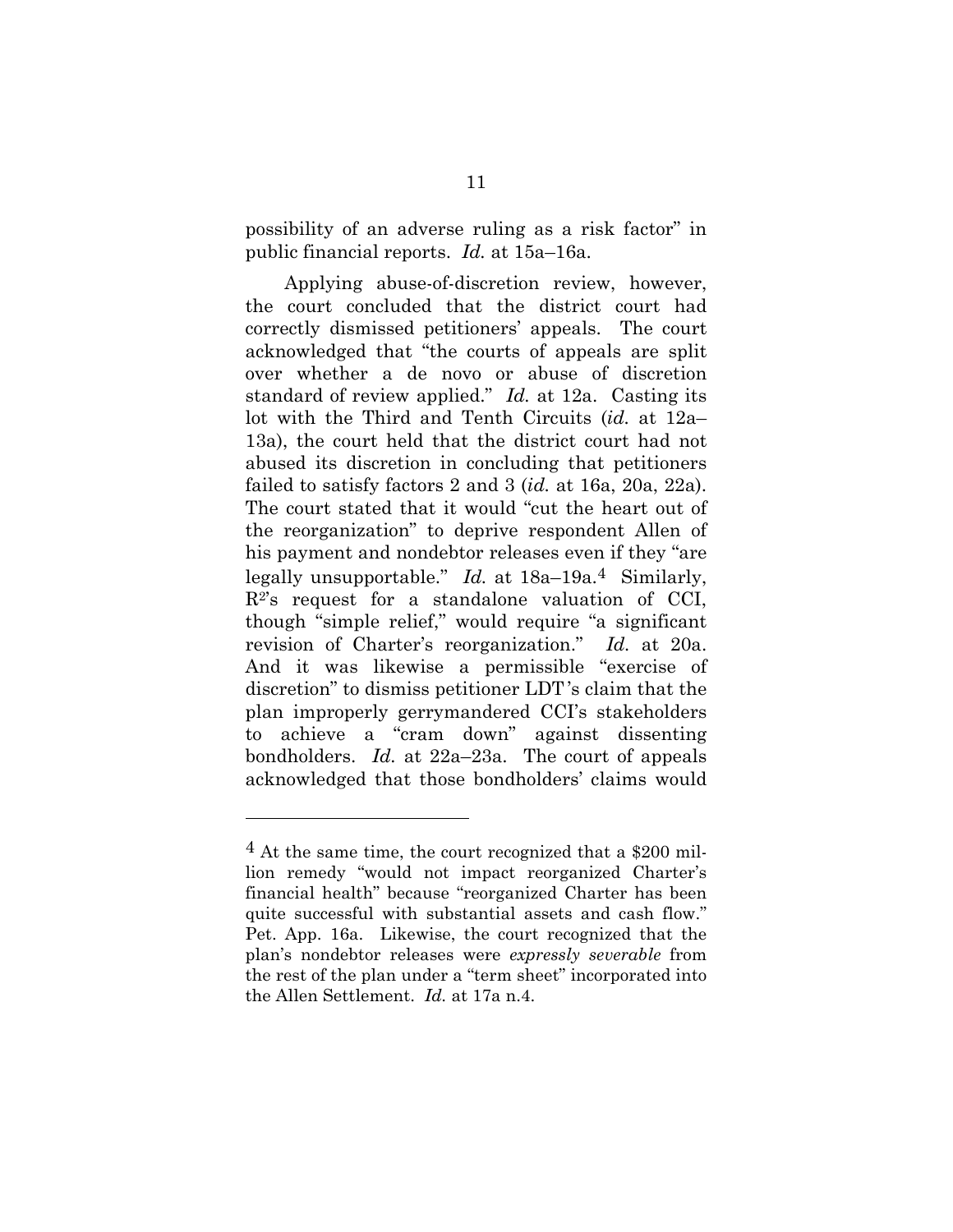be satisfied in full by "the simple payment of \$330 million." *Id.* at 22a. But it refused to review the bondholders' entitlement to that remedy on the ground that any "legal conclusions" supporting such a "simple payment" would also "require unwinding the plan and reclassifying creditors." *Ibid.*

#### **REASONS FOR GRANTING THE PETITION**

The Second Circuit committed three errors of law, each of which merits this Court's review. First, it held—consistent with three Circuits but in conflict with five others—that reviewing courts must *presume* equitable mootness once debtors have substantially consummated a bankruptcy reorganization plan. Second, it held—consistent with two Circuits but in conflict with five others—that courts of appeals should review only for abuse of discretion a district court's dismissal of an appeal on equitablemootness grounds. This case illustrates just how outcome-determinative both of those choices can be.

But there is an even more basic infirmity in the decision below: The court of appeals held that a fully contested appeal may be dismissed even when (i) effective relief can be fashioned, (ii) appellants have diligently pursued their rights, and (iii) granting relief would not upset the reasonable expectations of innocent third parties. It is far from clear that equitable mootness is *ever* legitimate. See, *e.g.*, *In re Cont'l Airlines*, 91 F.3d at 567–73 (Alito, J., dissenting). The United States, for example, has rightly called equitable mootness a "judicial construct of questionable foundation" that "is open to substantial abuse, and invites manipulation of the bankruptcy process," and has explained that "to the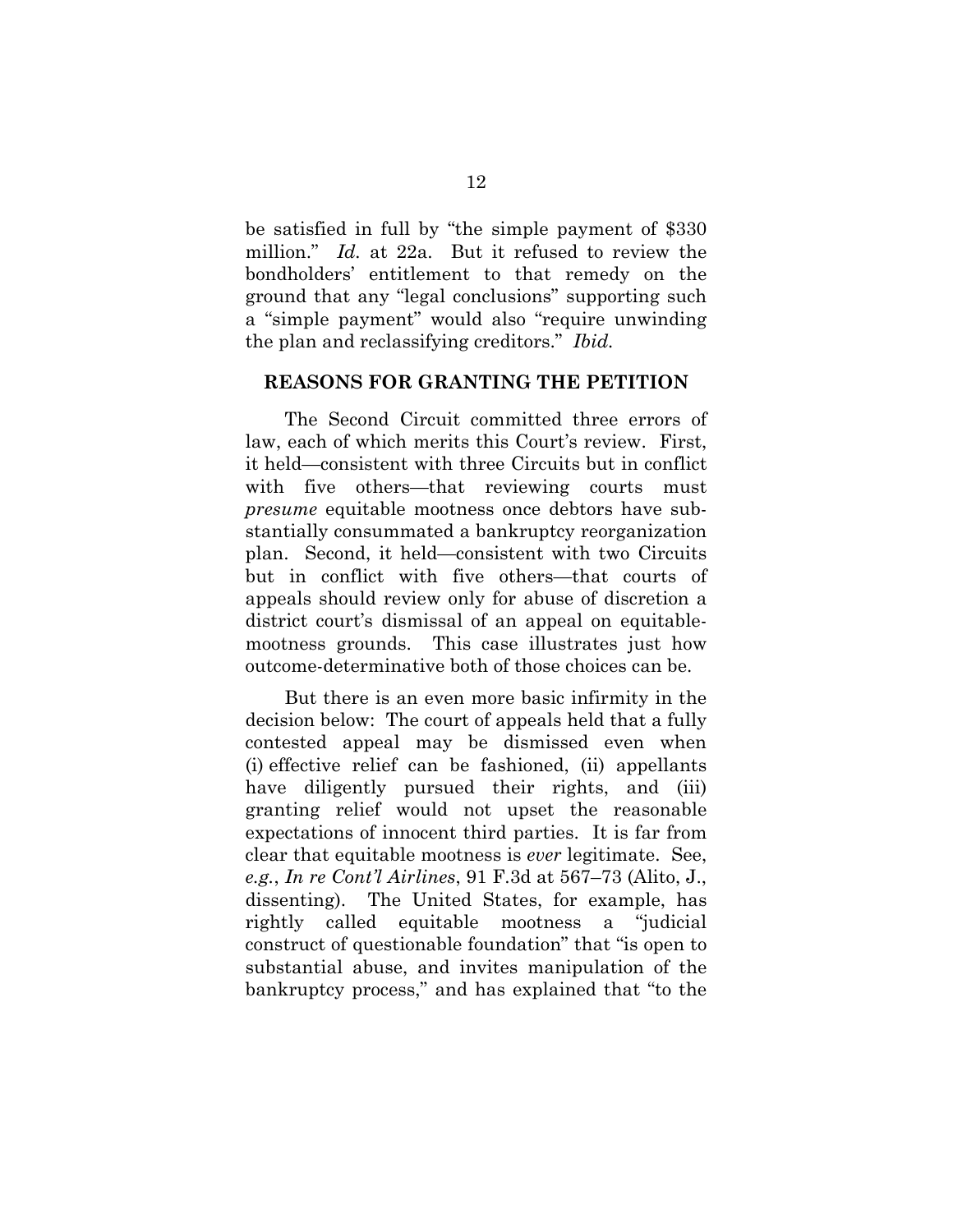extent the Bankruptcy Code addresses the issue, it appears to preclude the doctrine." Pet. 22–23, *United States* v. *GWI PCS 1, Inc.*, No. 00-1621 (Apr. 2001). But if the doctrine exists at all, it cannot possibly justify "the refusal of the Article III courts to entertain a live appeal over which they indisputably possess statutory jurisdiction and in which meaningful relief can be awarded." *In re Cont'l Airlines*, 91 F.3d at 571 (Alito, J., dissenting).5

This Court's review is necessary to resolve those deep, acknowledged, and intractable divisions among the circuits on important questions that arise in countless bankruptcy appeals. Review is also warranted so this Court may evaluate—for the first time—the fundamental legitimacy of an "equitable mootness" doctrine that looms large in virtually every major Chapter 11 reorganization.

### **I. The Circuits Are Divided Over Whether There Is A Presumption Of Equitable Mootness Whenever A Reorganization Plan Has Been Substantially Consummated**

A. The Second Circuit held that "[i]n this circuit, an appeal is presumed equitably moot where the debtor's plan of reorganization has been substantially consummated." Pet. App. 9a; see also 11 U.S.C. § 1101(2) (defining "substantial consummation"). Applying that presumption, the court of

<sup>5</sup> This case does not, by contrast, present questions about statutory mootness under 11 U.S.C. § 363(m) or similar provisions of the Bankruptcy Code. Cf. *Ind. State Police Pension Trust* v. *Chrysler LLC*, 130 S. Ct. 1015 (2009) (mem.).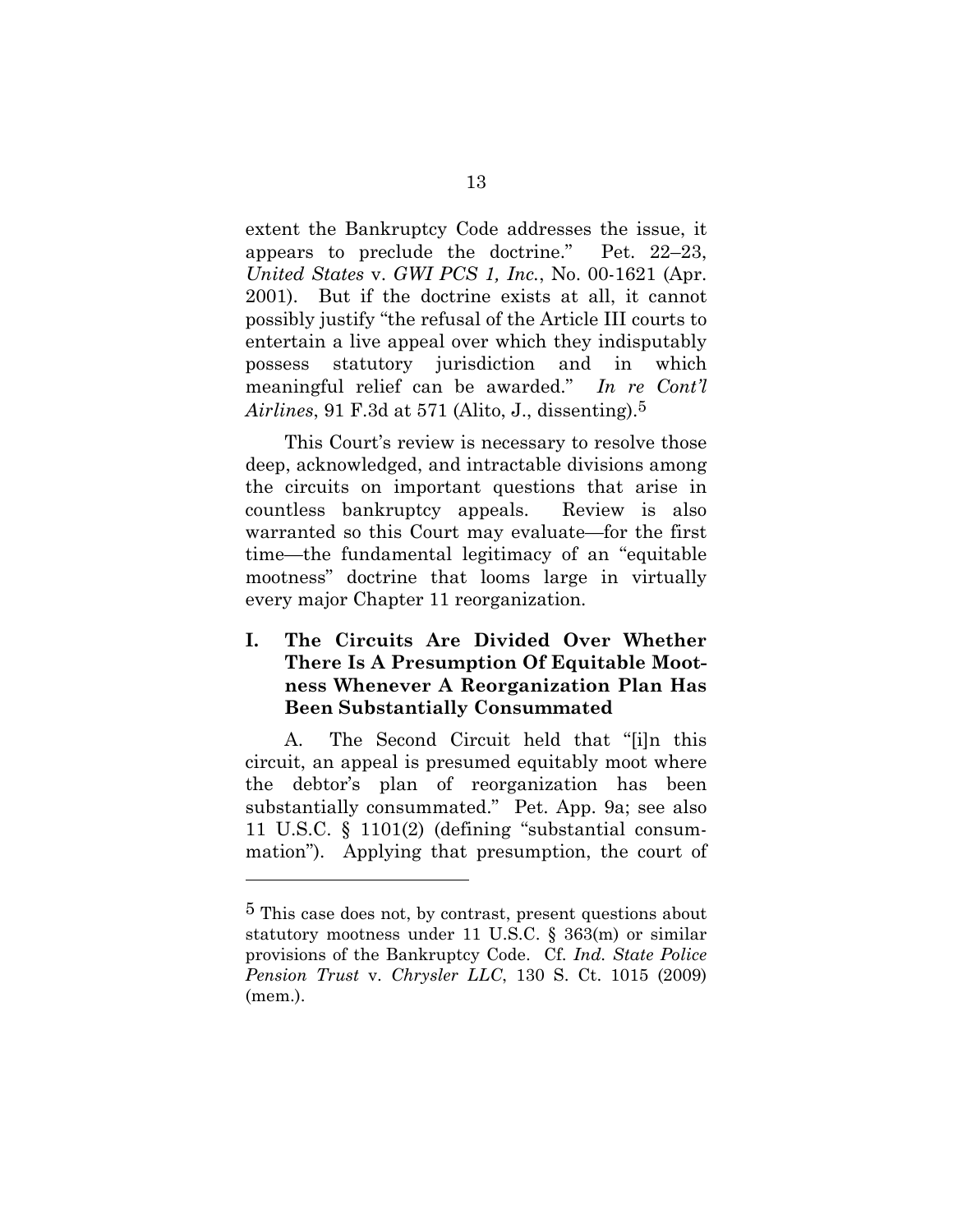appeals concluded that petitioners had "failed to establish" two of the mootness "factors." *Id.* at 16a. Accordingly, held the court, the merits of the appeal could not be decided.

That holding accords with the conclusions of three other Circuits. The First Circuit held, in *Rochman* v. *Northeast Utilities Service Group (In re Pub. Serv. Co. of N.H.)*, 963 F.2d 469, 473 n.13 (1992), that the substantial consummation of a reorganization plan "raises a 'strong presumption' that an appellate court will not be able to fashion an equitable and effective remedy." See also *Deloitte & Touche LLP* v. *Aquila Biopharmaceuticals, Inc. (In re Cambridge Biotech Corp.)*, 214 B.R. 429, 431 (D. Mass. 1997) (applying *In re Pub. Serv. Co. of N.H.*). Likewise, the Sixth Circuit has held in an unpublished opinion that "[s]ubstantial consummation raises a presumption that the appeal is moot and should be dismissed." *Unofficial Comm. of Co-Defendants* v. *Eagle-Picher Indus., Inc. (In re Eagle Picher Indus., Inc.)*, Nos. 96-4309, 97-4260, 1998 WL 939869, at \*4 (6th Cir. Dec. 21, 1998); see also *First Century Bank, NA* v. *Sovereign Pocahontas Co. (In re HNRC Dissolution Co.)*, No. 0:05-CV-79-HRW, 2006 WL 782837, at \*5 (E.D. Ky. Mar. 28, 2006) (applying *In re Eagle Picher Indus., Inc.*); *United Steelworkers of Am.* v. *Ormet Corp. (In re Ormet Corp.)*, No. 2:04- CV-1151, 2005 WL 2000704, at \*4 (S.D. Ohio Aug. 19, 2005) (same). And the D.C. Circuit held in *In re AOV Industries, Inc.*, 792 F.2d 1140, 1149 (1986), that many of the appellate challenges before it were "control[led]" by "a strong presumption of mootness" generated by the substantial consummation of a plan.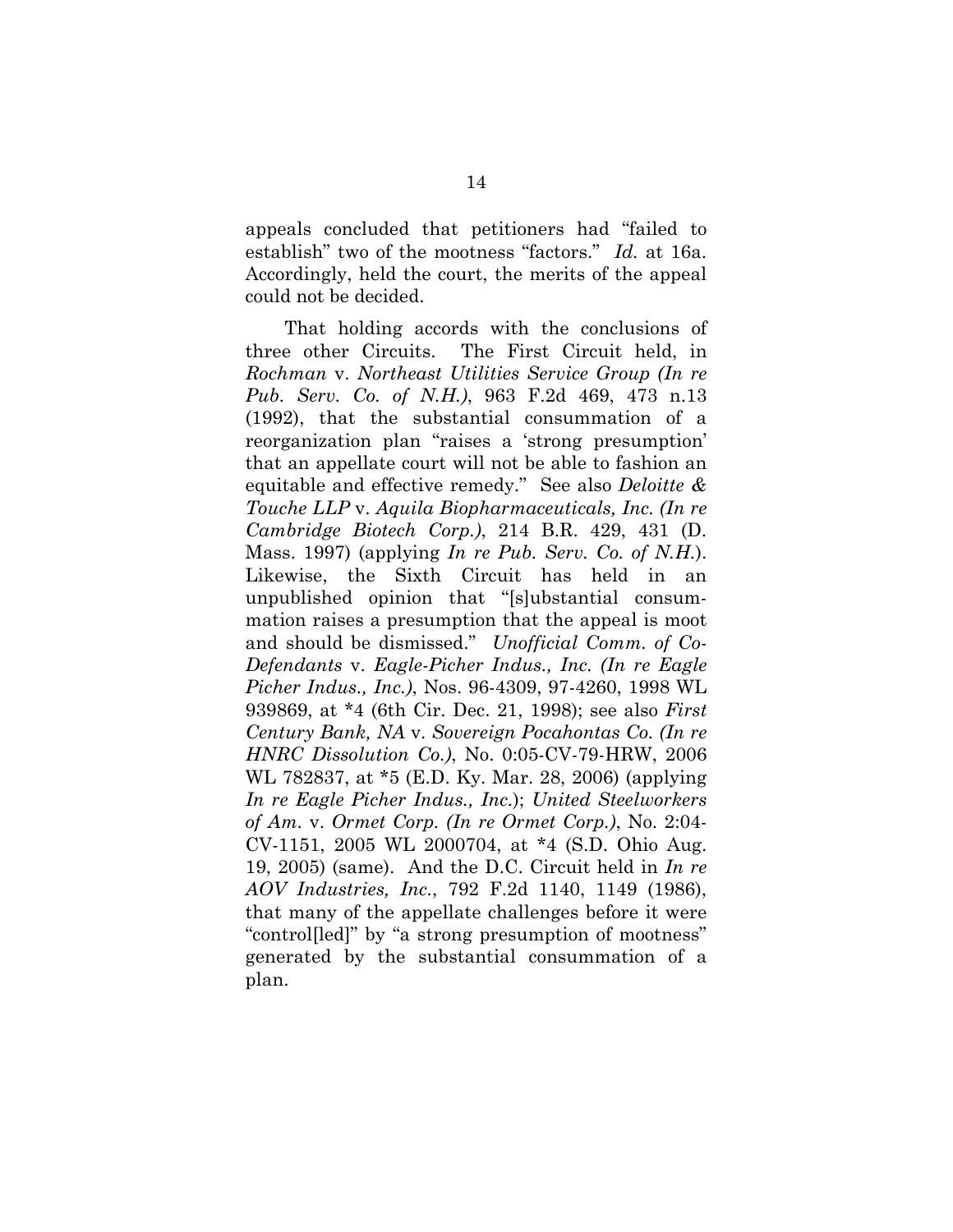B. By contrast, the Tenth Circuit explicitly rejected the Second Circuit's presumption in *Search Market Direct, Inc.* v. *Jubber (In re Paige)*, 584 F.3d 1327, 1331, 1339–40 (10th Cir. 2009). The court there concluded "that the party seeking to prevent this court from reaching the merits of the appeal bears the burden of proving that \* \* \* the court should abstain from reaching the merits of the case." *Id.* at 1339–40. The court proceeded to "reject the conclusion that some circuits have reached"—citing a Second Circuit decision—"that a finding of substantial consummation will shift the burden to the party seeking to have the court reach the merits of its challenge to the plan." *Id.* at 1340 (citing *Aetna Cas. & Sur. Co.* v. *LTV Steel Co. (In re Chateaugay Corp.)*, 94 F.3d 772, 776 (2d Cir. 1996) ("*Chateaugay*   $III$ ")).

As the Tenth Circuit explained, "the party inviting the court not to reach the merits of an appeal *always* carries the burden of showing that the answers to the [relevant factors] demonstrate that it would be unfair or impracticable to reverse the confirmed plan." *Ibid.* (emphasis added). The court held that no factor—substantial consummation or any other—"create[s] a presumption against the court reaching the merits of the challenge." *Ibid.* Indeed, the court stated, it is even "less inclined" to determine mootness where—as here—the plan proponents "accelerated the consummation of the plan despite their knowledge of a pending appeal." *Id.* at 1343. The court went on to hold that "[t]he district court [had] wrongly placed the burden of proof on this issue" on the appellant, and reversed that court's dismissal order because "[a]ppellees have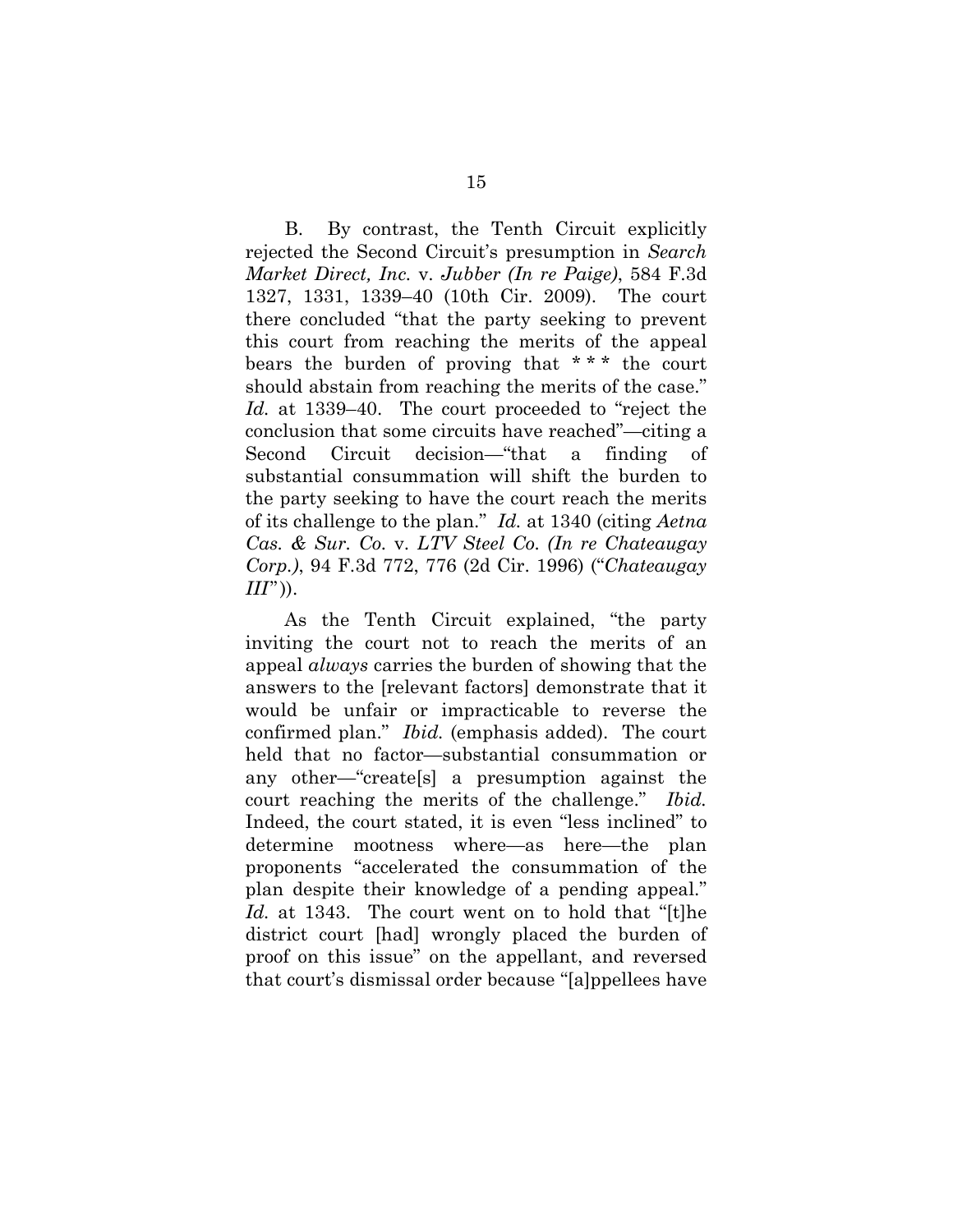the burden of proof on this issue" and had failed to meet it. *Id.* at 1343, 1348.

 Likewise, the Eleventh Circuit held in *Alabama Department of Economic and Community Affairs* v. *Ball Healthcare-Dallas, LLC (In re Lett)*, 632 F.3d 1216, 1225 (2011), that "[t]he party asserting mootness bears the burden of persuasion." "'[E]ven if substantial consummation has occurred, a court must still consider all the circumstances of the case to decide whether it can grant effective relief.'" *Ibid*. The Ninth Circuit has also held that "[t]he 'party moving for dismissal on mootness grounds bears a heavy burden,'" and that court has never shifted that burden to an appellant after substantial consummation. See *Motor Vehicle Cas. Co.* v. *Thorpe Insulation Co. (In re Thorpe Insulation Co.)*, 677 F.3d 869, 880 (9th Cir. 2012); *Focus Media, Inc.* v. *Nat'l Broad. Co. (In re Focus Media, Inc.)*, 378 F.3d 916, 923 (9th Cir. 2004). Moreover, the Third and Fourth Circuits have grappled with bankruptcy appeals that—like this one—challenged nondebtor releases after a plan's substantial consummation, without presuming equitable mootness. *Gillman* v. *Cont'l Airlines (In re Cont'l Airlines)*, 203 F.3d 203, 210 (3d Cir. 2000); *Behrmann* v. *Nat'l Heritage Found.*, 663 F.3d 704, 713–14 (4th Cir. 2011).6

 C. The latter Circuits have the better of the argument. For starters, a presumption of mootness

<sup>6</sup> See also *So. Pac. Transp. Co.* v. *Voluntary Purchasing Grps., Inc.*, 246 B.R. 532, 534 (E.D. Tex. 2000) ("Obviously, the burden is upon the party asserting the equitable mootness doctrine to prove that it applies.").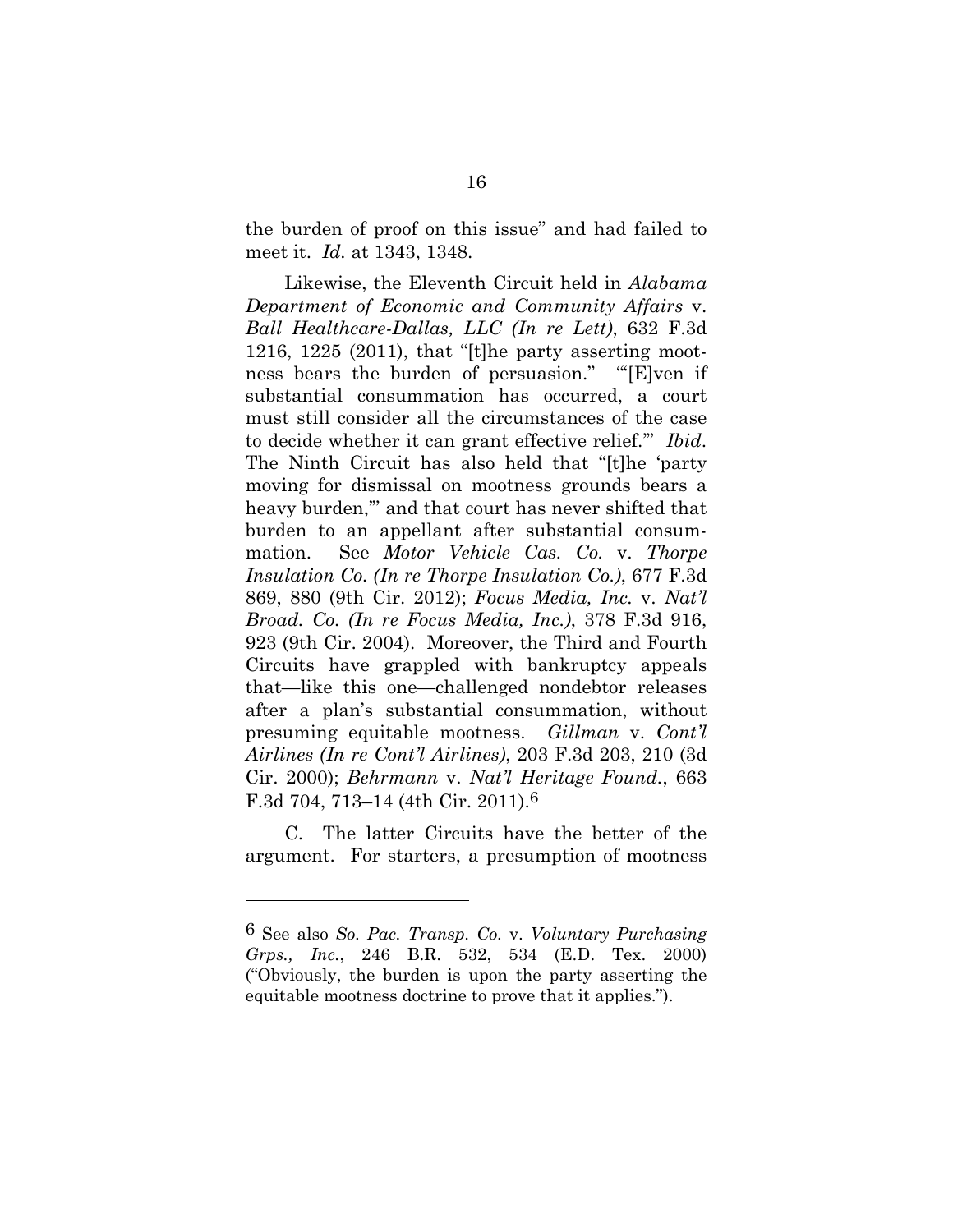conflicts with the "virtually unflagging obligation of the federal courts to exercise the jurisdiction given them." *Colo. River Water Conservation Dist.* v. *United States*, 424 U.S. 800, 817 (1976). Bankruptcy appellants have a statutory right to seek Article III review of bankruptcy court orders. 28 U.S.C.  $\S 158(a)$ , (d)(1). A presumption of mootness abridges the express command of Congress.

 Presuming mootness after substantial consummation of a reorganization plan also insulates from Article III review the most consequential orders that a non-Article III bankruptcy court issues. The present case is a telling example: The bankruptcy court distributed billions of dollars in assets, richly rewarding some stakeholders while wiping others out entirely. And it did so by approving a plan gerrymandered to ensure cramdown over vociferous objections. The presumption of mootness shields all of that from Article III review, effectively giving bankruptcy courts the final word on the lawfulness of their own orders. And it does all this based upon a factor—the timing of substantial consummation that is largely in the control of the bankruptcy court and the plan's proponents.

 Finally, a presumption of equitable mootness is difficult to square with the fact that, in every other mootness context, the presumption works just the opposite way. Proponents of *constitutional* mootness must bear a heavy burden before such appeals will be dismissed. See, *e.g.*, *County of L.A.* v. *Davis*, 440 U.S. 625, 631 (1979). Proponents of *prudential* mootness—to which the Second Circuit analogized equitable mootness (Pet. App. 21a. But cf. *infra* p. 20–21)—bear "the formidable burden" of demon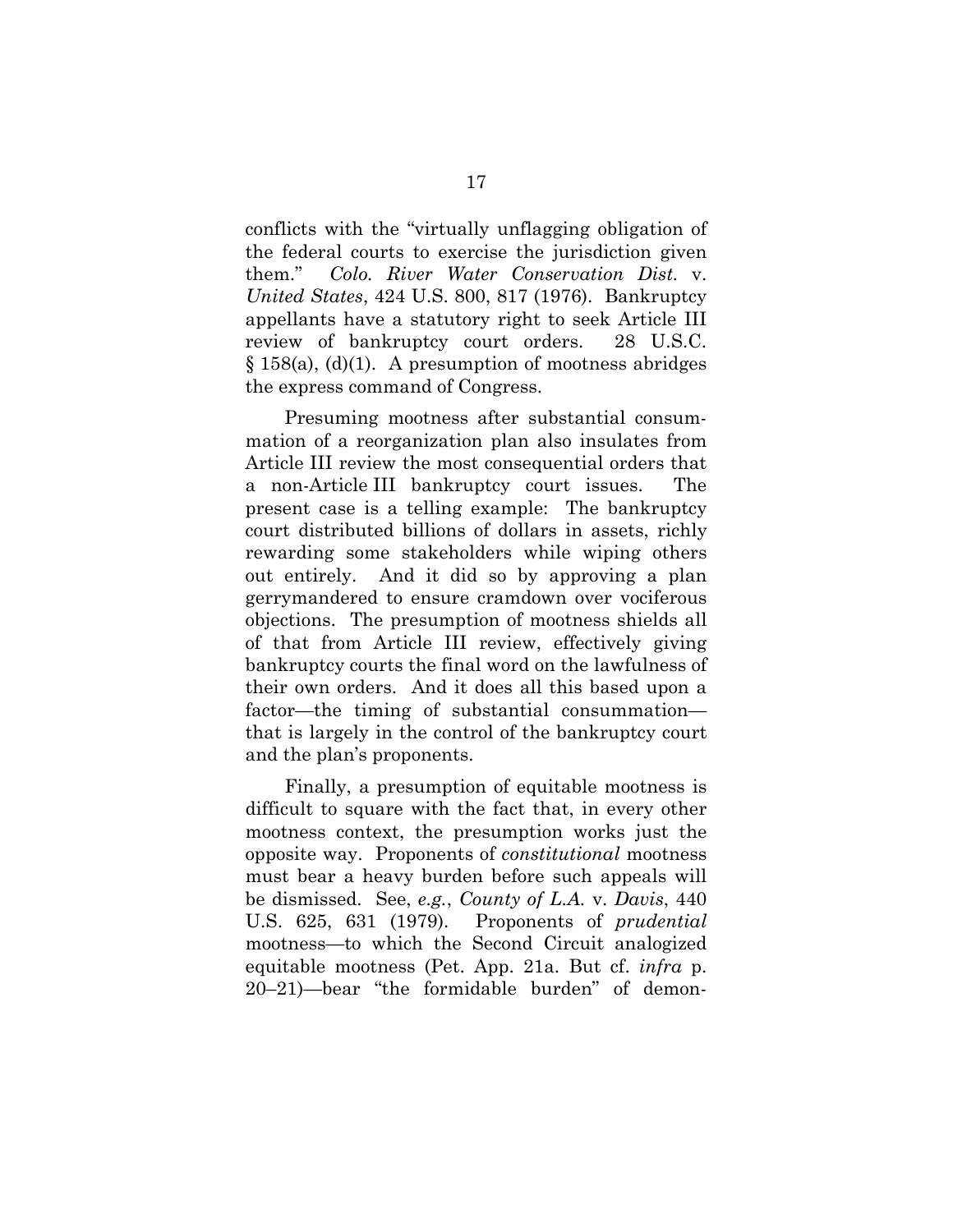strating mootness. *Already, LLC* v. *Nike, Inc.*, \_\_\_ S. Ct. \_\_\_, No. 11-982, slip op. at 4 (Jan. 9, 2013) (quoting *Friends of the Earth, Inc.* v. *Laidlaw Envtl. Servs. (TOC), Inc.*, 528 U.S. 167, 190 (2000)); see also id., slip op. 1 (Kennedy, J., concurring) (same); *United States* v. *W.T. Grant Co.*, 345 U.S. 629, 633 (1953). There is no reason to invert the presumption when it comes to the doctrine of equitable mootness.

#### **II. The Circuits Are Divided On The Standard For Reviewing A District Court's Decision To Dismiss An Appeal As Equitably Moot**

As the decision below explicitly acknowledged, "the courts of appeals are split over whether a de novo or abuse of discretion standard of review should be applied by a court of appeals" when reviewing a district court's equitable-mootness dismissal of a bankruptcy appeal. Pet. App. 12a.

A. The Second Circuit held that the district court's decision to dismiss petitioners' appeals as equitably moot was reviewable only for "abuse of discretion." *Ibid.* It reasoned that such dismissals are "somewhat analogous" to mootness dismissals arising from a "defendant's voluntary cessation of allegedly illegal conduct," in which abuse-ofdiscretion review is also applied. *Ibid.* See, *e.g.*, *W. T. Grant Co.*, 345 U.S. at 633–34. The Second Circuit's position accords with decisions by the Third and Tenth Circuits. *In re Cont'l Airlines*, 91 F.3d at 560; *In re Paige*, 584 F.3d at 1334–35.

B. By contrast, the Fifth, Sixth, Eighth, Ninth, and Eleventh Circuits review a district court's equitable-mootness dismissal *de novo*. Those courts have generally relied on the fact that courts of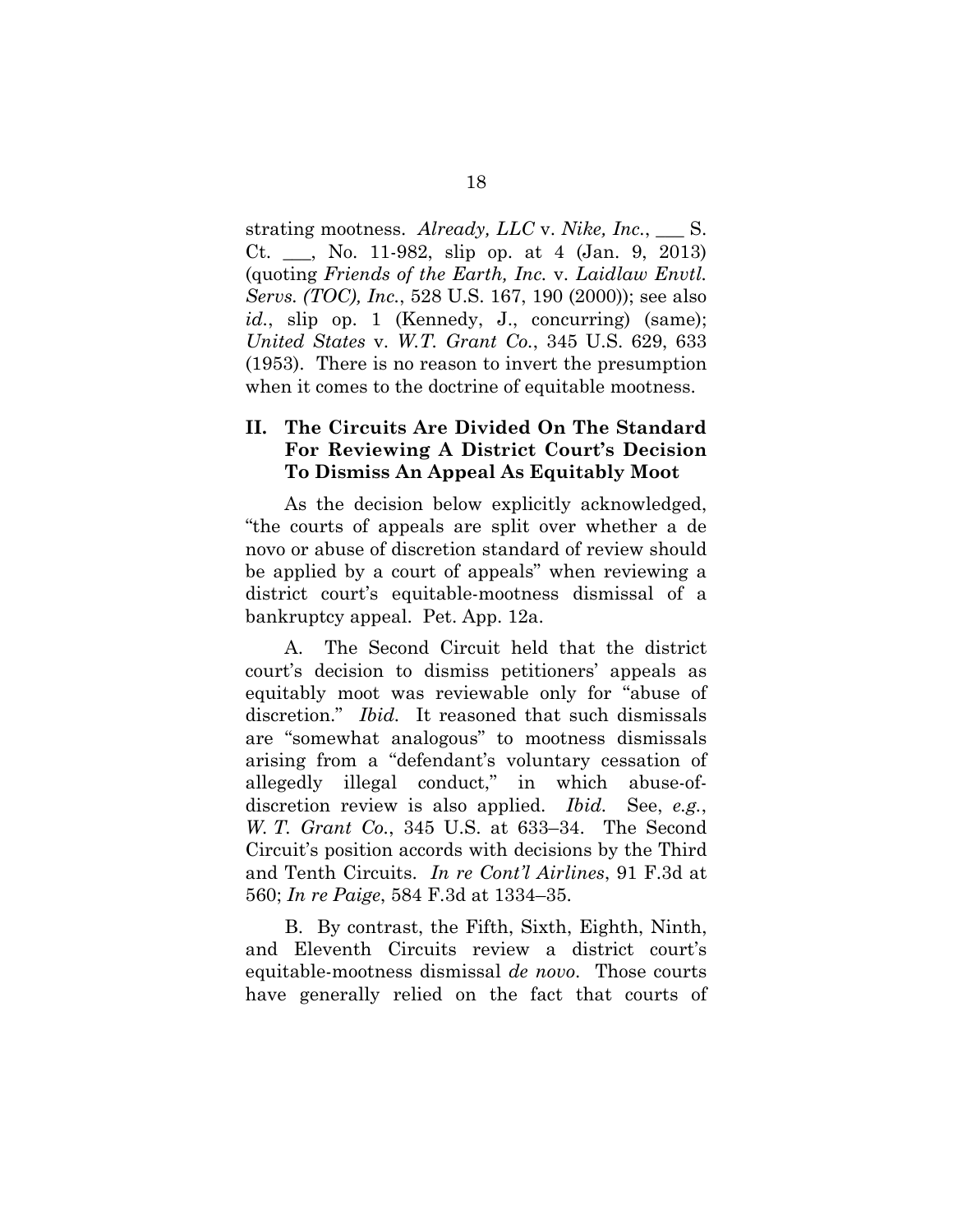appeals and district courts play the same role as appellate tribunals in bankruptcy cases under 28 U.S.C. § 158. In *United States* v. *GWI PCS 1 Inc. (In re GWI PCS 1 Inc.)*, 230 F.3d 788, 799–800 (5th Cir. 2000), for example, the Fifth Circuit explained that courts of appeals and district courts "'perform the same function" in "the bankruptcy appellate process'" when they review bankruptcy court decisions. It therefore applied *de novo* review in addressing the appropriateness of an equitablemootness dismissal.

Likewise, the Sixth Circuit in *Curreys of Nebraska, Inc.* v. *United Producers, Inc. (In re United Producers, Inc.)*, 526 F.3d 942, 946 (2007), applied the "well established" principle that it "independently reviews a decision of the bankruptcy court that has been appealed to the Bankruptcy Appellate Panel." (Bankruptcy Appellate Panels—or BAPs—hear bankruptcy appeals in some circuits in the same capacity as district courts do in other circuits. See *id.* at 946 n.1; see also 28 U.S.C. § 158(b), (c)).7 De novo review of a BAP's equitablemootness conclusion, the court explained, is "consistent" with the court of appeals' "plenary review of the decisions of a lower court exercising its appellate jurisdiction." 526 F.3d at 947.

In reaching that conclusion, the Sixth Circuit explicitly recognized (*id.* at 946) that the en banc Third Circuit had reached the opposite conclusion

<sup>7</sup> For the sake of clarity, our references in this Part to equitable-mootness dismissals by a "district court" include such orders issued by a bankruptcy appellate panel.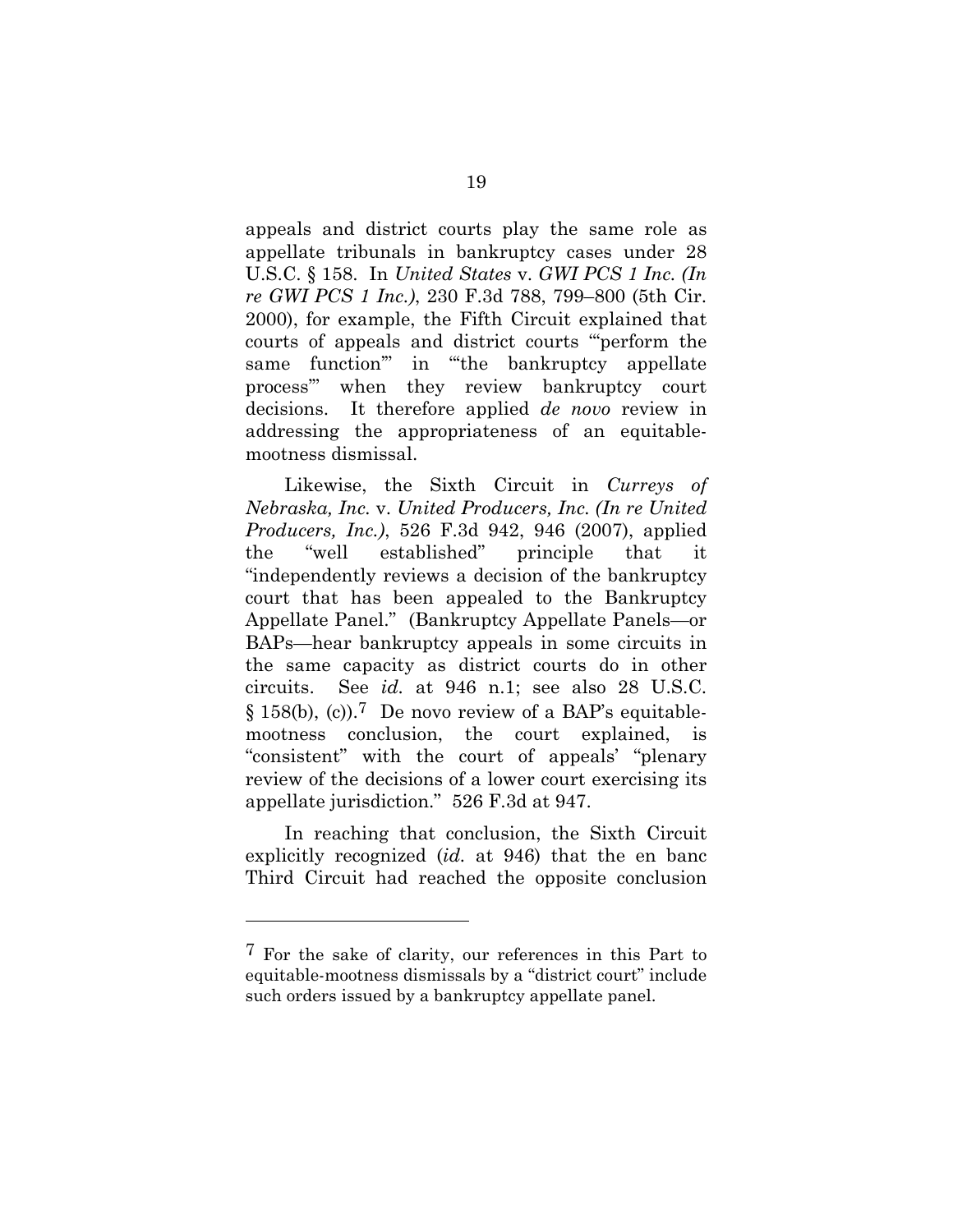(by a 7–6 vote) in *Continental Airlines*. But the Sixth Circuit adopted the position of then-Judge Alito's dissent, agreeing that "the court of appeals is 'in just as good a position to make this determination as was the district court.'" *Ibid.* (quoting 91 F.3d at 568 n.4 (Alito, J., dissenting)).

The Ninth and Eleventh Circuits have long hewn to the same principles. See *Baker & Drake, Inc.* v. *Pub. Serv. Comm'n of Nev.*, 35 F.3d 1348, 1351 (9th Cir. 1994); *Olympic Coast Inv., Inc.* v. *Crum (In re Wright)*, 329 F. App'x 137, 137 (9th Cir. 2009); *First Union Real Estate Equity & Mortg. Invs.* v. *Club Assocs. (In re Club Assocs.)*, 956 F.2d 1065, 1069 (11th Cir. 1992); *Liquidity Solutions, Inc.* v. *Winn-Dixie Store, Inc. (In re Winn-Dixie Store, Inc.)*, 286 F. App'x 619, 622 & n.2 (11th Cir. 2008) (per curiam). Moreover, the Eighth Circuit applied "careful de novo review" to a district court's equitable-mootness dismissal in an unpublished opinion. *Zegeer* v. *President Casinos, Inc. (In re President Casinos, Inc.)*, 409 F. App'x 31, 31 (2010) (per curiam).8

C. The de-novo Circuits have the better view there is simply no good reason for one appellate court to defer to another appellate court's dismissal on equitable-mootness grounds. As explained above, the Second Circuit reasoned by analogy to prudential-mootness dismissals following a

<sup>8</sup> The Fourth Circuit has acknowledged but not resolved the issue. *Retired Pilots Ass'n of U.S. Airways, Inc.* v. *US Airways Grp., Inc. (In re US Airways Grp., Inc.)*, 369 F.3d 806, 809 n.\* (4th Cir. 2004).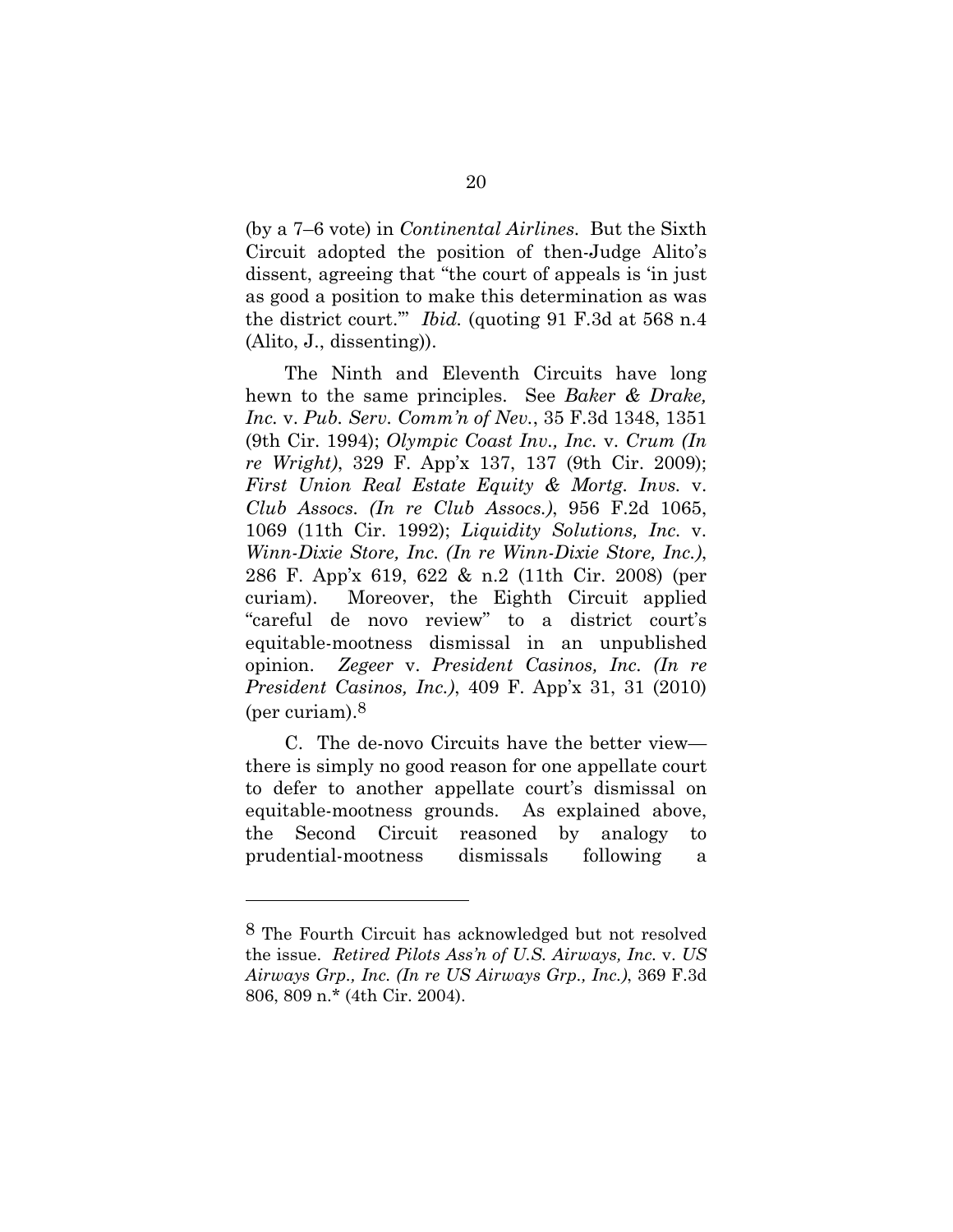defendant's voluntary cessation of the conduct that was causing the plaintiff's injury. Pet. App. 12a–13a. But those cases rest on the very different premise that it often makes sense to *withhold* (not necessarily *preclude*) judicial relief until the defendant resumes his allegedly illegal conduct—at which time the plaintiff can return to court to vindicate his rights. See *In re Cont'l Airlines*, 91 F.3d at 569 (Alito, J., dissenting) (citing 13A Charles Alan Wright *et al.*, FEDERAL PRACTICE AND PROCEDURE § 3533.1 at 226 (1984)). Under the equitable-mootness doctrine, by contrast, the appellant forever loses his right to Article III review, even though he is alleging a *permanent and existing* injury from the bankruptcy plan (not merely a *potential and future* injury from resumed misconduct).

Moreover, as the Second Circuit acknowledged, the courts of appeals apply plenary review to virtually all other legal rulings by a district court in bankruptcy appeals. Pet. App. 12a. There is no reason to depart from that tried-and-true approach in response to a district court's conclusion that an appeal is equitably moot. See *In re Cont'l Airlines*, 91 F.3d at 568 n.4 (Alito, J., dissenting) (criticizing the majority's departure from the Third Circuit's "unbroken and well-established line of authority \* \* \* holding that '[b]ecause the district court sits as an appellate court in bankruptcy cases, our review of the district court's decision is plenary'").

Finally, to whatever extent an equitablemootness doctrine is appropriate, it is a "judicial anomaly" that should be applied "with a scalpel rather than an axe." *Bank of N.Y. Trust Co.* v.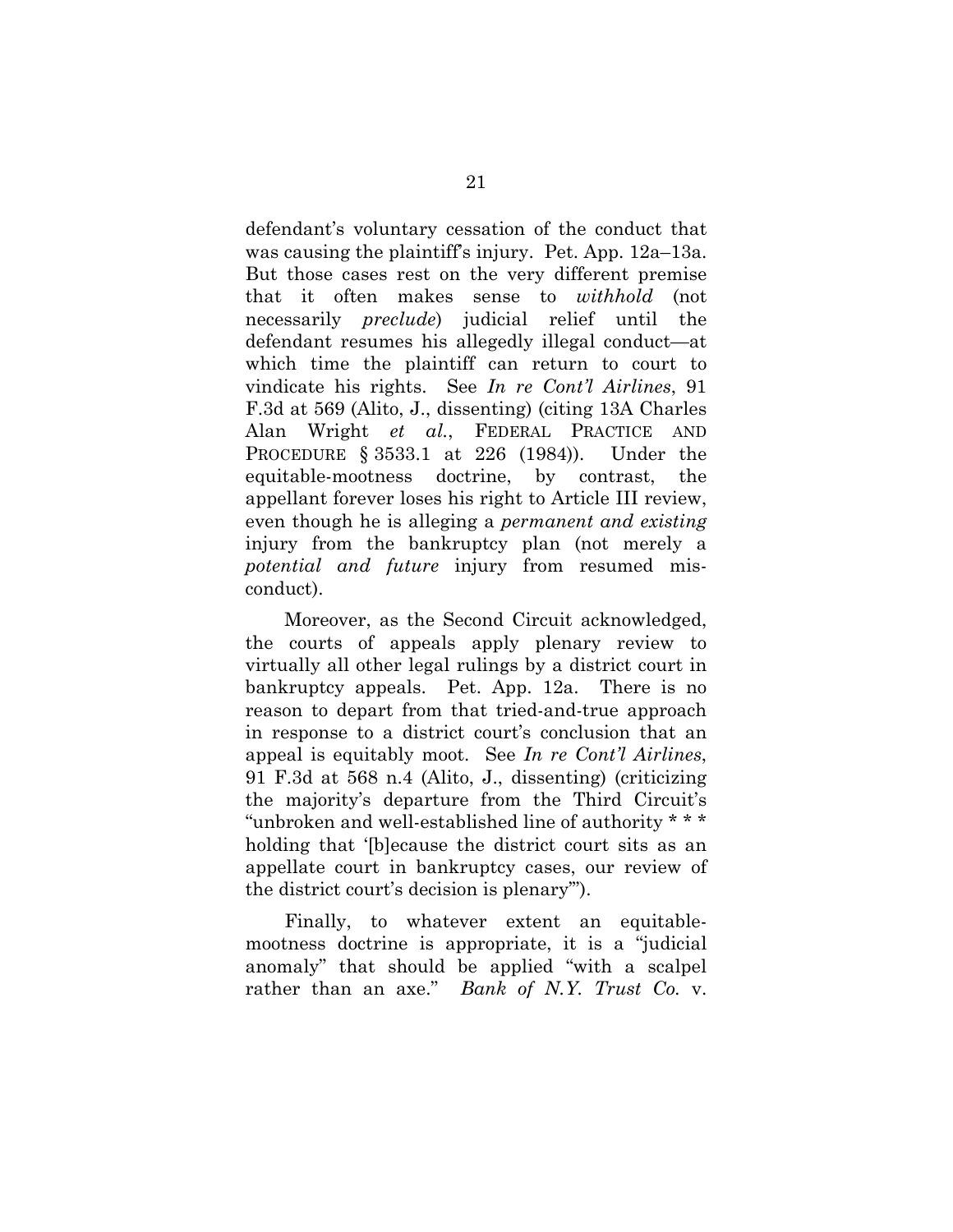*Official Unsecured Creditors' Comm. (In re Pac. Lumber Co.)*, 584 F.3d 229, 240 (5th Cir. 2009). De novo review of district court dismissals is better suited to ensuring that the equitable-mootness doctrine adheres—and returns (see Part III, *infra*) to its proper limits. See *In re Cont'l Airlines*, 91 F.3d at 568 n.4 (Alito, J., dissenting); cf. *Pierce* v. *Underwood*, 487 U.S. 552, 562 (1988) (abuse-ofdiscretion review provides "flexibility" to the lower court).

#### **III. This Court's Review Is Necessary To Determine Whether Article III Courts Can Decline To Review Live Bankruptcy Appeals Where Effective Relief Is Available**

Presumptions and standards of review aside, this Court's review is necessary for a more fundamental reason: The equitable-mootness doctrine is now regularly invoked to deny Article III review of a bankruptcy court's confirmation order even where, as here, effective relief is fully available. It is doubtful that equitable mootness is ever cognizable. But here—where the court of appeals acknowledged that some effective relief is available; that petitioners fully pursued their appellate rights; and that no innocent third parties would be affected by granting petitioners relief—the doctrine is simply invalid.

In the court of appeals' view, it would not be "equitable" to hear petitioners' appeals because granting relief would disturb the benefits of the bargain that respondents claimed for themselves under the plan. But the entire point of these appeals was that those very benefits *were illegal*. This Court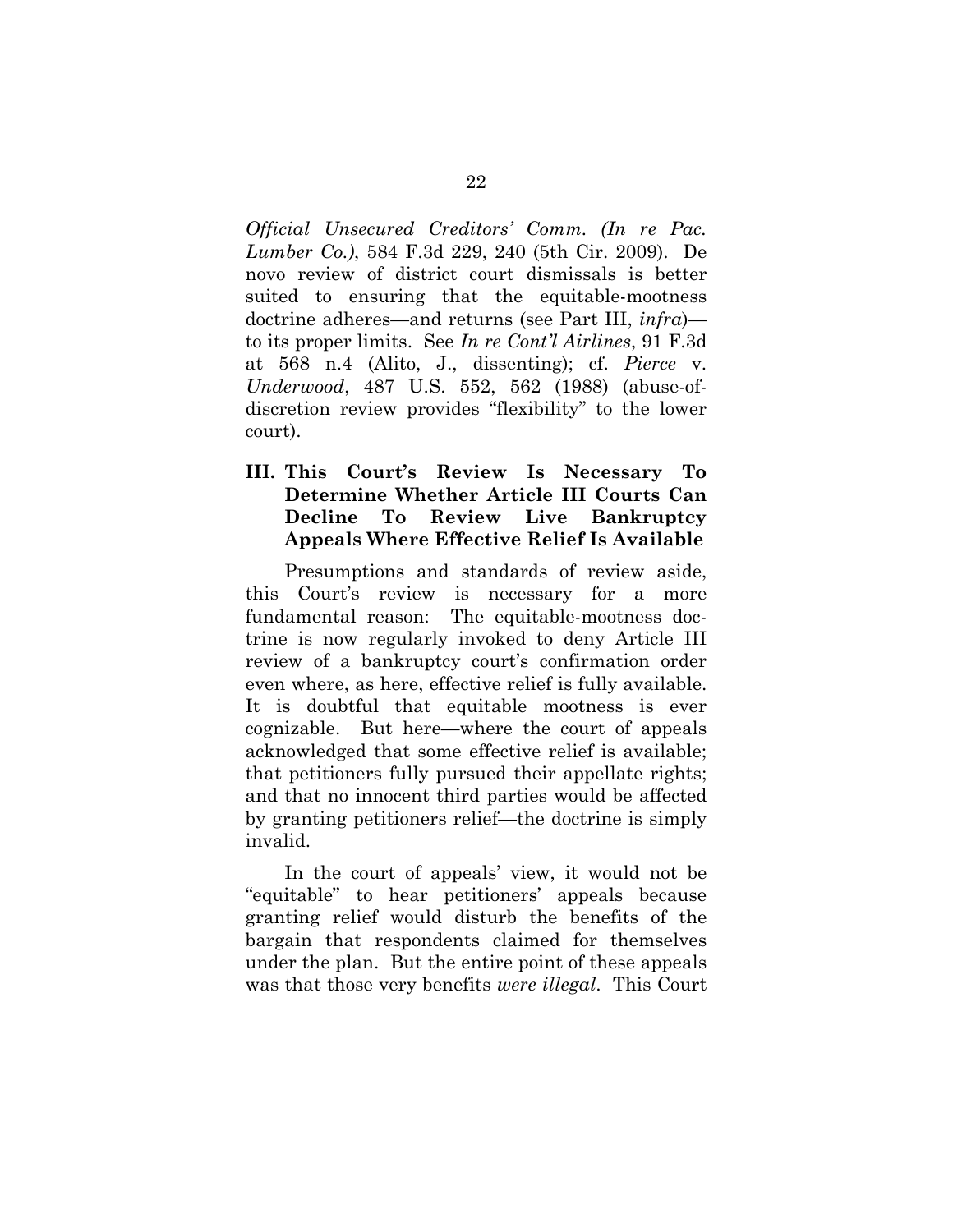should take the opportunity to make clear that—if equitable mootness exists at all—it cannot defeat Article III review where the appellate courts "indisputably possess statutory jurisdiction and \* \* \* meaningful relief can be granted." *In re Cont'l Airlines*, 91 F.3d at 571 (Alito, J., dissenting).

A. There are considerable constitutional problems with refusing to hear appeals from non-Article III bankruptcy courts in the name of "equitable mootness." This Court's approval of non-Article III adjudication has turned on, among other things, whether Article III courts still retain "essential attributes of judicial power" like the "de novo" review of "legal rulings." *Commodity Futures Trading Comm'n* v. *Schor*, 478 U.S. 833, 852–53 (1986); cf. *Thomas* v. *Union Carbide Agric. Prods. Co.*, 473 U.S. 568, 592–93 (1985) (availability of some Article III review supports administrative adjudication); see also Richard H. Fallon, Jr., *Of Legislative Courts, Administrative Agencies, and Article III*, 101 HARV. L. REV. 915, 939 (1988) ("Even if a case is tried in the first instance by a non-article III tribunal, a separation-of-powers interest remains in ensuring appellate review by an article III court."). As this Court recently explained in *Stern* v. *Marshall*, 131 S. Ct. 2594 (2011), the bankruptcy court's authority to enter binding, final judgments in "core" bankruptcy proceedings—like plan confirmation—is supposed to be subject to district court review on appeal "under traditional appellate standards," *id.* at 2604.

The concern that the lower federal courts—and particularly those in the Second Circuit—are routinely turning away bankruptcy appeals is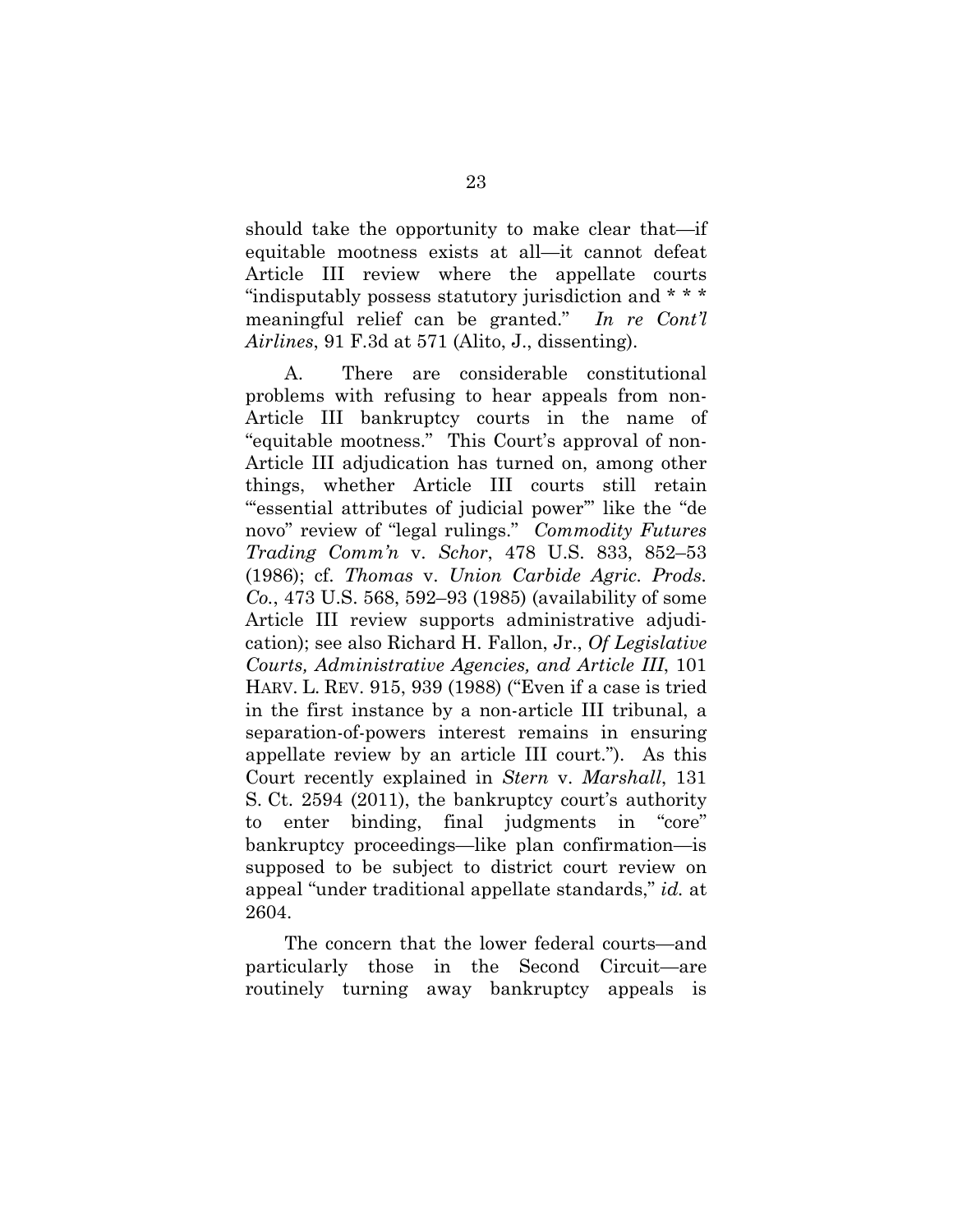magnified by what the government has correctly identified as the potential for "substantial abuse" of the equitable-mootness doctrine by bankruptcy plan proponents. Pet. 23, *United States* v. *GWI PCS 1, Inc.*, No. 00-1621 (Apr. 2001). In this case, for example, respondents secured confirmation over vociferous objections that their plan was illegal. They then successfully opposed a stay pending appeal by threatening to exercise a self-destruct deadline they had built into their plan (but had postponed *six times* to facilitate confirmation). See Bankr. S.D.N.Y. Dkt. Nos. 946, 972. And one business day later, they rushed to consummate their plan—only to contend later that depriving them of the "important" but allegedly illegal plan terms they implemented would be unjust. In that manner, respondents used the Second Circuit's equitablemootness doctrine "as a weapon to prevent any appellate review." *Nordhoff Invs., Inc.* v. *Zenith Elecs. Corp.*, 258 F.3d 180, 192 (3d Cir. 2001) (Alito, J., dissenting).

The equitable-mootness doctrine encourages precisely such gamesmanship by any debtor or related insider who wants to protect an "ambitious and contentious," prearranged reorganization plan from Article III appellate review. Stay requests halting bankruptcy reorganizations are rarely granted and, when granted, often require appellants to post substantial bonds. See, *e.g.*, *ACC Bondholder Grp.* v. *Adelphia Commc'ns Corp. (In re Adelphia Commc'ns Corp.)*, 361 B.R. 337 (S.D.N.Y. 2007) (setting a \$1.3 billion bond as a condition to a stay pending appeal). And without a stay, plan proponents often can quickly implement a sophisticated corporate reorganization by completing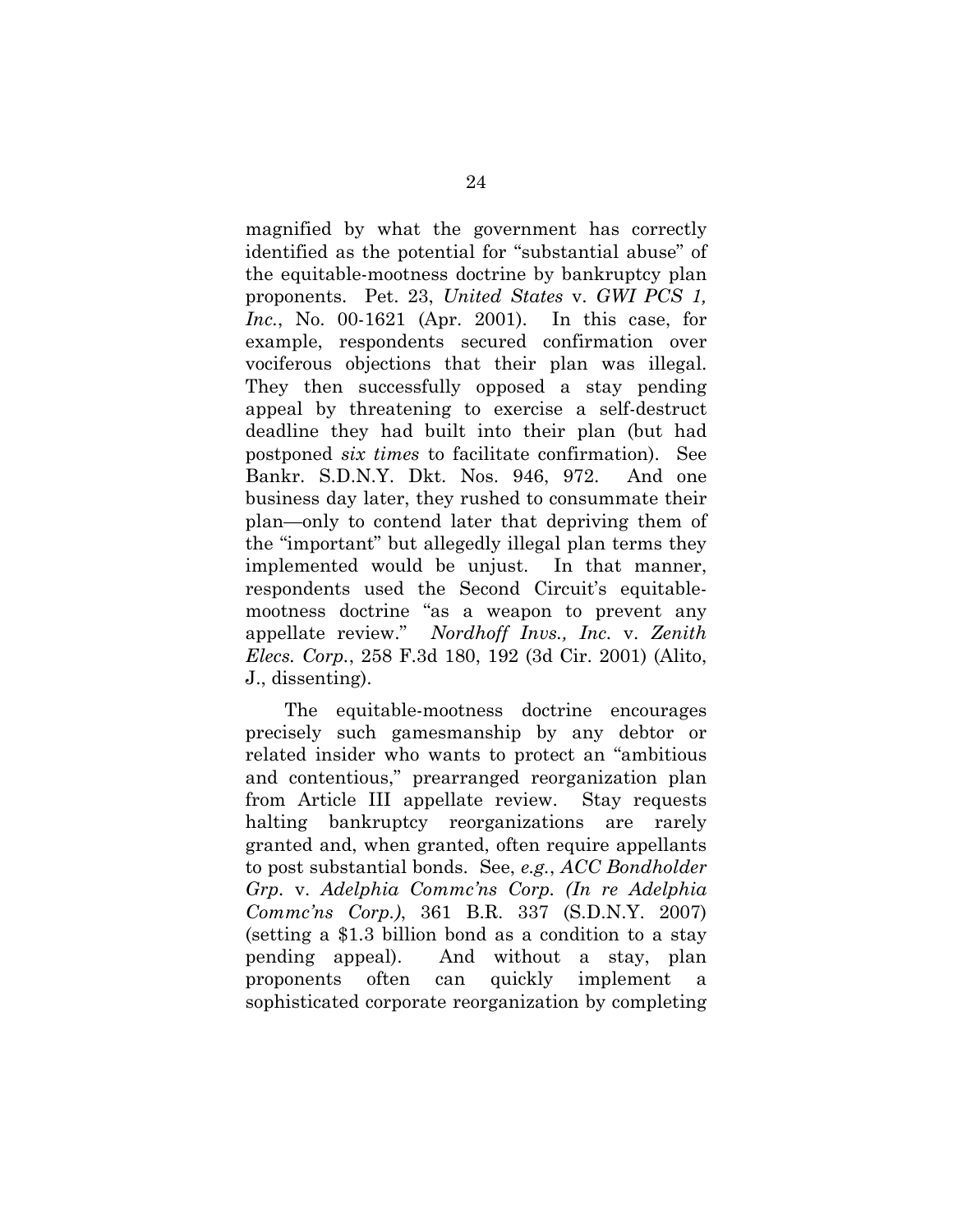a series of paper transactions. Bankruptcy appellants should not so easily be denied their only shot at Article III review—certainly not in the absence of any statement by this Court that such a drastic departure from basic principles of judicial review is warranted.

B. Indeed, the decision below illustrates just how far equitable mootness has strayed from any legitimate origin. The Second Circuit correctly concluded that effective relief is available to petitioners on each of their claims. See Pet. App. 14a, 20a, 22a. Petitioners seek limited remedies—money judgments and the striking of nondebtor liability releases—and not an unwind of Charter's reorganization plan. Moreover, that relief is available from active participants in Charter's bankruptcy proceedings, who are litigants before the Court. *Id.* at 14a–16a, 20a, 22a. And petitioners diligently pursued their claims by applying to stay plan implementation pending appeal. *Id.* at 14a, 20a, 22a.

Despite all that, the Second Circuit concluded that appellate review was unavailable. With respect to two of petitioners' challenges, the court of appeals held that the pertinent plan provisions were simply too "important" to the plan insiders to permit the appeal to be heard on the merits. *Id.* at 19a. Petitioners contended, for example, that the blanket liability releases granted to respondent Allen and other nondebtors were unlawful. The court of appeals refused to reach that claim, even though respondent Allen and the other plan proponents had expressly agreed in a "term sheet" for their settlement that any judicial decision to strike the plan's nondebtor releases *would not affect the*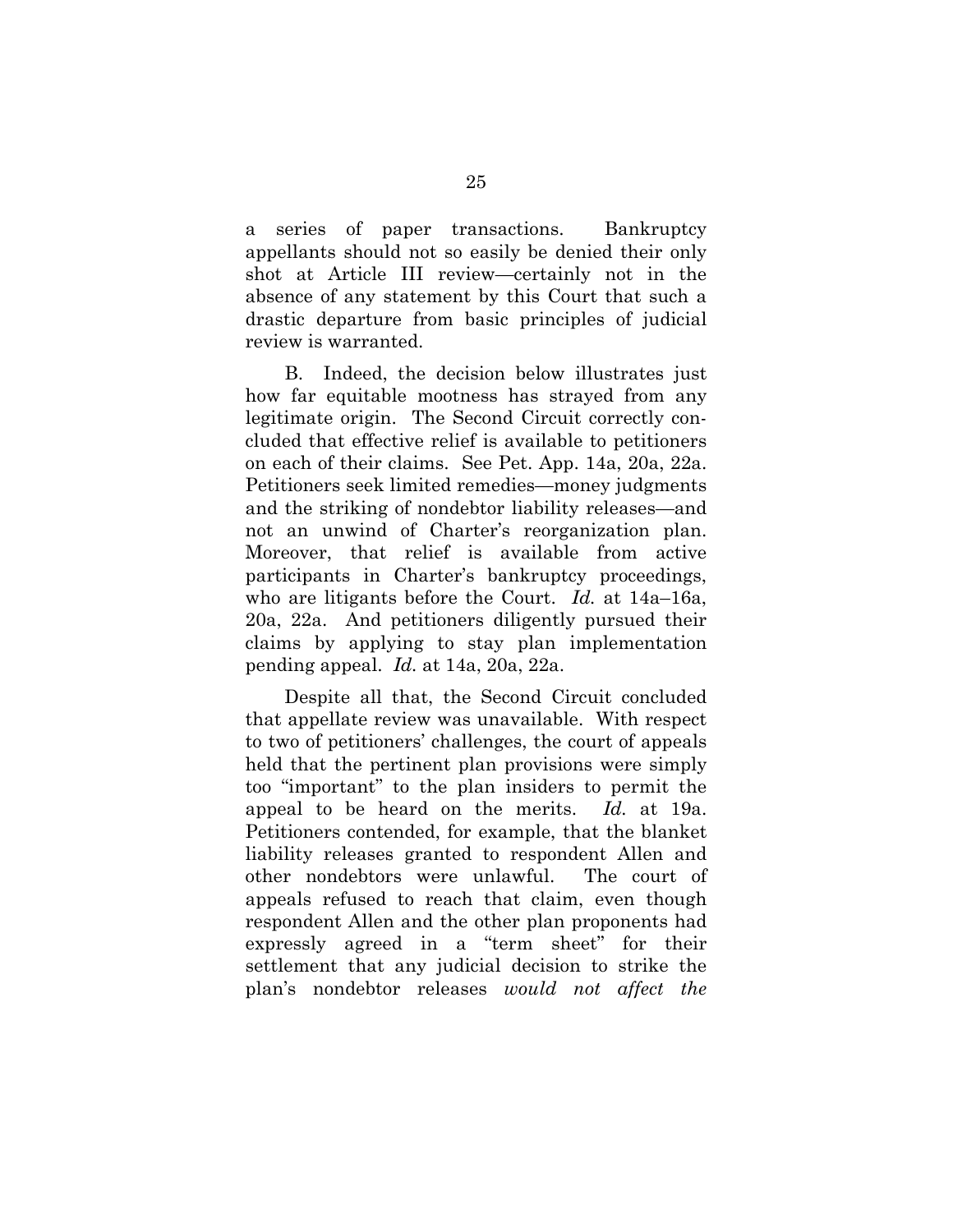*validity of any other plan provision*. See *id.* at 17a n.4.9

Likewise, petitioners challenged respondent Allen's extraction of \$200 million from Charter while CCI's bondholders were shorted \$330 million and the

<sup>9</sup> In this additional respect, the Second Circuit's decision conflicts with numerous other circuits that "have agreed that equitable mootness need not foreclose an appeal from aspects of Chapter 11 plan confirmation that solely concern \* \* \* releases." See *Hilal* v. *Williams (In re Hilal)*, 534 F.3d 498, 501 (5th Cir. 2008) (collecting cases); see also *Behrmann*, 663 F.3d at 714 (releases claim not moot where, as here, the releases were severable from the plan); *United Artists Theatre Co.* v. *Walton (In re United Artists Theatre Co.)*, 315 F.3d 217, 228 (3d Cir. 2003) (court could "modify" the plan's "indemnity provision" and "the Plan otherwise would survive intact"); *W.R. Huff Asset Mgmt. Co.* v. *HSBC Bank USA (In re PWS Holding Corp.)*, 228 F.3d 224, 236 (3d Cir. 2000) ("The releases (or some of the releases) could be stricken from the plan without undoing other portions of it."). In fact, the question whether a bankruptcy court has the power to grant nondebtor releases at all is itself the subject of a deep split among the circuits. Compare Pet. App. 124a– 126a with *Vitro S.A.B. de CV* v. *Ad Hoc Group of Vitro Noteholders (In re Vitro S.A.B. de CV)*, No. 12-10542, 2012 WL 5935630, at \*23 (5th Cir. Nov. 28, 2012); *Resorts Int'l, Inc.* v. *Lowenschuss (In re Lowenschuss)*, 67 F.3d 1394, 1401–02 (9th Cir. 1995); *Landsing Diversified Props.-II* v. *First Nat'l Bank & Trust Co. of Tulsa (In re W. Real Estate Fund, Inc.)*, 922 F.2d 592, 600–02 (10th Cir. 1990), amended by *Abel* v. *West*, 932 F.2d 898 (10th Cir. 1991). The Bankruptcy Code does not authorize nondebtor releases, except in asbestos cases. See 11 U.S.C. § 524(e), (g).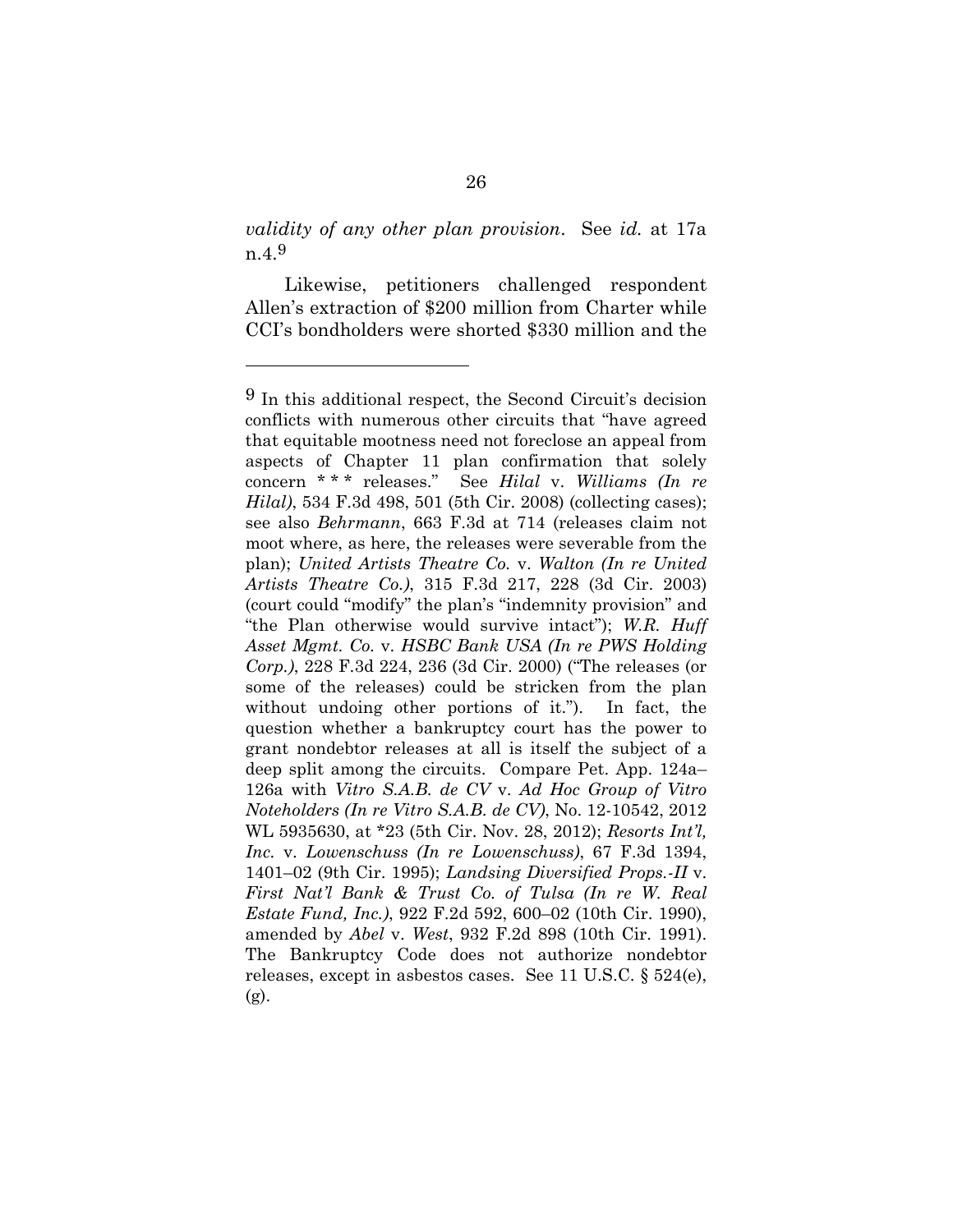rest of CCI's equity holders received nothing. See *Bank of Am. Nat'l Trust & Sav. Ass'n* v. *203 N. LaSalle St. P'ship*, 526 U.S. 434, 437 (1999) (rejecting shareholders' retention of equity in a reorganized enterprise, over the objection of senior creditors, upon granting themselves the exclusive right to contribute "new value" to the enterprise). The court of appeals acknowledged that a monetary judgment completely remedies petitioners' injury and would not imperil the reorganization in the slightest. Pet. App. 16a. Charter, it explained, "has been quite successful" since emerging from bankruptcy, and has substantial assets and cash flow, access to an \$800 million revolving line of credit, and long-term debt structured on favorable terms." *Ibid.* Indeed, Charter generated \$7.1 billion in 2010 revenue and \$7.2 billion in 2011 revenue. CCI 2011 Form 10-K Annual Report 33. But the court declined to reach the merits.10

<sup>10</sup> By contrast, other circuits have concluded that active combatants in the bankruptcy proceedings have an exceedingly tenuous claim to "equitable mootness" when they are defending their own spoils on appeal. In *Spirtos* v. *Moreno (In re Spirtos)*, 992 F.2d 1004, 1007 (9th Cir. 1993), for example, the court held that it could award effective relief "by ordering \* \* \* a party to this appeal[ ] to return the money to the estate" where that party "knew at the time he received and spent his plan distribution that [the appellant] had appealed the bankruptcy court's decision." Accord *TNB Fin., Inc.* v. *James F. Parker Interests (In re Grimland, Inc.)*, 243 F.3d 228, 232 n.6 (5th Cir. 2001) ("Of course, the administrative claimants are not strangers to the bankruptcy case, and as parties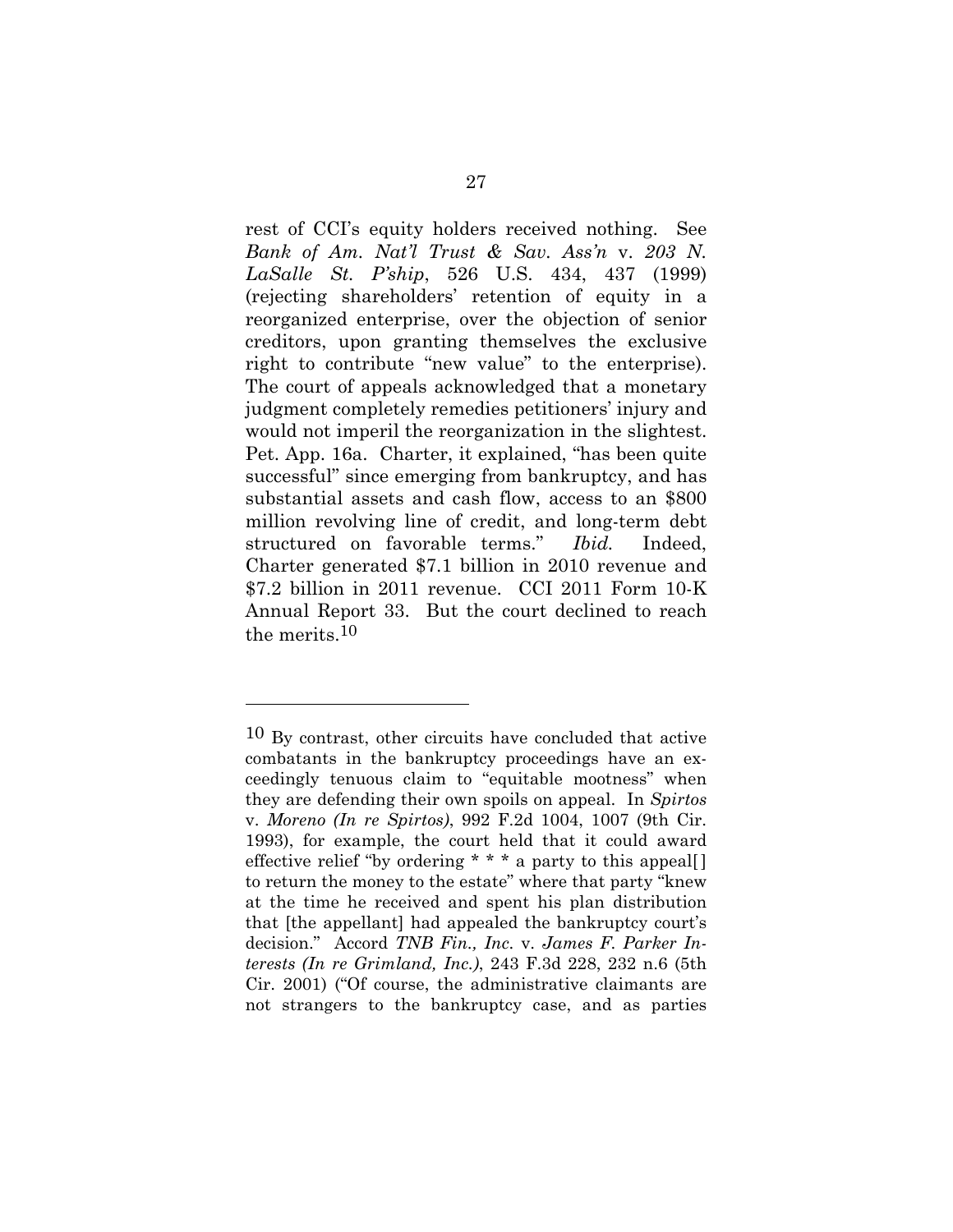With respect to the two other appellate issues, the court of appeals affirmed dismissal not because the relief sought on appeal would *itself* unravel Charter's plan, but based on hypothetical concerns. For example, petitioner  $\mathbb{R}^2$  sought a separate valuation of CCI's assets and liabilities, and requested a pro rata share of any surplus value as an equity holder. See Pet. App. 20a. The court of appeals did not contend that such a hearing or any resulting surplus distribution to petitioners would upend Charter's reorganization. See *id.* at 20a–21a. Instead, it affirmed dismissal on the unsupported ground that providing petitioner  $\mathbb{R}^2$  a standalone valuation of CCI would necessarily entitle hypothetical *other* parties to standalone valuations of every *other* Charter entity. *Ibid.* But there are no such hypothetical other parties who objected to Charter's reorganization and appealed from the bankruptcy court's confirmation order.

 Similarly, petitioner LDT challenged the gerrymandered and artificially impaired class of CCI stakeholders for purposes of allowing the "cram down" of the plan. See 11 U.S.C.  $\S$  1129(a)(10). Once again, the court of appeals recognized that the bondholders can be made whole though a \$330 million payment, and that such a payment will not threaten Charter's re-emergence from bankruptcy. Pet. App. 22a. But "[a]s with [petitioner]  $\mathbb{R}^2$ 's claims regarding valuation," the court of appeals affirmed the district court's "exercise of its discretion in

intimately connected to the case administration, their expectations may not be settled.").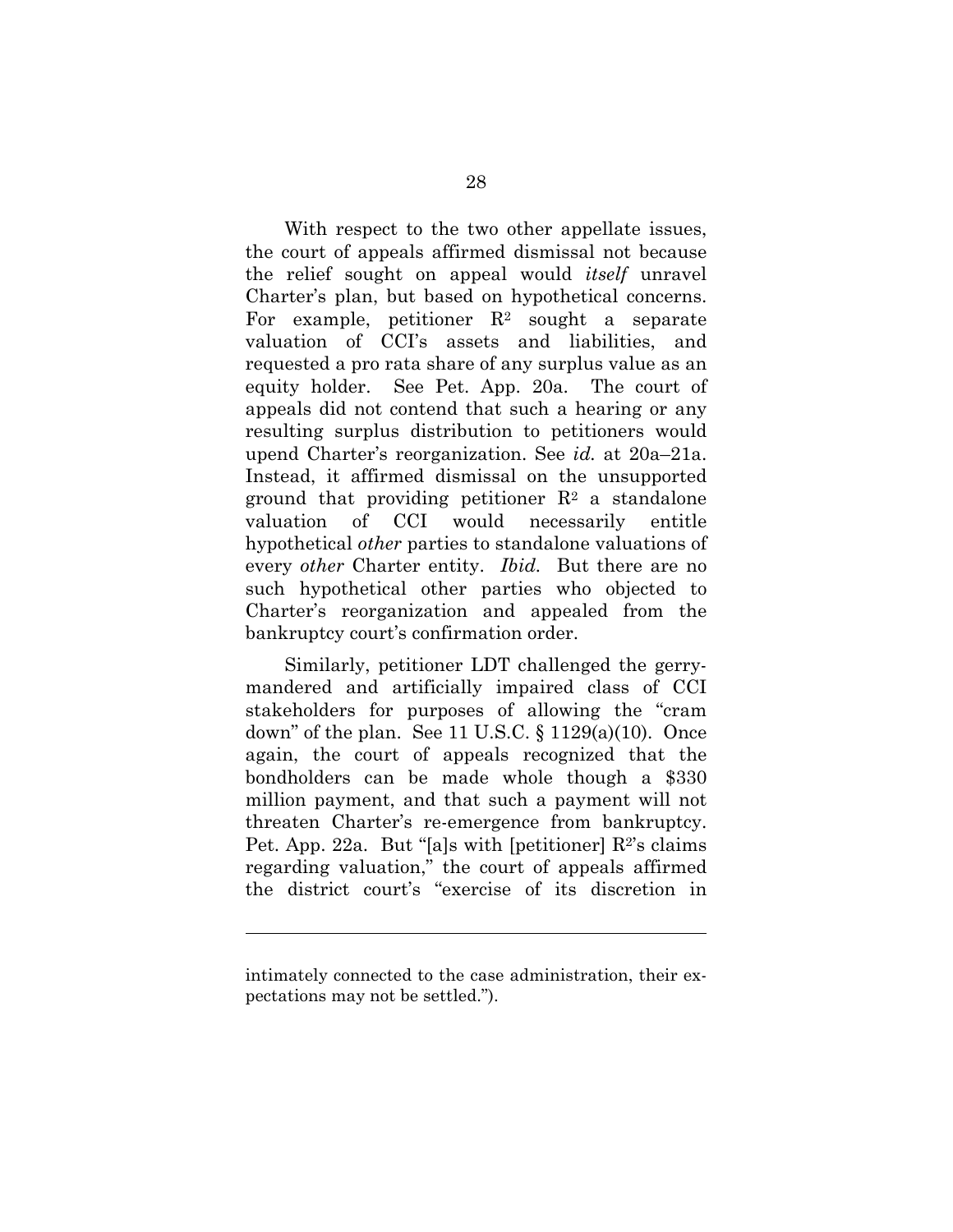dismissing the claim" on the ground that granting monetary relief to petitioner LDT would require a wholesale reclassification of Charter's claimants. *Id.* at 22a–23a. But no party has asked for that, and the requested \$330 million payment would not knock the props out from under the plan—it would simply remedy the damages caused by illegal confirmation.

\* \* \*

 The decision below confirms that the equitablemootness doctrine has truly run amok. If equitable mootness has any validity at all, it cannot preclude Article III courts from hearing appeals where effective relief can be fashioned without unwinding the plan or disturbing reasonable expectations of innocent third parties, and where the appellants diligently sought appellate review. At the very least, this Court should consider whether such extreme applications of the doctrine are legitimate.

#### **IV. These Issues Are Recurring And Nationally Important**

For more than three decades—and with steadily increasing frequency—the lower courts have been confronted with claims that bankruptcy appeals are equitably moot. See*, e.g.*, *In re Thorpe Insulation Co.*, 677 F.3d at 879–83; *In re Lett*, 632 F.3d at 1225– 26; *Bank of N.Y. Trust Co.* v. *Pac. Lumber Co. (In re Scopac)*, 624 F.3d 274, 281–82 (5th Cir. 2010); *Alberta Energy Partners* v. *Blast Energy Servs., Inc. (In re Blast Energy Servs., Inc.)*, 593 F.3d 418, 424– 26 (5th Cir. 2010); *Schaefer* v. *Superior Offshore Int'l, Inc. (In re Superior Offshore Int'l, Inc.)*, 591 F.3d 350, 353–54 (5th Cir. 2009); *In re Paige*, 584 F.3d at 1337–48; *In re Pac. Lumber*, 584 F.3d at 240–44,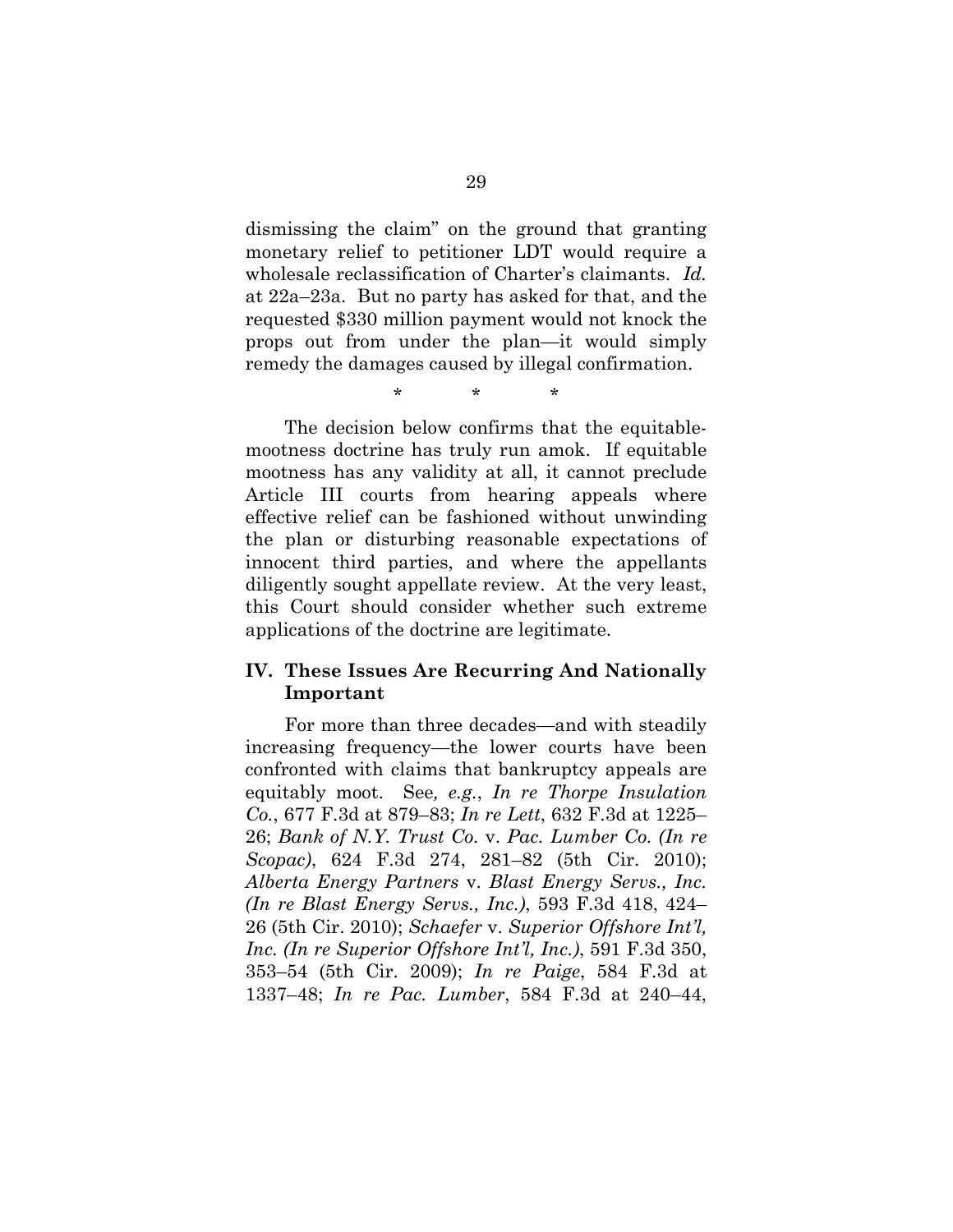249–52; *In re Hilal*, 534 F.3d 498, 500–01 (5th Cir. 2008); *In re United Producers*, 526 F.3d at 946–52; *Bank of Montreal* v. *Official Comm. of Unsecured Creditors (In re Am. Homepatient, Inc.)*, 420 F.3d 559, 563–65 (6th Cir. 2005); *Deutsche Bank AG* v. *Metromedia Fiber Network, Inc. (In re Metromedia Fiber Network, Inc.)*, 416 F.3d 136, 143–45 (2d Cir. 2005); *In re Focus Media*, 378 F.3d at 922–24; *In re US Airways Grp., Inc.*, 369 F.3d at 809–11; *U.S. Trustee* v. *Unofficial Comm. of Equity Sec. Holders (In re Zenith Elecs. Corp.)*, 329 F.3d 338, 345–48 (3d Cir. 2003); *In re United Artists Theatre Co.*, 315 F.3d at 228; *MAC Panel Co.* v. *Va. Panel Corp.*, 283 F.3d 622, 625–27 (4th Cir. 2002); *Nordhoff Invs.*, 258 F.3d at 184–91; *In re Grimland*, 243 F.3d at 231–32; *In re GWI PSC 1*, 230 F.3d at 799–805; *In re PWS Holding Corp.*, 228 F.3d at 235–37; *S.S. Retail Stores Corp.* v. *Ekstrom (In re S.S. Retail Stores Corp.)*, 216 F.3d 882, 884–85 (9th Cir. 2000); *In re Cont'l Airlines*, 203 F.3d at 209–11; *Nationwide Mut. Ins. Prods.* v. *Berryman Prods. Inc. (In re Berryman Prods., Inc.)*, 159 F.3d 941, 943–46 (5th Cir. 1998); *Chateaugay III*, 94 F.3d at 775–76; *South St. Seaport L.P.* v. *Burger Boys, Inc. (In re Burger Boys, Inc.)*, 94 F.3d 755, 759–60 (2d Cir. 1996); *In re Cont'l Airlines*, 91 F.3d at 557–67; *Resolution Trust Corp.* v. *Best Prods. Co. (In re Best Prods. Co.)*, 68 F.3d 26, 29–30 (2d Cir. 1995); *Manges* v. *Seattle-First Nat'l Bank (In re Manges)*, 29 F.3d 1034, 1038–43 (5th Cir. 1994); *In re UNR Indus.*, Inc., 20 F.3d 766, 768–71 (7th Cir. 1994); *Chateaugay II*, 10 F.3d at 952–54; *In re Specialty Equip. Cos.*, 3 F.3d 1043, 1047–49 (7th Cir. 1993); *In re Spiritos*, 992 F.2d at 1006–07; *Official Comm. of Unsecured Creditors of LTV Aerospace & Defense Co.* v. *Official Comm. of Unsecured Creditors*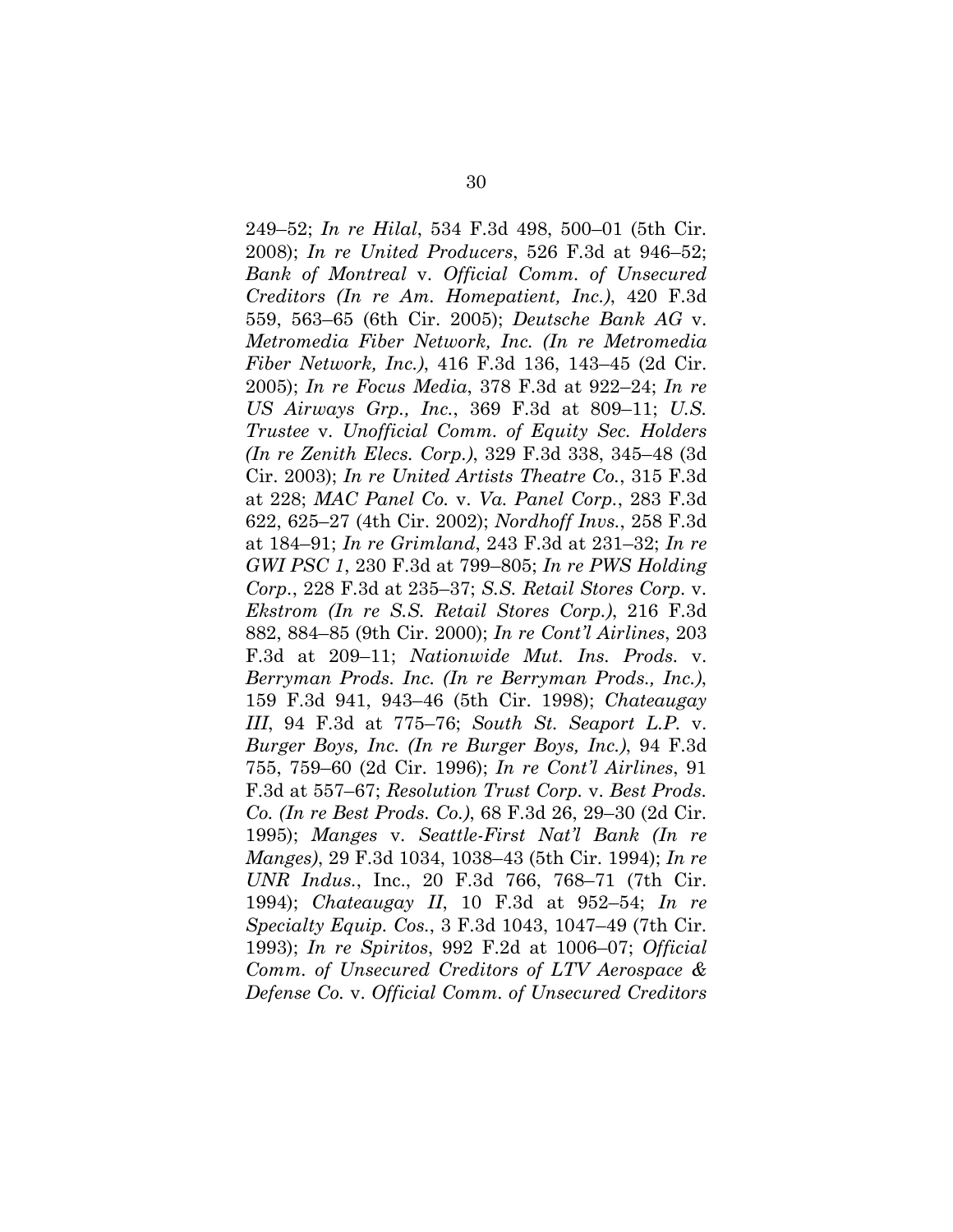*of LTV Steel Co. (In re Chateaugay Corp.)*, 988 F.2d 322, 325–27 (2d Cir. 1993) ("*Chateaugay I"*); *In re Pub. Serv. Co. of N.H.*, 963 F.2d at 471–76; *In re Club Assocs.*, 956 F.3d at 1069–71; *Haliburton Serv.* v. *Crystal Oil Co. (In re Crystal Oil Co.)*, 854 F.2d 79, 81–82 (5th Cir. 1988); *Miami Ctr. Ltd. P'ship* v. *Bank of N.Y.*, 820 F.2d 376, 378–80 (11th Cir. 1987); *In re AOV Indus., Inc.*, 792 F.2d at 1146–50; *Trone* v. *Roberts Farms, Inc. (In re Roberts Farms, Inc.)*, 652 F.2d 793, 796–98 (9th Cir. 1981).

Moreover, the deep divisions among the Circuits are, at this point, well entrenched. The Second Circuit cited two of its prior decisions as supporting a presumption of mootness after substantial consummation. See Pet. App. 9a (citing *Chateaugay III* and *Chateaugay II*). And district courts in the Second Circuit routinely apply the presumption to appeals following substantial consummation of a plan. See *Cyrus Select Opportunities Master Fund, Ltd.* v. *Ion Media Networks, Inc.* (*In re Ion Media Networks, Inc.*, 480 B.R. 494, 501 (S.D.N.Y. 2012) (relying on the decision below and holding that appellant "failed to overcome the presumption of equitable mootness"); *In re Motors Liquidation Co.*, No. 10 Civ. 9094 (RMB), 2011 WL 1842224, at \*5 (S.D.N.Y. May 10, 2012) (appellant had not "overcome the strong presumption that its appeal is moot"); *Freeman* v. *Journal Register Co.*, 452 B.R. 367, 372 (S.D.N.Y. 2010) (applying "a 'strong presumption'" of mootness); *Bernardez* v. *Pawlowski (In re Pawlowski)*, 428 B.R. 545, 550 (E.D.N.Y. 2009) (appellant "fail[ed] to rebut the resulting presumption of mootness" after substantial plan consummation); *Windels Marx Lane & Mittendorf LLP* v. *Source Enters., Inc. (In re Source Enters.,*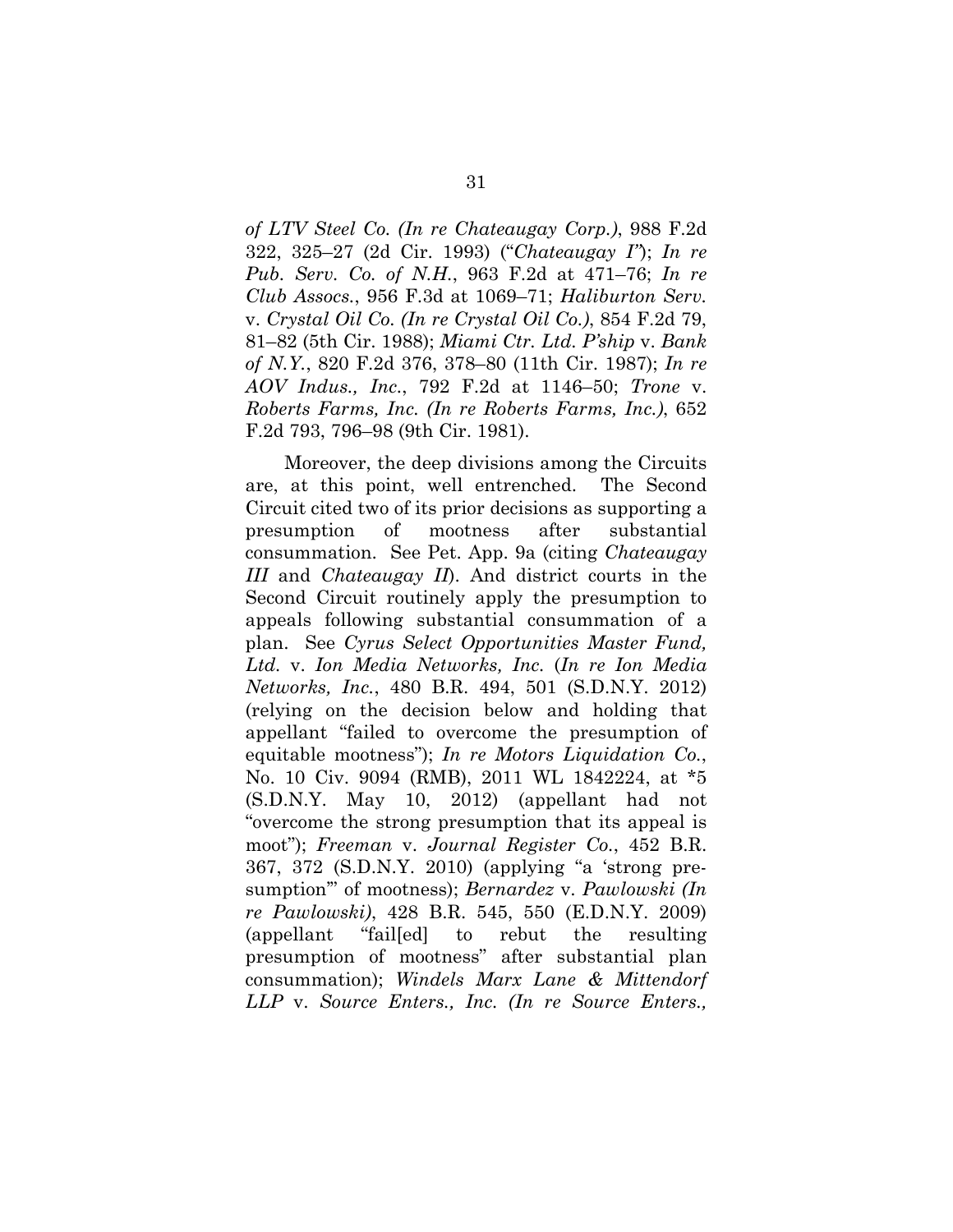*Inc.)*, 392 B.R. 541, 548 (S.D.N.Y. 2008) (applying "'a strong presumption'" of mootness); *Compania Internacional Financiera S.A.* v. *Calpine Corp. (In re Calpine Corp.)*, 390 B.R. 508, 518 (S.D.N.Y. 2008) (appellants failed "to rebut the presumption that the [a]ppeals are moot"); *Kenton County Bondholders Comm.* v. *Delta Air Lines, Inc. (In re Delta Air Lines, Inc.*), 374 B.R. 516, 522 (S.D.N.Y. 2007) (applying ""a strong presumption'" of mootness); *ACC Commc'ns Grp.* v. *Adelphia Commc'ns Corp. (In re Adelphia Commc'ns Corp.)*, 367 B.R. 84, 94 (S.D.N.Y. 2007) (appellants "fail[ed] to meet their burden" to overcome the "presumption of mootness"); *Loral Stockholders Protective Comm.* v. *Loral Space & Commc'ns Ltd. (In re Loral Space & Commc'ns Ltd.)*, 342 B.R. 132, 138 (S.D.N.Y. 2006) (appellant failed "to rebut the presumption that its appeal is moot").

In the Circuits that have rejected any mootness presumption, by contrast, courts repeatedly put the burden squarely on the proponent of an appeal's dismissal. See, *e.g.*, *Maxwell Techs., Inc.* v. *ISE Corp. (In re ISE Corp.)*, No. 11 Civ. 2704 L(NLS), 2012 WL 4793068, at \*2 (S.D. Cal. Oct. 9, 2012) ("[T]he 'party moving for dismissal on mootness grounds bears a heavy burden.'"); *Meritage Homes of Nev., Inc.* v. *JPMorgan Chase Bank, N.A. (In re South Edge LLC)*, 478 B.R. 403, 412 (D. Nev. 2012) (same); *Friesen* v. *Seacoast Capital Partners II, L.P. (In re QuVIS, Inc.)*, 469 B.R. 353, 363 (D. Kan. 2012) ("The party asserting lack of jurisdiction based on mootness bears the burden of proof under both the constitutional and equitable mootness doctrines."); *In re VOIP, Inc.*, 461 B.R. 899, 903 n.4 (S.D. Fla. 2011) ("The burden of establishing mootness is on the party seeking dismissal."); *In re Anderson*, 349 B.R.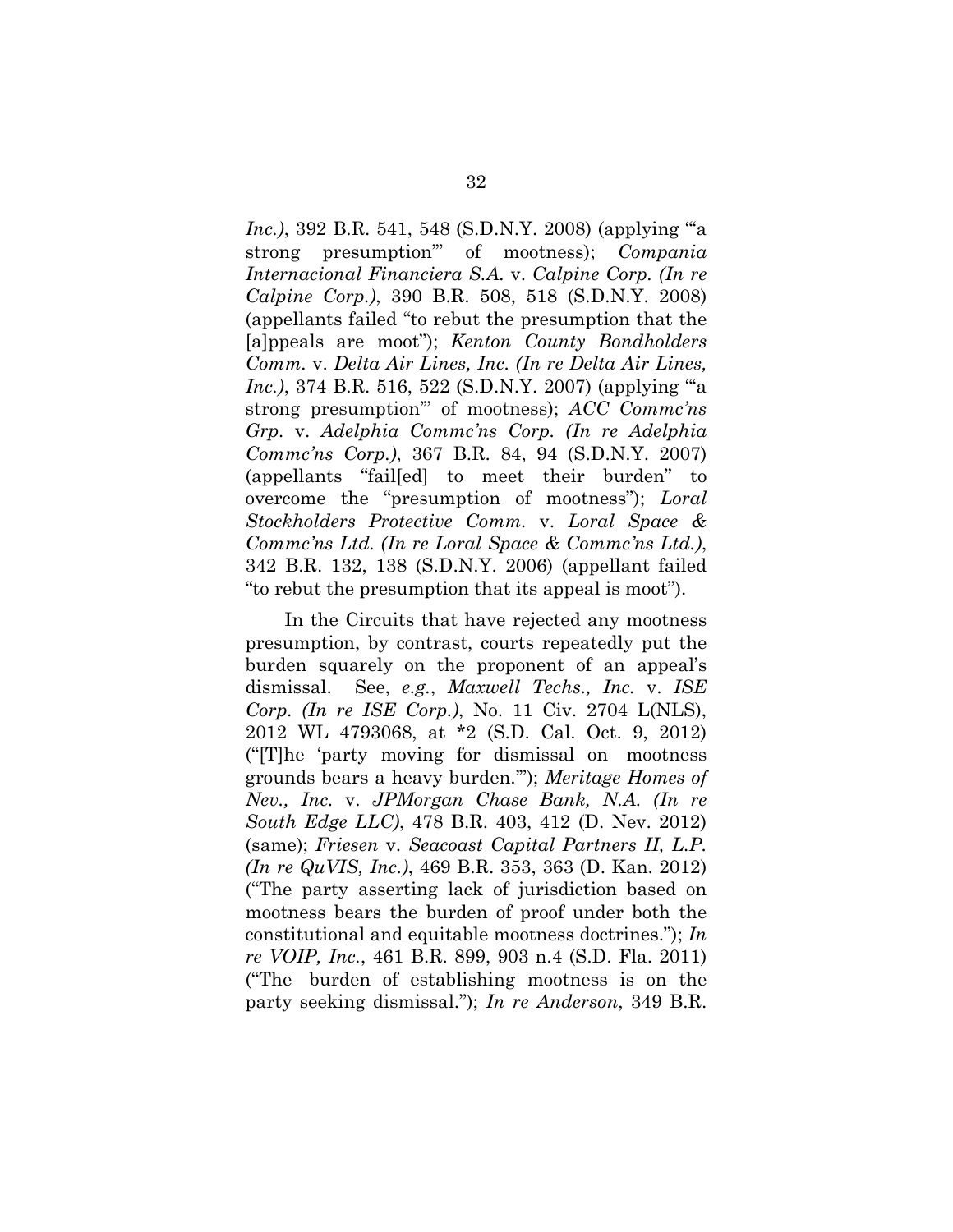448, 454 (E.D. Va. 2006) ("[A]ppellees, as the moving parties, bear the burden of showing that Anderson's appeal is equitably moot and should be dismissed.").

Likewise, the Circuits that review a district court's equitable-mootness dismissal only for abuse of discretion have not wavered from that standard of review. See, *e.g.*, *In re Phila. Newspapers, LLC*, 690 F.3d 161, 167 (3d Cir. 2012), pet. for cert. filed, No. 12-642 (Nov. 16, 2012); *In re SemCrude, L.P.*, 456 F. App'x 167, 170 (3d Cir. 2012); *Sutton* v. *Weinman, (In re Centrix Fin. LLC*), 394 F. App'x 485, 486 (10th Cir. 2010); *In re Zenith Elecs. Corp.*, 329 F.3d at 343; *Official Comm. of Unsecured Creditors* v. *SPGA, Inc. (In re SPGA, Inc.)*, 34 F. App'x 49, 50 (3d Cir. 2002). And the Circuits that review the district courts' equitable-mootness decisions de novo are also standing pat. See, *e.g.*, *Stokes* v. *Gardner*, No. 11- 35233, 2012 WL 1944552, at \*1 (9th Cir. May 30, 2012) (unpublished); *Tech. Lending Partners LLC* v. *San Patricio County Cmty. Action Agency (In re San Patricio County Cmty. Action Agency)*, 575 F.3d 553, 557 (5th Cir. 2009); *Premier Entm't Biloxi LLC* v. *Pacific Inv. Mgmt. Co. LLC (In re Premier Entm't Biloxi LLC)*, No. 08-60349, 2009 WL 1616681, at \*2 (5th Cir. 2009) (per curiam).

One need not agree with a leading commentator that equitable mootness is a "disgraceful doctrine" (David Gray Carlson, *The Res Judicata Worth of Illegal Bankruptcy Reorganization Plans*, 82 TEMP. L. REV. 351, 413 n.549 (2009)) to recognize that the doctrine constitutes a "substantial barrier to appeals brought by dissenters from the resolution of a bankruptcy case" that "can be dispositive in even the most important bankruptcy matters" (Troy A.